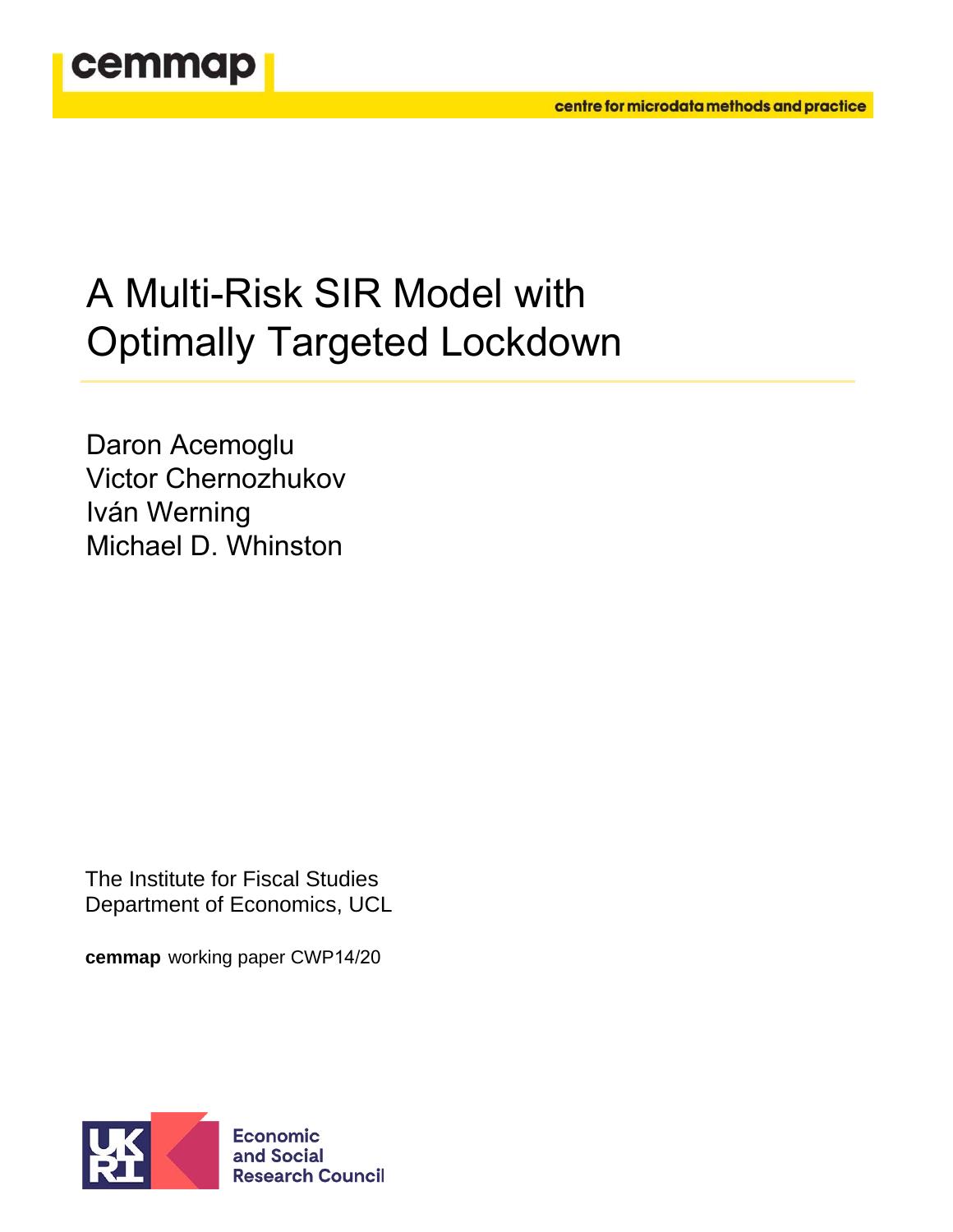## **A Multi-Risk SIR Model with Optimally Targeted Lockdown**\*

Daron Acemoglu† Victor Chernozhukov‡ Iván Werning § Michael D. Whinston¶

## April 2020

We develop a multi-risk SIR model (MR-SIR) where infection, hospitalization and fatality rates vary between groups—in particular between the "young", "the middleaged" and the "old". Our MR-SIR model enables a tractable quantitative analysis of optimal policy similar to those already developed in the context of the homogeneousagent SIR models. For baseline parameter values for the COVID-19 pandemic applied to the US, we find that optimal policies differentially targeting risk/age groups significantly outperform optimal uniform policies and most of the gains can be realized by having stricter lockdown policies on the oldest group. For example, for the same economic cost (24.3% decline in GDP), optimal semi–targeted or fully-targeted policies reduce mortality from 1.83% to 0.71% (thus, saving 2.7 million lives) relative to optimal uniform policies. Intuitively, a strict and long lockdown for the most vulnerable group both reduces infections and enables less strict lockdowns for the lower-risk groups. We also study the impacts of social distancing, the matching technology, the expected arrival time of a vaccine, and testing with or without tracing on optimal policies. Overall, targeted policies that are combined with measures that reduce interactions between groups and increase testing and isolation of the infected can minimize both economic losses and deaths in our model.

<sup>\*</sup>Rebekah Anne Dix and Tishara Garg provided excellent research assistance. For comments and suggestions we thank Joe Doyle, Glenn Ellison, Eli Fenichel, Simon Johnson, Simon Mongey, Robert Shimer, and Alex Wolitzky. We thank Sang Seung Yi for providing us with the Korean case and mortality data. All remaining errors are our own.

<sup>†</sup>MIT Economics Department

<sup>‡</sup>MIT Economics Department

<sup>§</sup>MIT Economics Department

<sup>¶</sup>MIT Economics Department and Sloan School of Management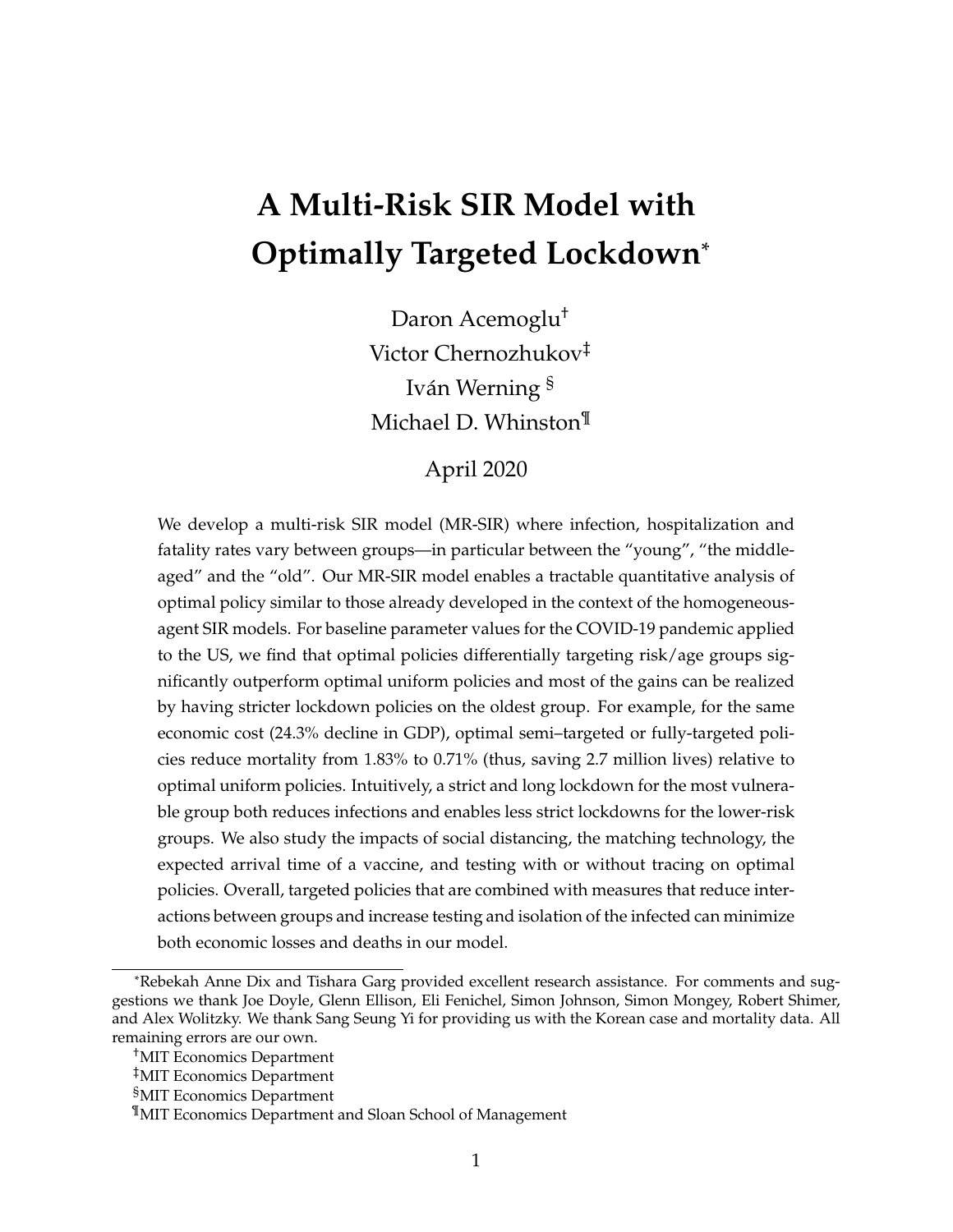## **1 Introduction**[1](#page-2-0)

The COVID-19 pandemic has already claimed the lives of more than 200,000 people (as of April 27, 2020), necessitated widespread lockdowns in much of the world, and caused the largest global recession of the last nine decades. A key tool for both researchers and policymakers to understand and control the pandemic is the classic SIR (Susceptible-Infectious-Recovered) model originally proposed by [Kermack, McKendrick and Walker](#page-38-0) [\(1927\)](#page-38-0). The SIR framework and its various extensions model the spread and ultimate containment of an infection in a setting where those who recover are immune to the dis-ease and thus the susceptible population declines over time.<sup>[2](#page-2-1)</sup> The simplest version of the model consists of three differential equations and provides a good first approximation to the dynamics of a range of infections. $3$  Several recent papers have started incorporating economic trade-offs and conducting optimal policy analysis within this framework (e.g. [Rowthorn and Toxvaerd,](#page-38-1) [2020,](#page-38-1) [Eichenbaum, Rebelo and Trabandt](#page-36-0) [2020a,](#page-36-0) [Alvarez, Ar](#page-35-0)[gente and Lippi](#page-35-0) [2020,](#page-35-0) [Jones, Philippon and Venkateswaran,](#page-37-0) [2020,](#page-37-0) [Farboodi, Jarosch and](#page-36-1) [Shimer,](#page-36-1) [2020](#page-36-1) and [Garriga et al.,](#page-37-1) [2020\)](#page-37-1).<sup>[4](#page-2-3)</sup>

Three sets of assumptions in the baseline SIR model may need to be relaxed both for gaining a more holistic understanding of how an infection spreads and how it can be contained, and for better informing public policy. These are:

I. Different subpopulations typically have different risks—different rates at which they become infected, need hospitalization or intensive care and may suffer fatalities. In addition, they may interact with other subpopulations at different rates, thus necessitating a "network version" of the basic SIR model (e.g., [Easley and](#page-36-2) [Kleinberg,](#page-36-2) [2010\)](#page-36-2). Such network versions of the SIR model may behave very differently from a basic homogeneous-agent version of the framework. Even more

<span id="page-2-0"></span><sup>&</sup>lt;sup>1</sup>Visit our online MR-SIR simulator (GUI) to explore the model, the effect of simple policies and optimal polices, as one varies parameters: <https://mr-sir.herokuapp.com/>

<span id="page-2-1"></span><sup>&</sup>lt;sup>2</sup>The most common epidemiological extensions of the basic model include either the "Exposed" who have not yet turned infectious (SEIR) or the "Asymptomatic" who may still infect others (SAIR) or both. See, for example, [Brauer, van den Driessche and Wu](#page-36-3) [\(2008\)](#page-36-3).

<span id="page-2-2"></span> $3$ See the references in [Lehman, Loberg and Clark](#page-38-2) [\(2019\)](#page-38-2) and a recent incisive review by [Avery, Bossert,](#page-36-4) [Clark, Ellison and Ellison,](#page-36-4) [2020.](#page-36-4)

<span id="page-2-3"></span><sup>&</sup>lt;sup>4</sup>See [Atkeson](#page-35-1) [\(2020b\)](#page-35-1) and [Stock](#page-38-3) [\(2020\)](#page-38-3) for an introduction into the SIR framework and its implications for COVID-19 in the US. [Berger et al.](#page-36-5) [\(2020\)](#page-36-5) study an SEIR model and examine simple policies with testing and conditional quarantine; see also [\(Eichenbaum, Rebelo and Trabandt,](#page-36-6) [2020b\)](#page-36-6) for macroeconomic model with testing, showing the equilibrium response to simple policies. [Chari, Kirpalani and Phelan](#page-36-7) [\(2020\)](#page-36-7) consider a single group SIR model but where agents engage in different forms of interactions, e.g. some more contagious, and consider social distancing measures for each form of interaction. [Fernández-Villaverde and](#page-37-2) [Jones](#page-37-2) [\(2020\)](#page-37-2) fit a standard SIR model to multiple regions (countries, states and cities) and uses the model to infer unobservables (such as number of recovered) and create forecasts.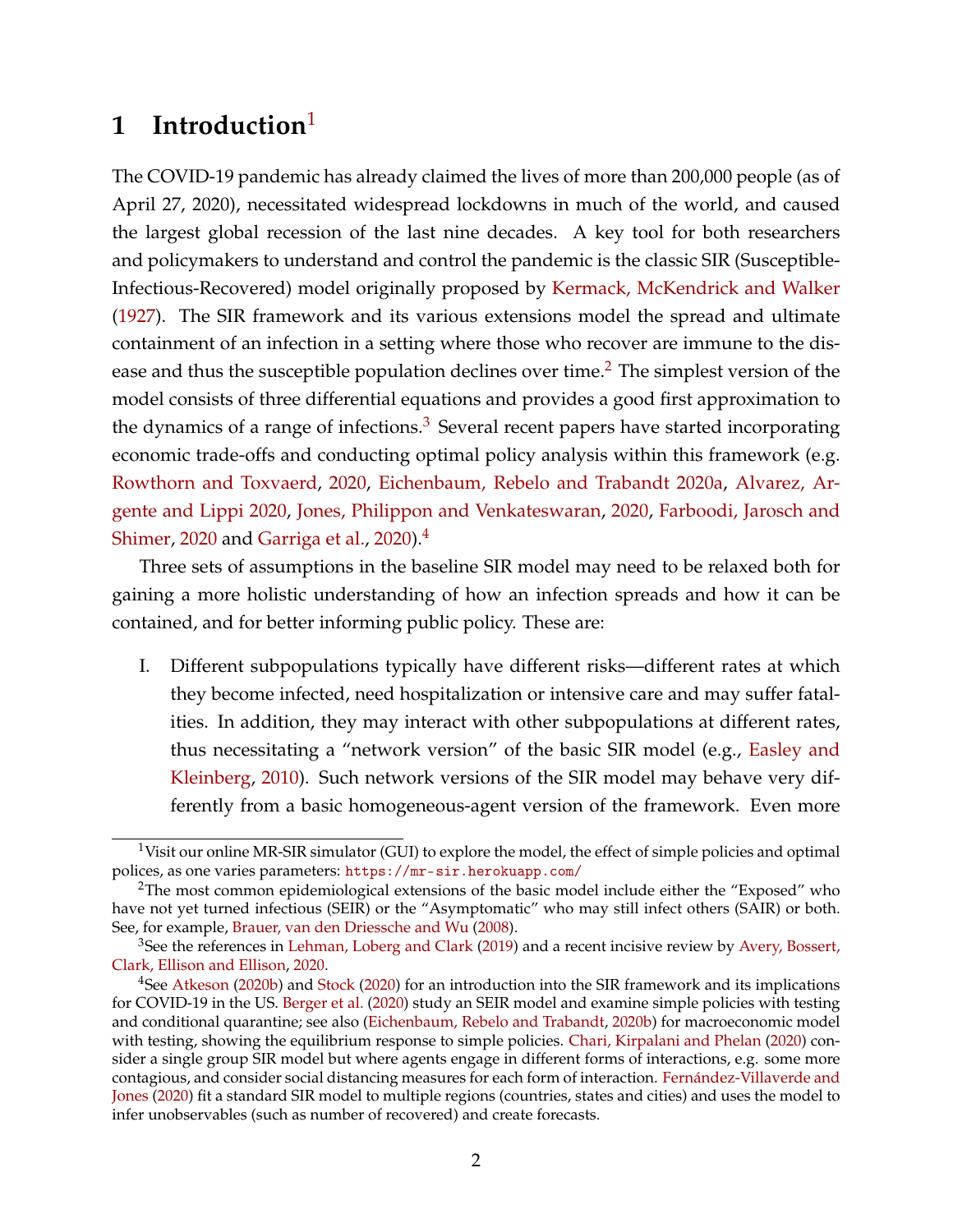importantly, they may call for "targeted" policies that treat groups differentially. $5$ 

- II. The "matching technology" in the basic SIR model is similar to the quadratic matching technology of the famous [Diamond](#page-36-8) [\(1982\)](#page-36-8) coconut model, where the number of matches between two groups (or within a group itself) is the product of the size of the two groups. Though this quadratic technology is a good approximation to matching in geographic contexts where contact is random, it is not necessarily so for other interactions (such as in workplaces, for matching between firms and workers, or in the context of certain types of leisure activities that take place in small groups). The form of the matching technology may have important implications.<sup>[6](#page-3-1)</sup>
- III. The parameters of contact and infection are generally taken to be exogenouslygiven, but economic and social adjustments that individuals adopt by themselves and via changes in norms and policies of communities can significantly change these parameters.<sup>[7](#page-3-2)</sup>

In this paper, which is part of a broader research agenda, we focus on (I) and (II) to develop a multi-risk version of the basic SIR model (which we refer to as the MR-SIR model). After describing the laws of motion of the susceptible, infectious and recovered populations by group, we turn to a quantitative analysis of optimal policy in this extended environment.

We focus on the special case of our model consisting of three groups—young (20- 44), middle-aged (45-65) and old (65+) and where the only differences in interactions between the three groups come from differential lockdown policies. We base our parameter choices on other work on the COVID-19 pandemic and characterize different types of optimal policies. Consistent with other works in which the value of life is sufficiently high and the sizable fatality risk of the oldest group is taken into account, optimal uniform policies involve long lockdowns in order to keep the infection rate low. Despite these aggressive lockdowns, total fatalities reach 1.[8](#page-3-3)3% of the population, $\delta$  and economic

<span id="page-3-0"></span> $5$ Targeting could also be by area (both to contain the disease in a given locality and also because of differences in healthcare resources; e.g., [Friedman et al.](#page-37-3) [2020\)](#page-37-3) and by industry of employment (to protect the supply chain and give priority to essential industries).

<span id="page-3-1"></span><sup>&</sup>lt;sup>6</sup>The same issues are discussed in the epidemiology literature, sometimes contrasting models with "mass action" (which correspond to quadratic matching) vs. "pseudo mass action" (which feature less increasing returns to scale and matching). See, for example, [McCallum et al.](#page-38-4) [\(2001\)](#page-38-4).

<span id="page-3-2"></span><sup>7</sup>[Eichenbaum, Rebelo and Trabandt](#page-36-0) [\(2020a\)](#page-36-0), [Jones, Philippon and Venkateswaran](#page-37-0) [\(2020\)](#page-37-0), [Farboodi,](#page-36-1) [Jarosch and Shimer](#page-36-1) [\(2020\)](#page-36-1), [Kudlyak, Smith and Wilson](#page-38-5) [\(2020\)](#page-38-5) and [Garibaldi, Moen and Pissarides](#page-37-4) [\(2020\)](#page-37-4) are recent papers that take important steps in this direction. Early contributions include [Geoffard and](#page-37-5) [Philipson](#page-37-5) [\(1996\)](#page-37-5) and [Fenichel](#page-37-6) [\(2013\)](#page-37-6).

<span id="page-3-3"></span> ${}^{8}$ Throughout, by "population" we refer to the adult population (over 20 years old).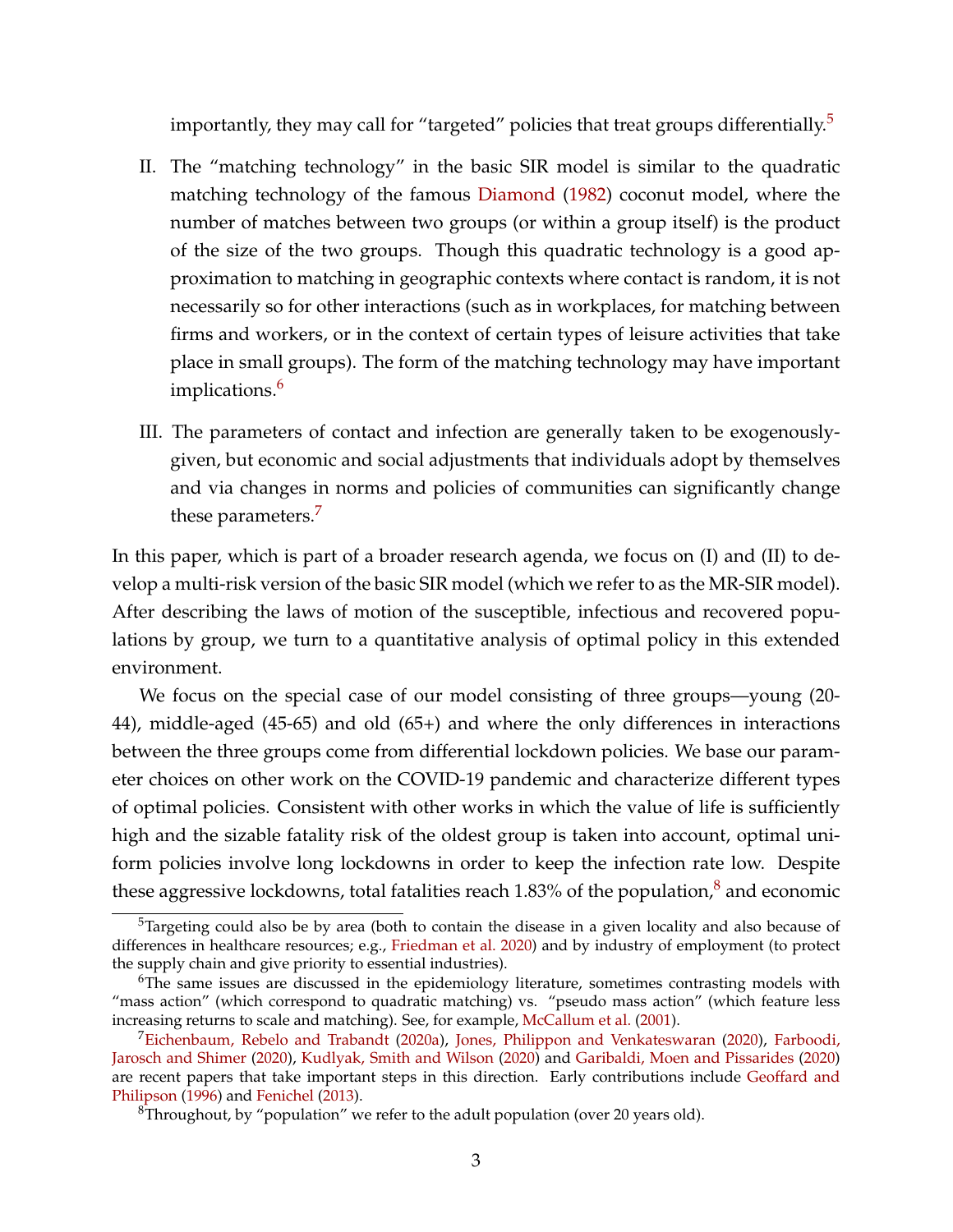<span id="page-4-1"></span>

**Figure 1:** Frontier: economic vs. lives lost.

the most vulnerable group is protected, the other groups can be reincorporated into the ov<br>et<br>m rives can release the young and middle-aged groups back into the economy much more contributions of those who die because of the pandemic). In contrast, targeted policies losses amount to 23.4% of one year's GDP (these losses include the forgone productive  $MDP$  Th the economic damage from 24.3% to 12.8% of one year's GDP. The reason is that, once can significantly improve both on public health and economic outcomes. Interestingly, we find that semi-targeted policies that simply apply a strict lockdown on the oldest group can achieve the majority of the gains from fully-targeted policies. For example, a semi-targeted policy that involves the lockdown of those above 65 until a vaccine arquickly, and still achieve a much lower fatality rate in the population (just above 1% of the population instead of 1.83% with the optimal uniform policy). This policy also reduces economy more quickly.<sup>[9](#page-4-0)</sup>

We stress that there is much uncertainty about many of the key parameters for COVID-19 [\(Manski and Molinari,](#page-38-6) [2020\)](#page-38-6) and any optimal policy, whether uniform or not, will be highly sensitive to these parameters (e.g., [Atkeson,](#page-35-2) [2020a,](#page-35-2) [Avery et al.,](#page-36-4) [2020,](#page-36-4) [Stock,](#page-38-3) [2020\)](#page-38-3). So our quantitative results are mainly illustrative and should be interpreted with caution. Nevertheless, the qualitative finding that semi-targeted policies significantly outperform

<span id="page-4-0"></span><sup>&</sup>lt;sup>9</sup> Another interesting pattern is that optimal semi-targeted or fully-targeted policy waits for the vaccine for the oldest group, while controlling the rate of infection for the younger groups. The second part of this strategy has some similarity to the oft-discussed "herd immunity" property, which is defined as a situation in which the number or fraction of susceptible individuals is sufficiently low that the disease cannot propagate and infections decline. Herd immunity can be achieved by vaccination or by a sufficient proportion of the community becoming infected and then gaining immunity.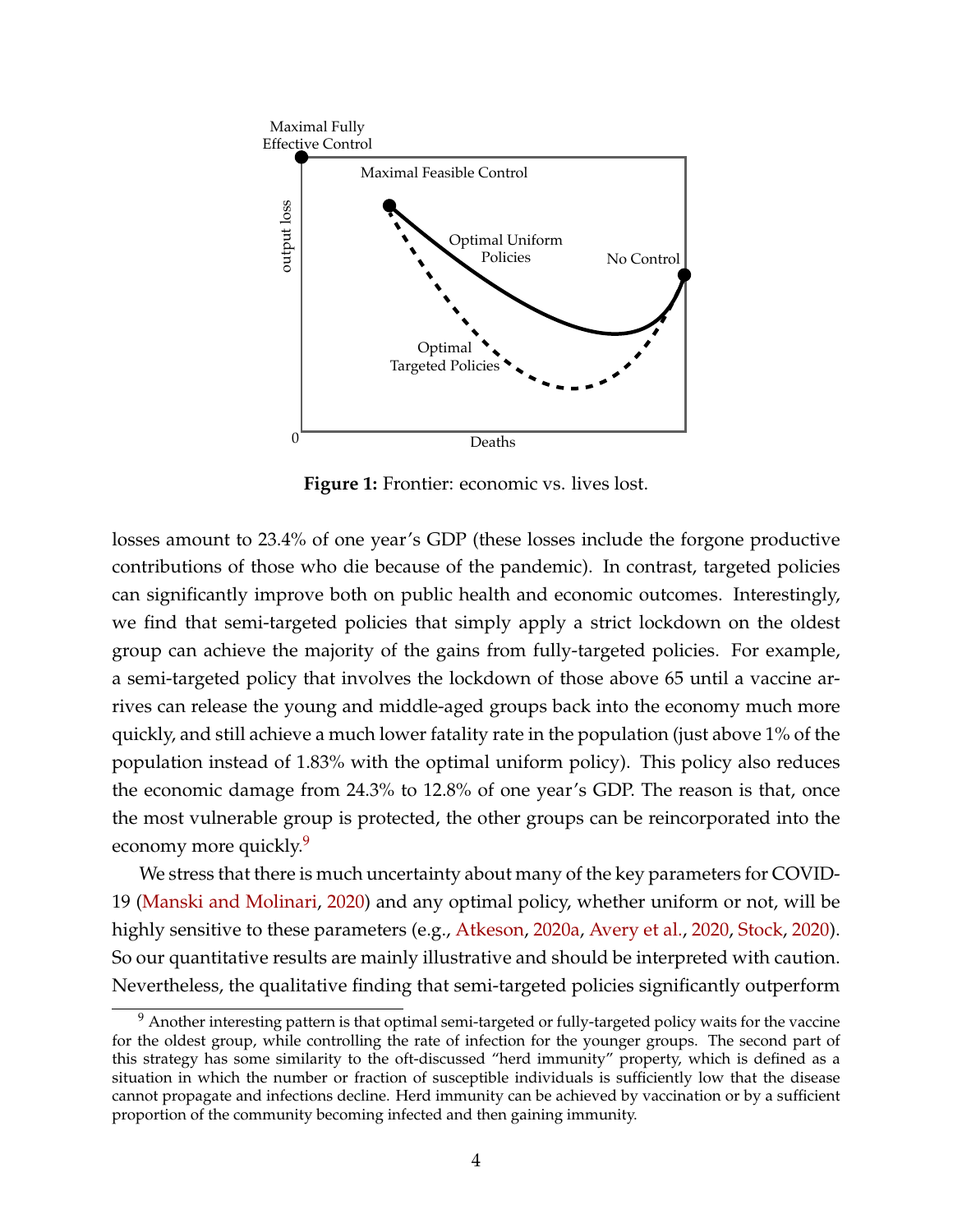uniform policies is more general and is a consistent feature of all of our results.

The qualitative implications of our analysis can also be seen from the ("Pareto") frontier between economic loss and loss of life, which represents the trade-off facing policymakers between output and lives lost and is illustrated in Figure [1.](#page-4-1) The frontier is upward sloping after a certain point, indicating that the absence of any mitigation policies will lead to both greater economic loss and more lives lost. Notably, the frontier for semi-targeted (or fully-targeted) policies is much closer to the "bliss point" represented by the origin than the frontier for uniform policies. This figure also helps us understand why targeted policies can save many lives—moving horizontally from the uniform policy frontier to the targeted policy frontier keeps the economic loss the same but substantially reduces fatalities.

We further show that when targeted policies are combined with measures to reduce interactions between groups, lives lost and economic damages can be substantially reduced. For example, if the frequency of interactions between the younger groups and the oldest group can be halved (for example, by changes in norms and laws segregating these groups), then in our baseline parameterization semi-targeted policies can reduce fatalities to 0.6% and the economic loss to less than 10%.

We also investigate the implications of the matching technology for the dynamics of the pandemic and optimal policy. To do this, we generalize the quadratic matching tech-nology to allow for a flexible degree of "increasing returns to scale".<sup>[10](#page-5-0)</sup> We find that "increasing returns to scale" in matching has important implications for optimal policy. With a constant returns to scale matching technology, the recovered offer greater protection to the susceptibles, while lockdowns are somewhat less effective (because the number of matches not decline as a quadratic). All the same, semi-targeted and fully-targeted policies continue to significantly outperform uniform policies.

We additionally investigate the implications of a faster discovery of a vaccine and more aggressive testing/tracing policies. These measures for containing and controlling the pandemic have obvious social benefits, but they do not obviate the advantage of targeted policies, which continue to significantly outperform uniform policies. The same conclusion applies when we consider a range of robustness checks on our parameters and other assumptions as well.

Overall, our results consistently highlight that targeted policies can improve both public health and economic outcomes. Moreover, as illustrated in Figure [2,](#page-6-0) when combined

<span id="page-5-0"></span><sup>&</sup>lt;sup>10</sup>Specifically, we introduce a matching technology parameterized by  $\alpha \in [1,2]$ , where  $\alpha = 2$  corresponds to a quadratic matching technology, while  $\alpha = 1$  is the constant returns to scale matching technology that is popular and empirically well grounded in the context of worker-firm search (e.g., [Pissarides,](#page-38-7) [1986,](#page-38-7) [Blanchard and Diamond,](#page-36-9) [1989\)](#page-36-9).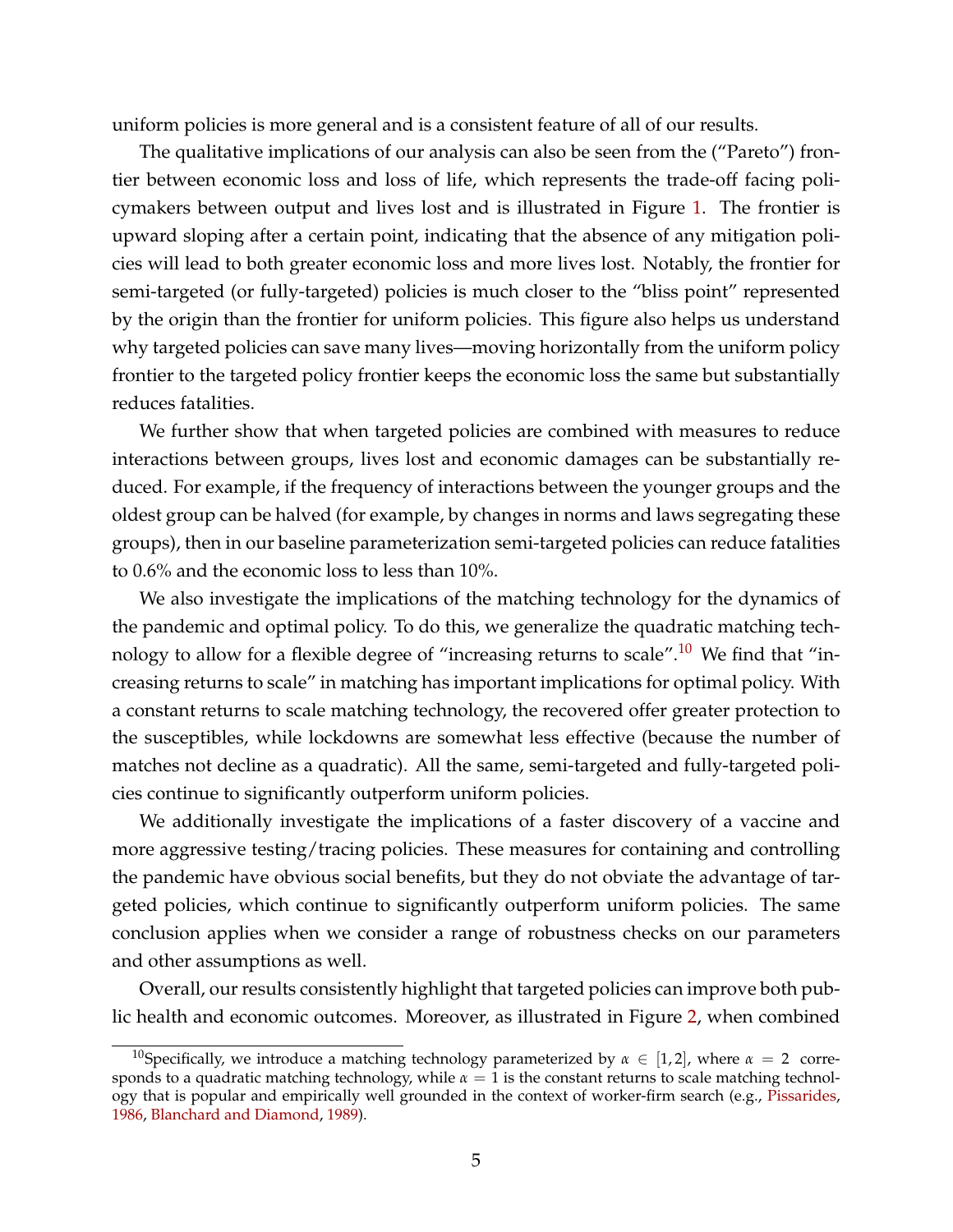<span id="page-6-0"></span>

**Figure 2:** Frontier: economic vs. lives lost with additional policies.

with social distancing between groups and testing and isolation of the infected, targeted policies can significantly improve the trade-offs faced by policy-makers.

Several recent papers independently investigate the role of age-dependent hospitalization and fatality rates in SIR models [\(Gollier,](#page-37-7) [2020,](#page-37-7) [Favero, Ichino and Rustichini,](#page-37-8) [2020,](#page-37-8) [Rampini,](#page-38-8) [2020](#page-38-8) and Bairoliya and İmrohoroğlu, [2020\)](#page-36-10). The main differences between these papers and ours is: (1) our general treatment of dynamics of infection in an SIR model with multiple risk groups, different interaction structures and potentially imperfect testing and tracing, and (2) more importantly, our analysis of optimal policy. For example, our results showing that semi-targeted policies can significantly improve over optimal uniform policies and achieve the great majority of the gains of optimal fully-targeted policies have no counterparts in these papers. [Glover et al.](#page-37-9) [\(2020\)](#page-37-9) also study infection and economic dynamics in a model featuring heterogeneous risks. Their model incorporates sectoral differences (between an essential and a luxury industry) and redistribution between different groups as well. [Glover et al.](#page-37-9) [\(2020\)](#page-37-9)'s main emphasis is on the conflict between the young and the old about mitigation policies. Although they consider optimal policy, this policy is chosen from a parametric family and the main focus is on the contrast between this policy and those preferred by the young and the old.

The rest of the paper is organized as follows. The next section outlines the main elements of our Multi-Risk SIR model, presenting the continuous-time laws of motion for infectious, susceptible and recovered populations by group, as well as the objective function we employ in our optimal policy analysis. Section [3](#page-15-0) describes our parameter choices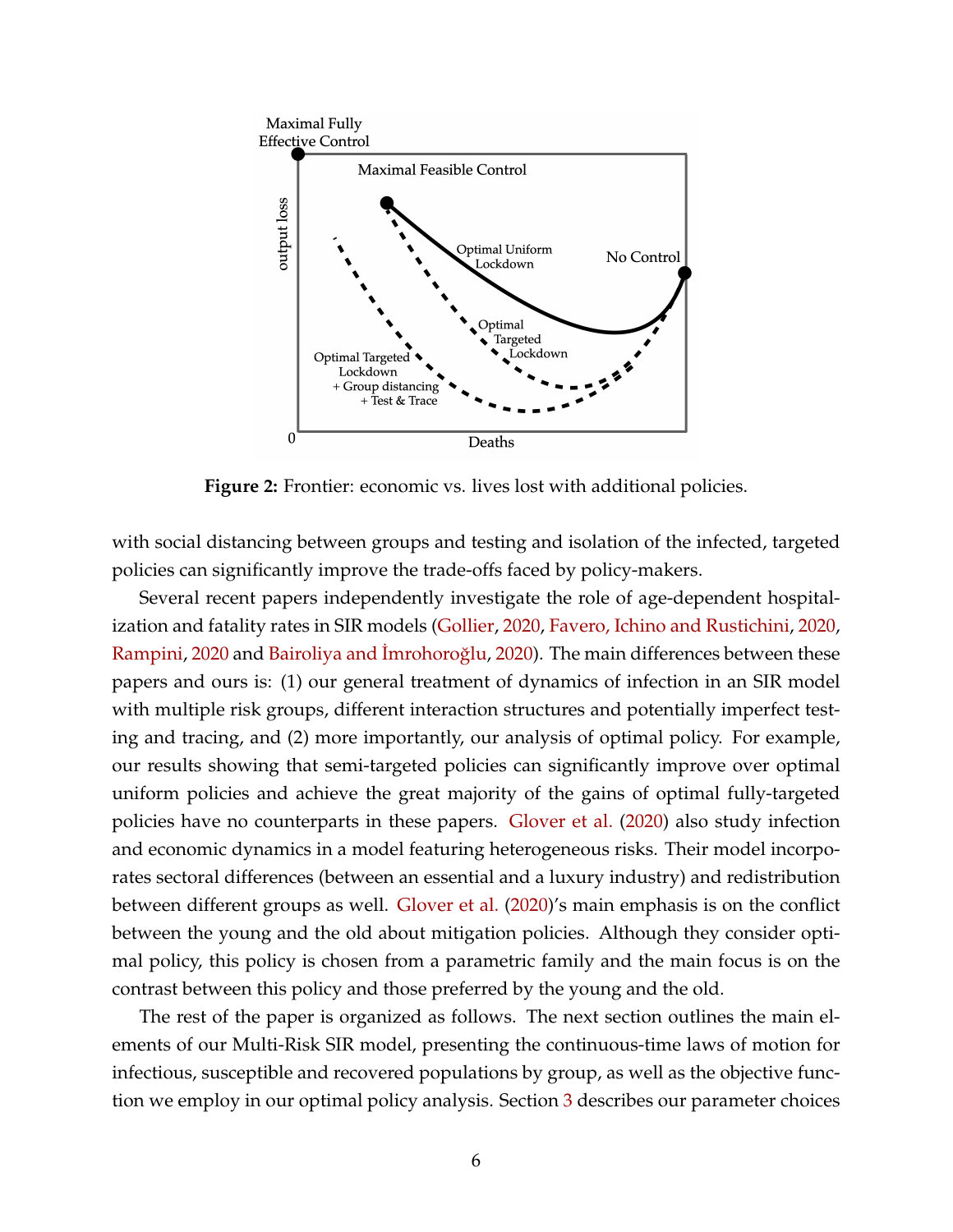

**Figure 3:** MR-SIR: Multiple-Risk Susceptible Infected Recovered Model. Solid lines show the flows from one state to another. Dashed lines emphasize interactions that take place across risk groups.

and numerical methods. Our main results are presented in Section [4,](#page-18-0) which also contains a number of robustness exercises. Section [5](#page-34-0) contains our conclusions..

## **2 MR-SIR model**

Our Multi-Risk SIR model is set in continuous time  $t \in [0,\infty)$ . Individuals are partitioned into risk groups  $j=1,\ldots$  ,  $J$  with  $N_j$  initial members. $^{11}$  $^{11}$  $^{11}$  The total population is normalized to unity so that  $\sum_i N_i = 1$ .

At any point in time *t*, individuals in group *j* are subdivided into those susceptible (S), those infected (I), those recovered (R) and those deceased (D),

$$
S_j(t) + I_j(t) + R_j(t) + D_j(t) = N_j.
$$

Agents move from susceptible to infected, then either recover or die.<sup>[12](#page-7-1)</sup> We write  $S(t)$  =  ${S_i(t)}_i$  and similarly for *I*(*t*), *R*(*t*) and *D*(*t*). Groups interact with themselves as well as with each other, as described below.

Before describing the details, we anticipate one of our key equations. In the canonical

<span id="page-7-0"></span><sup>&</sup>lt;sup>11</sup>See [Heesterbeek and Roberts](#page-37-10) [\(2007\)](#page-37-10) and [Bayham, Kuminoff, Gunn and Fenichel](#page-36-11) [\(2015\)](#page-36-11) and the references therein for a discussion of age or stage structured compartmental epidemiological models.

<span id="page-7-1"></span> $12\text{As}$  is standard, we focus on the pandemic and abstract from other sources of deaths as well as new births

In addition, one could easily include an intermediate stage between *S* and *I* to capture exposed agents (E), leading to a standard SEIR model, instead of SIR. Adding this state is important for some diseases, when there is a significant lag between exposure and transmission. Arguably, this is not the case for COVID-19, as even asymptomatic individuals have been found to transmit the virus.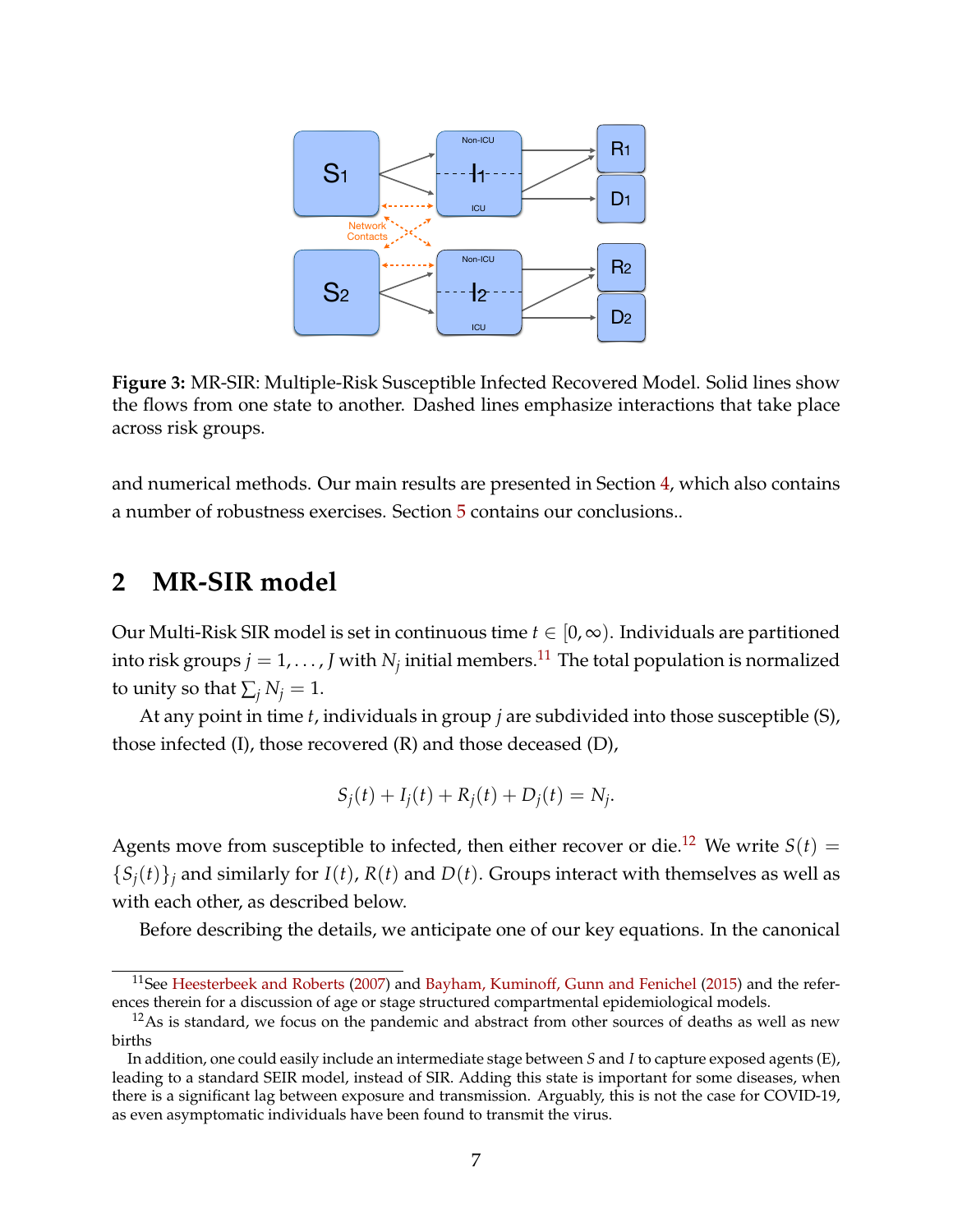single group model, the key evolution equation is quadratic:

new infections = 
$$
\beta
$$
SL.

In our model, absent lockdowns and isolations, we have

new infections in group 
$$
j = S_j \frac{\sum_k \beta_{jk} I_k}{\left(\sum_k \beta_{jk} (S_k + I_k + R_k)\right)^{2-\alpha}}
$$

where {*βjk*} are parameters that control the contact rate between group *j* and *k*. Here  $\alpha \in [1,2]$  allows us to control the returns to scale in matching: when  $\alpha = 1$  we have constant returns: infections double if *S*, *I* and *R* double; when *α* = 2 we obtain the quadratic specification that, with a single group, boils down to the canonical SIR model. Below we develop the full model, complementing and extending this basic equation to include testing, isolation, lockdowns, hospital capacity, the arrival of a vaccine and other considerations etc.

#### **2.1 Model Assumptions**

Here we discuss the basic elements of our model and then turn to the dynamic equations describing the evolution of the state variables.

**Infection, ICU, Fatality and Recovery.** Susceptible individuals may become infected by coming into contact with infected individuals. Those infected may or may not require "ICU care", a catch all label which we use to capture the need for ventilators and other specialized medical care. We suppose that the need for ICU is immediately realized upon infection. This saves us from having to carry around an additional state variable. Let *ι<sup>j</sup>* denote the constant fraction of infected people of type *j* needing ICU care. With Poisson arrival *δ r j* an ICU patient of type *j* recovers. Non-ICU patients do not die, and recover with Poisson arrival *γ<sup>j</sup>* .

Only those needing ICU care may die. While in the ICU, patients die with Poisson arrival *δ d*  $j^d(t)$ . We allow this death rate to be a function of total ICU needs relative to capacity, which may vary over time. We assume that

$$
\gamma_j = \delta_j^d(t) + \delta_j^r(t)
$$

,so that the proportions of ICU and non-ICU patients among the infected in group *j* do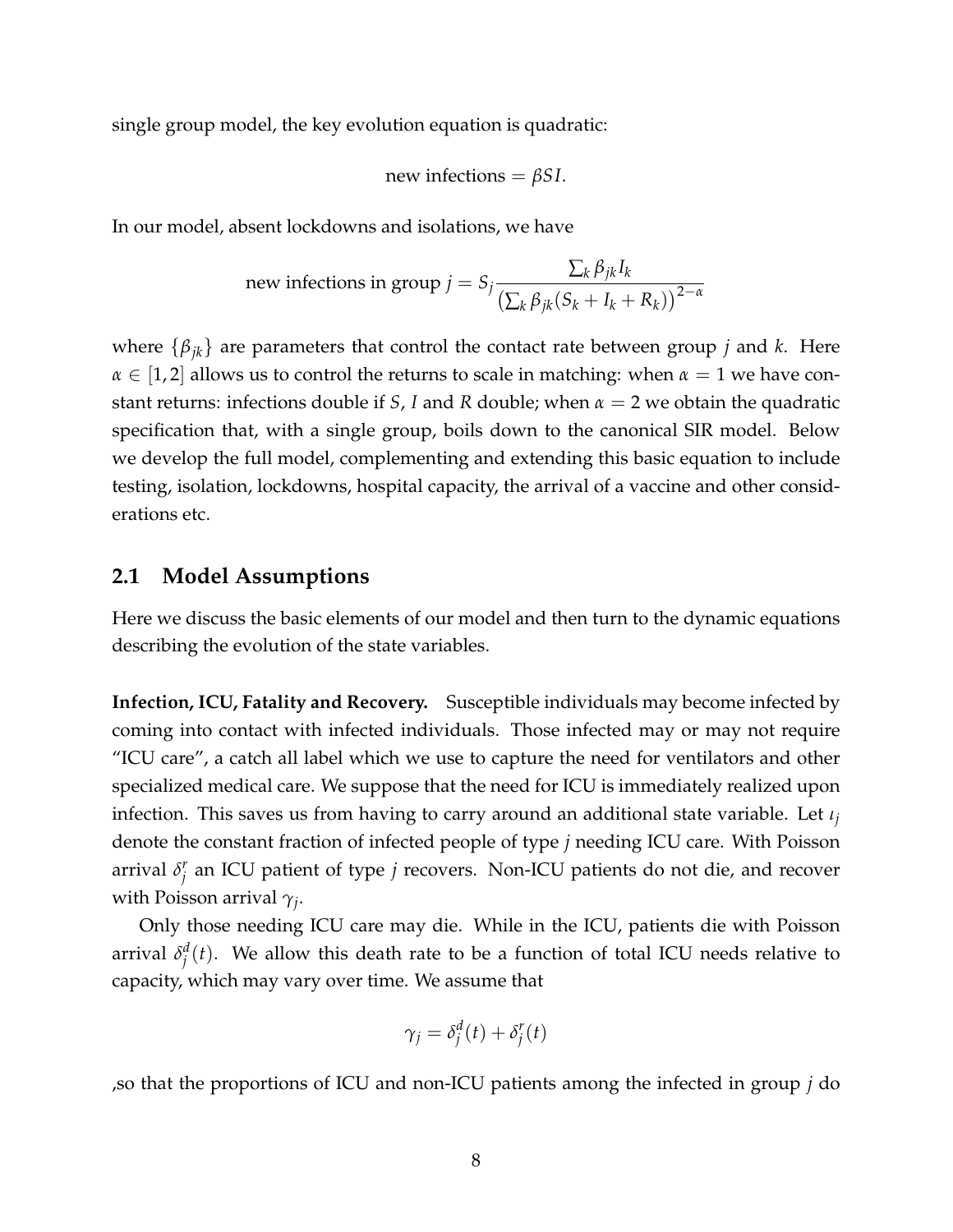not change over time.[13](#page-9-0)

Let  $H_i(t)$  denote the number of type *j* individuals needing ICU care at time *t*, so that  $H_j(t) = \iota_j I_j(t).$  Total ICU needs are  $H(t) = \sum_i$ *j*  $H_j(t)$ . We assume that the death probability conditional on ICU is a non-decreasing function of the number of patients

$$
\delta_j^d(t) = \psi_j(H(t)),
$$

for some given function  $\psi_j$ .<sup>[14](#page-9-1)</sup>

**Detection: Infection and Immunity.** Detection of infected individuals as well as their isolation is assumed to be imperfect. To avoid additional state variables, for each infected individual it is determined immediately upon infection whether detection and isolation is possible. Let us denote by  $\tau_j$  the constant probability that an infected individual of type *j* not needing ICU care is detected as infected and becomes isolated. Detection includes the presentation of symptoms as well as testing without symptoms. Similarly, we let *φ<sup>j</sup>* denote the probability that an individual of type *j* needing ICU care is detected and isolated. While it may be reasonable to set  $\phi$ <sup>*j*</sup> = 1, we allow  $\phi$ <sup>*j*</sup> < 1 to nest earlier work, such as [Alvarez et al.](#page-35-0) [\(2020\)](#page-35-0), that did not model ICU needs explicitly (by setting  $\tau_j = \phi_j$ ). Summing up, the probability that an infected person is detected and isolated is given by  $\iota_j \cdot \phi_j + (1 - \iota_j)\tau_j$ .

We assume that recovered agents are immune.<sup>[15](#page-9-2)</sup> Individuals that recover can be released from lockdown at no risk to themselves or others. However, due to imperfect testing, we suppose that only a fraction *κ<sup>j</sup>* of recovered agents are identified as such and allowed to work freely. The remaining fraction is either not identified or treated identically to those that are not deemed recovered. Once again, to simplify we assume this status is determined immediately after recovery.<sup>[16](#page-9-3)</sup>

<span id="page-9-0"></span> $13$ Relaxing this assumption is possible, but requires keeping track of an additional state variable.

<span id="page-9-2"></span><span id="page-9-1"></span><sup>&</sup>lt;sup>14</sup>One may extend the model to incorporate increasing capacity by allowing  $\psi_j(H(t), t)$  to depend on *t*.

 $15$ Although many experts agree that this is currently the leading hypotheses for COVID-19, it is important to stress that, due to the recency of the pandemic, at this time this hypothesis is not backed by conclusive evidence. Indeed, the World Health Organization has stated "There is currently no evidence that people who have recovered from COVID-19 and have antibodies are protected from a second infection." (April 24, 2020, briefing: [https://www.who.int/news-room/commentaries/detail/](https://www.who.int/news-room/commentaries/detail/immunity-passports-in-the-context-of-covid-19) [immunity-passports-in-the-context-of-covid-19](https://www.who.int/news-room/commentaries/detail/immunity-passports-in-the-context-of-covid-19)).

<span id="page-9-3"></span><sup>&</sup>lt;sup>16</sup>If the only constraint were detection, it might be reasonable to suppose  $\kappa_j \in [\iota_j \cdot \phi_j + (1 - \iota_j)\tau_j, 1]$ capturing the notion that we do not forget those that were identified as being infected. However, we do not require this condition.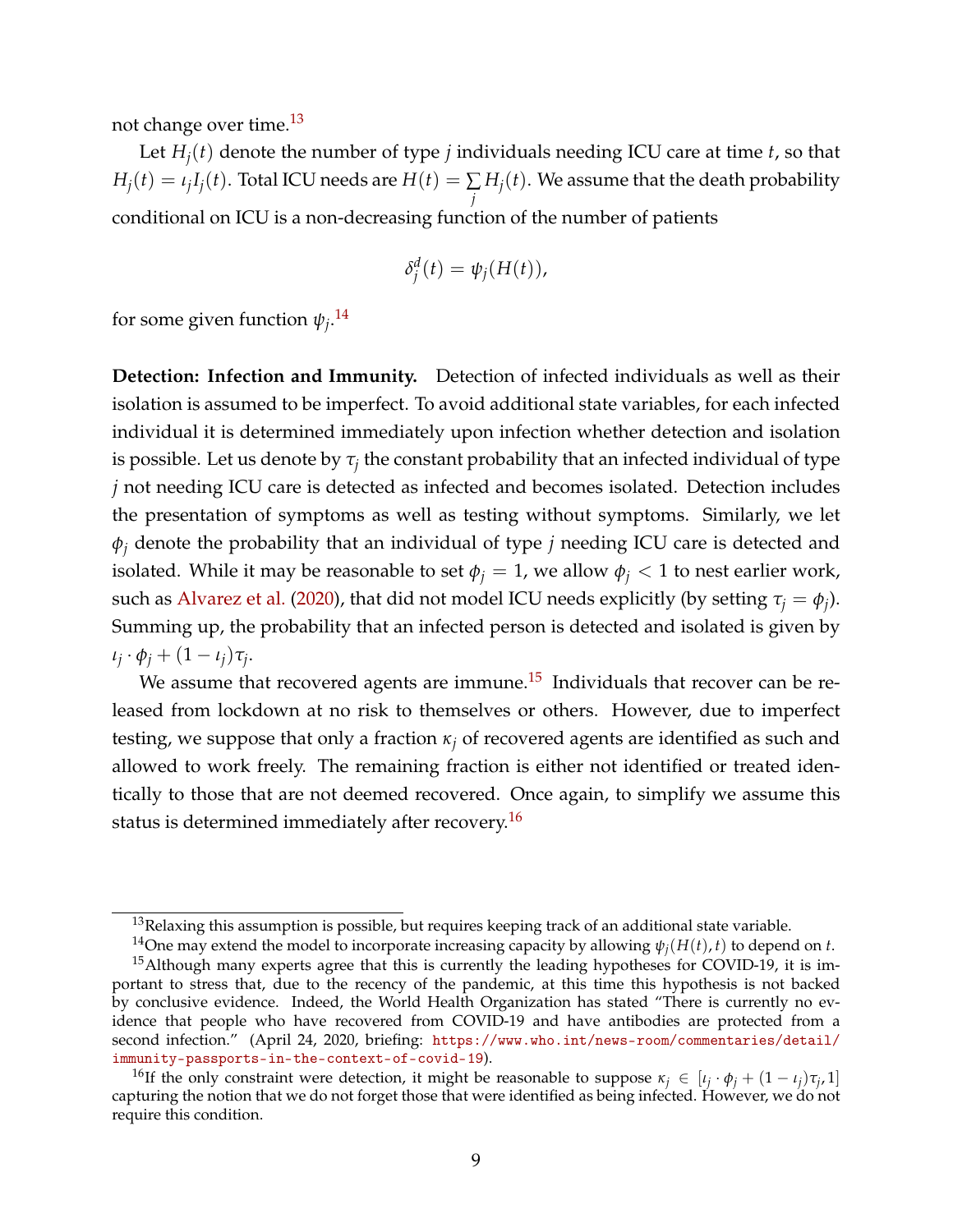**Lockdown and Social Distancing.** We now consider lockdown and social distancing measures that affect the rate of transmission of infections. To simplify our discussion we label all of these as "lockdown" policies, although they could represent other social distancing behavior and policies as well.

Workers in group *j* produce *w<sup>j</sup>* when they are not in lockdown and zero otherwise. The latter is just a normalization: if some production is possible during lockdown, then  $w_i$  captures the extra output produced outside of lockdown.<sup>[17](#page-10-0)</sup>

Let  $L_i(t)$  denote the share of group *j* that is in "lockdown", away from work, with  $L_i(t) = 1$  designating full lockdown and  $L_i(t) = 0$  no lockdown. Intermediate values of  $L_i(t) \in (0,1)$  represent less extreme situations. One interpretation is that at each instant *t* a random fraction  $L_i(t)$  is drawn from group *j* and sent into lockdown, with the fraction being independently drawn at each moment.<sup>[18](#page-10-1)</sup>

Following [Alvarez, Argente and Lippi](#page-35-0) [\(2020\)](#page-35-0), we assume full lockdown may not be feasible, so  $L_j(t) \leq \overline{L}_j \leq 1$ . This may capture that some goods are deemed essential, so their production cannot be shut down. Alternatively, it may be hard to monitor and prevent some people from going to their workplace. We also assume that even if full lockdown were feasible, so that nobody can work, it would not necessarily eliminate all human interactions and contagion. In particular, we assume that lockdown *Lj*(*t*) reduces actual work by  $L_i(t)$ , but, as far as contagions, reduces the presence of group *j* by a factor  $1 - \theta_i L_i(t)$  with  $\theta_i \leq 1$ . This may capture the people are still allowed on the streets and transmission occurs when they cross paths, or it may capture people disobeying lockdowns or quarantines, or cheating at the margin by visiting each other socially. It may also capture transmission that occurs without direct person-to-person contact, as when someone touches an object recently touched by an infected person. Basically, for a number of reasons, lockdown is not fully efficient at removing transmission and  $\theta_i$  < 1 is a measure of this inefficiency.

**Cost of Death (Value of Life).** Any analysis studying optimal lockdown policy must confront modeling the cost of death, or, equivalently, the value of life.<sup>[19](#page-10-2)</sup> We approach this

<span id="page-10-0"></span><sup>&</sup>lt;sup>17</sup>Note that  $w_i$  summarizes both the wage and employment level of group *j*. In the data, as people age wages rise but labor participation falls. More generally, *w<sup>j</sup>* may also capture more than production, such as utility benefits experienced by consumers or leisure outside of lockdown, but we focus on the narrow interpretation of this variable to facilitate our quantitative analysis.

<span id="page-10-1"></span> $18$ This implies that intermediate lockdowns are not selecting the same workers to be locked down persistently. These types of policies can be incorporated into our framework by splitting identical workers into different groups that can be treated differently.

<span id="page-10-2"></span> $19$ Correctly interpreted, the economic concept for the value of a statistical life, or the value of life years, is the value of increasing the survival probabilities marginally. The value of a life may be above or below the income lost from life. In general, one could use revealed preference choices over risk of death, but there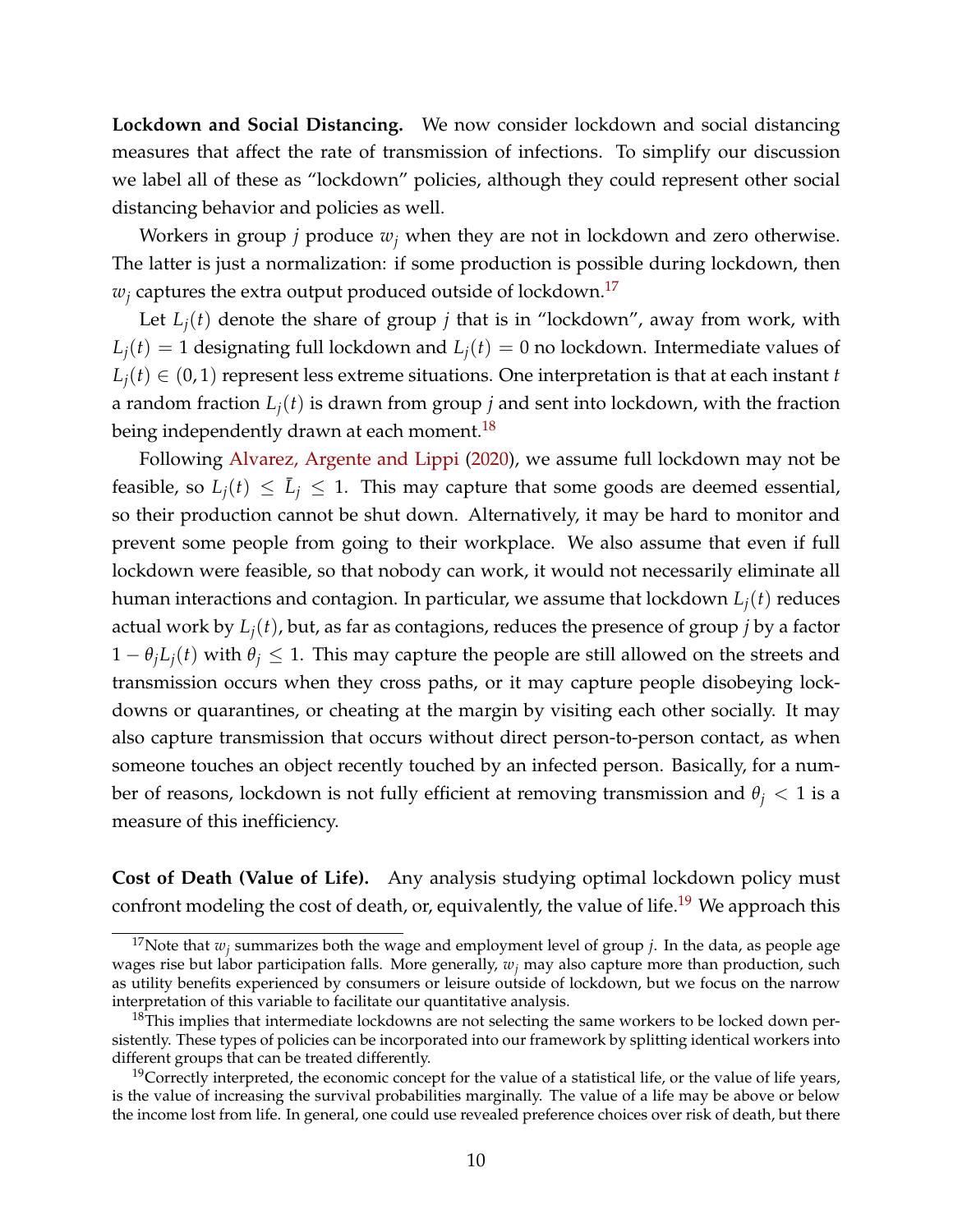issue in a general way by introducing a free parameter  $\chi_j$  that represents an additional emotional cost of death in group *j*. This cost is in addition to any lost output from the lost worker. By varying  $\chi_i$  we will trace out a frontier between output and lives that are saved, and we can explore results that are not dependent on particular values for the value of life.

**Cure and Vaccine.** We assume a vaccine and cure become available at some date *T*. To simplify, we assume that a cure for all those currently infected also becomes available at the same date. $20$  In the case of COVID-19, experts currently estimate the time for developing, testing and rolling out a vaccine to be around 1-2 years, although extraordinary efforts are underway to speed up vaccine developments. We may allow *T* to be stochastic, but assume no news about *T* is forthcoming before *T*.

#### **2.2 Dynamics**

Before the vaccine and cure, infections for group *j* evolve according to the differential equation for all  $t \in [0, T)$ 

$$
\dot{I}_j = M_j(S, I, R, L)(1 - \theta_j L_j)S_j \sum_k \beta_{jk} (1 - \theta_k L_k)I_k - \gamma_j I_j,
$$

with effective-contact coefficients

$$
\beta_{jk} = \rho_{jk} (1 - \iota_k \phi_k - (1 - \iota_k) \tau_k),
$$

for given contact coefficients  $\rho_{ik} \geq 0$  and

$$
M_j(S, I, R, L) \equiv \left(\sum_k \beta_{jk}[(S_k + \eta_k I_k + (1 - \kappa_k)R_k)(1 - \theta_j L_k) + \kappa_k R_k]\right)^{\alpha - 2},
$$

 $\mathbf{where} \ \eta_k = 1 - \iota_k \phi_k - (1 - \iota_k) \tau_k.$ 

To gain some insight into this key equation, note that if *α* = 2 then *M* = 1 and also *R* drops out of the equation, so only *S* and *I* matter. If in addition we have a single group

is a wide range of estimates depending on the kind of choices that are used to infer the value of life.

<span id="page-11-0"></span><sup>&</sup>lt;sup>20</sup>In fact, anti-viral drugs to treat an infection and vaccines require two separate medical advances and implementations. In practice, this simplifying assumption makes little difference as long as infection at date *T* are low, so that the value of a cure for the currently infected is small relative to the benefit of preventing further infections.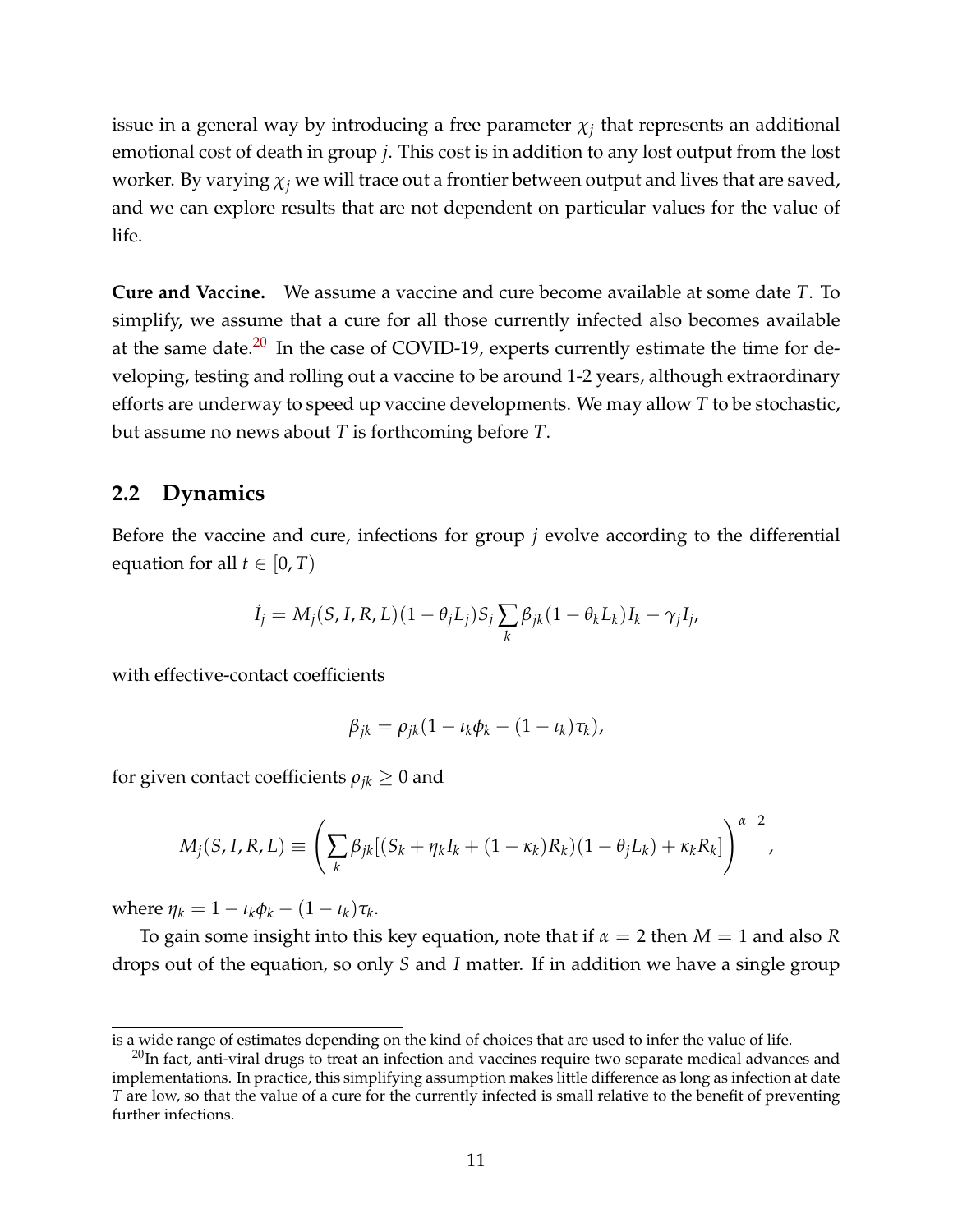then the equation reduces to

$$
\dot{I}_j = \beta SI(1 - \theta L)^2 - \gamma I
$$

which is the standard quadratic matching specification adopted by [Atkeson](#page-35-1) [\(2020b\)](#page-35-1); [Al](#page-35-0)[varez et al.](#page-35-0) [\(2020\)](#page-35-0); [Stock](#page-38-3) [\(2020\)](#page-38-3).

With more than a single group, the coefficients  $\{\rho_{ik}\}\$ allow for different contact rates across groups. For instance, it may be natural to suppose that  $\rho_{ij} > \rho_{jk}$  for  $k \neq j$ , so that individuals of a given group tend to have a higher contact rate within their own group (i.e., the young may work and socialize with each other more than with the old).

Although much of the literature focuses on the quadratic matching case with  $\alpha = 2$ , as noted above we allow a more general formulation. For example, the case with  $\alpha = 1$  is a matching technology that exhibits constant returns to scale. Doubling *S*, *I* and *R* (while fixing the lockdown policy *L*) doubles the number of infections, leaving the rate of growth in infections unchanged. In contrast, with quadratic matching, it would quadruple it. Intuitively, the constant returns case with  $\alpha = 1$  assumes that the number of contacts for each individual are not affected when the total number of people not in lockdown doubles. In contrast, the quadratic case with  $\alpha = 2$  assumes the number of contacts would double in this case. This captures the idea that a more densely occupied environment leads to more contacts. Reality is likely somewhere between these two extremes, so we treat  $\alpha \in [1,2]$  as a free parameter.

One special implication of  $\alpha = 2$  is that the number of recovered agents in the population (outside of lockdown) does not affect the number of new infections. In contrast, whenever  $\alpha \in [1,2)$  a greater number of recovered agents lowers the number of new infections. For example, when  $\alpha = 1$  what matters is the ratio of infected relative to the entire pool of those that are not in lockdown, so more recovered agents help reduce this ratio. This notion, that recovered agents help protect the susceptible seems appealing to us, but is absent in the quadratic  $\alpha = 2$  case. This has implications for the fraction of the population at which herd immunity is reached.

The rest of the laws of motion is for  $t \in [0, T)$  given by

$$
\dot{S}_j = -\dot{I}_j - \gamma_j I_j
$$
  
\n
$$
\dot{D}_j = \delta_j^d(H) H_j
$$
  
\n
$$
\dot{R}_j = \delta_j^r H_j + \gamma_j (I_j - H_j)
$$

where  $H_j = \iota_j I_j$  denote the number of ICU patients in groups *j* and  $H = \sum_j H_j$  denotes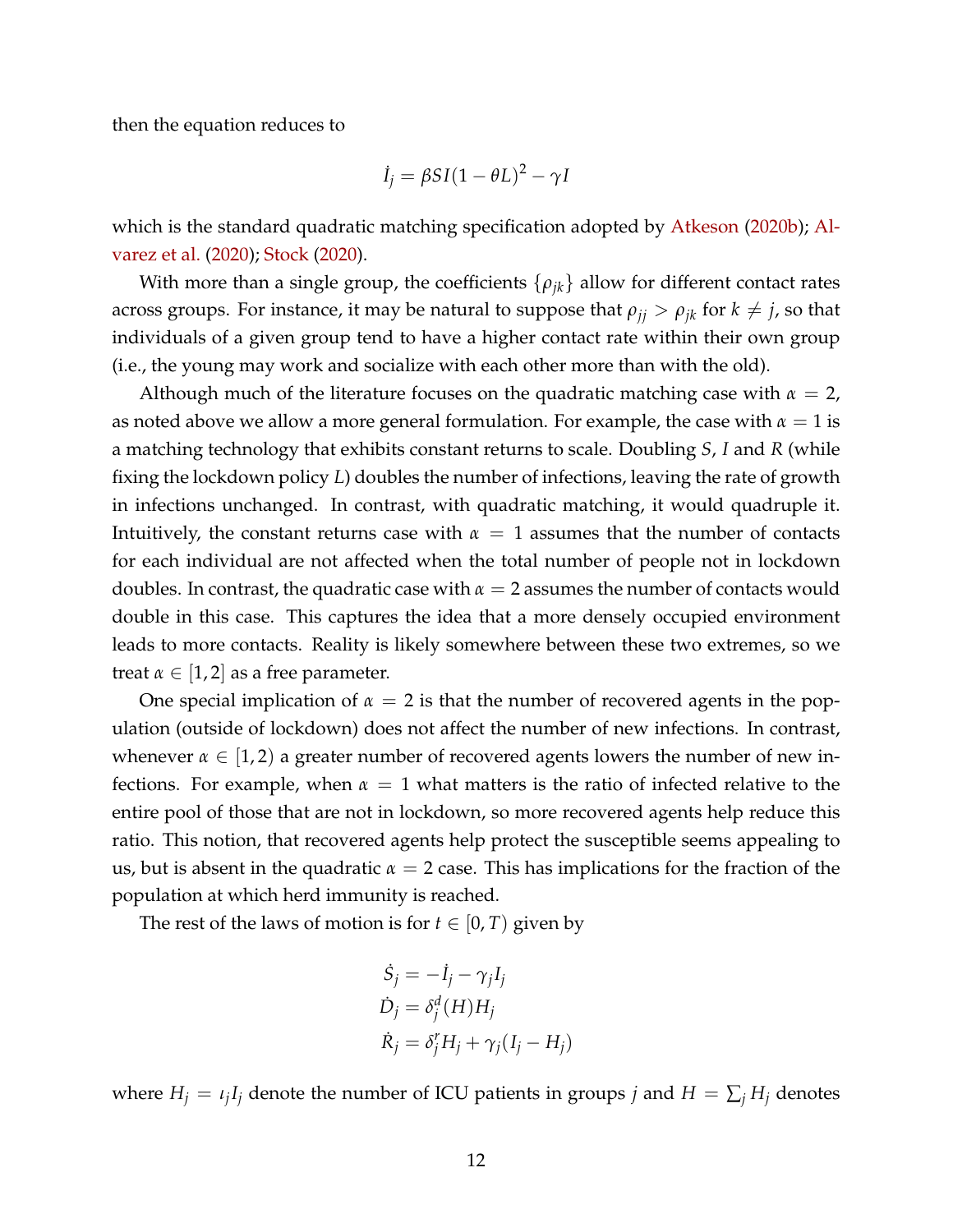the total.

The equations above describe the dynamics before *T*. After the vaccine and cure arrives we have  $I(t) = 0$  and  $R(t) = S(T_-) + R(T_-)$  and  $D(t) = D(T_-)$  for  $t \geq T$ . Naturally, we can set lockdowns to zero,  $L(t) = 0$ , for all  $t \geq 0$ .

Employment is given by

$$
E_j(t) = (1 - L_j(t))(S_j(t) + (1 - \iota_j \phi_j - (1 - \iota_j)\tau_j)I_k(t) + (1 - \kappa_j)R_j(t)) + \kappa_j R_j(t).
$$

Note that lockdown enters asymmetrically in employment relative to the infections equation: it is  $(1 - L_k)$  that determines employment, but it is  $(1 - \theta_k L_k)$  that determines the number of new infections.

**An Aggregation Result.** Before moving on, we point out that our MR-SIR model displays a nice aggregation property, behaving like a single group SIR model in special cases.

Suppose that effective contact rates and resolution rates out of infection the same across groups, so that  $\beta_{jk} = \beta$  and  $\gamma_j = \gamma$ , and consider lockdown policies that are uniform across groups as well, so that  $L_i(t) = L(t)$  for all *j*. Suppose further that infection rates are initially identical across groups, so that  $S_j(0)/N_j$ ,  $I_j(0)/N_j$  and  $R_j(0)/N_j$  are independent of *j*. Then it is straightforward to see that, despite differences in fatality rates, the evolution of infections within each group, and hence aggregate infections, is identical to that of a single group SIR model. The same is not true for deaths—these are different across groups but do not affect the evolution of infections.

#### **2.3 Planning Problem**

Our planner controls  $\{L_j(t)\}_j$  for all  $t \in [0, T)$  taking the dynamical system described above. We next describe the objective function.

**Deterministic Vaccine Arrival.** The objective is to minimize the expected present value social cost

$$
\int_0^\infty e^{-rt} \sum_j (w_j (N_j - E_j(t)) + \chi_j \delta_j^d(t) \iota_j I_j(t)) dt
$$

The term  $\chi_j\iota_j\delta_i^d$  $\int_j^d (t) I_j(t)$  captures the non-pecuniary costs of deaths, since the flow of death is given by *δ d*  $\int_{j}^{d}(t)\iota_{j}I_{j}(t).$  Note that even though the vaccine arrives at *T*, earlier deaths have a permanent impact on  $E_i(t)$  and thus affect the integrand for  $t \geq T$ . However, after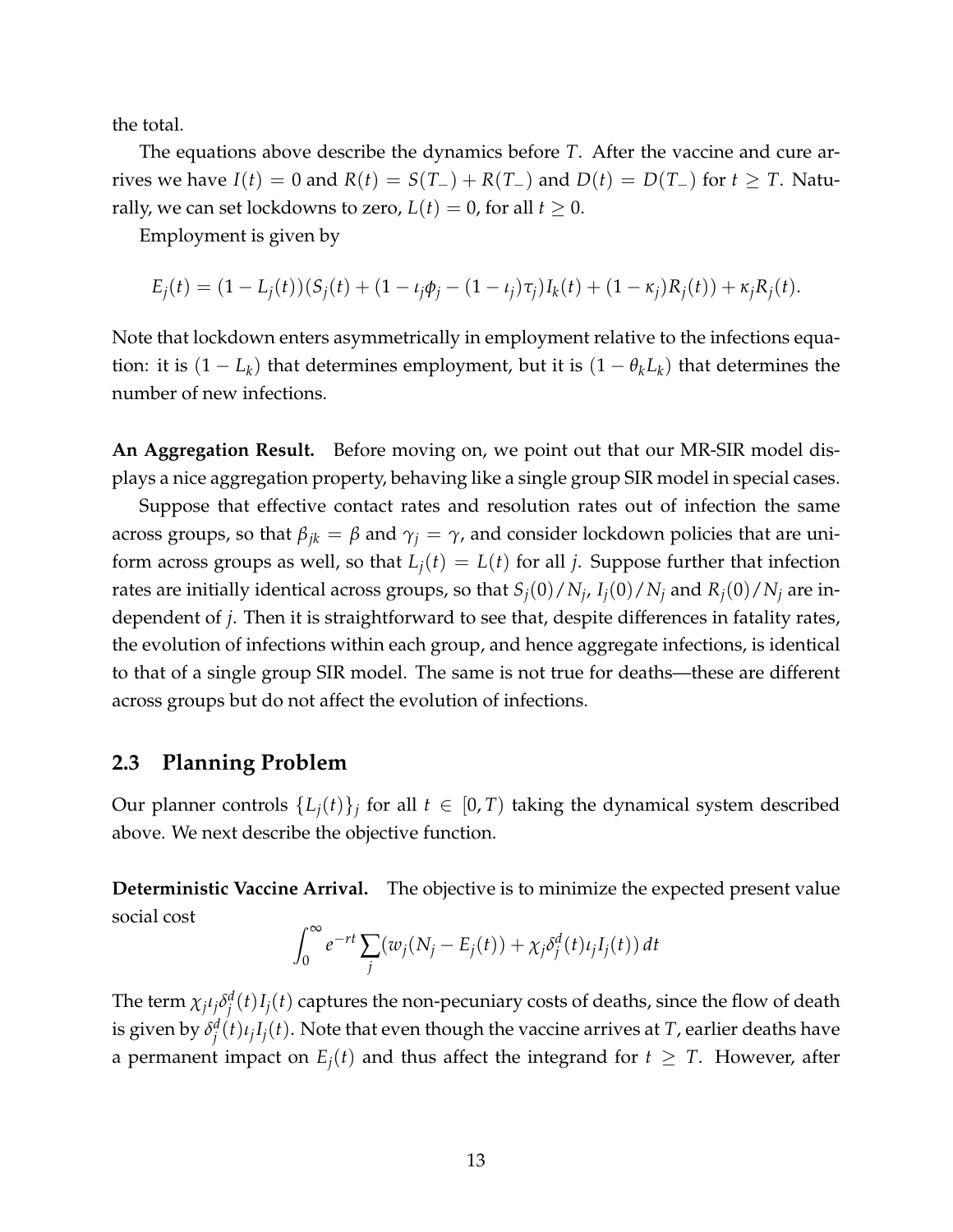integration-by-parts we can write the objective as

<span id="page-14-1"></span>
$$
\int_0^T e^{-rt} \sum_j \Psi_j(t) dt,
$$
\n(1)

where the flow cost for group *j* is given by

$$
\Psi_j(t) = w_j S_j(t) L_j(t) + w_j I_j(t) (1 - \eta_k (1 - L_j(t))) + w_j (1 - \kappa_j) R_j(t) L_j(t) + \hat{\chi}_j \delta_j^d(t) I_j(t)
$$

where  $\hat{\chi}_j = \frac{w_j}{r} + \chi_j$  represents the total cost of a death. Note that the integral now integrates only over a finite horizon up to *T*.

**Stochastic Vaccine Arrival.** Allowing the vaccine arrival time to be stochastic is simple. Suppose *T* has cumulative distribution *F*(*T*) and assume there is no information about the vaccine arrival before its arrival. Then the objective can be shown to equal

$$
\int_0^\infty (1 - F(t))e^{-rt} \sum_j \Psi_j(t) dt
$$

Previously  $1 - F(t) = 0$  for  $t < T$  and  $1 - F(t) = 0$  for  $t \geq T$ . Note that this last expression coincides with [Alvarez et al.](#page-35-0) [\(2020\)](#page-35-0) for the single group case when  $r_j = 1$ ,  $\eta_k = 1$  and a Poisson distribution  $1 - F(t) = e^{-\nu t}$  with arrival  $\nu > 0$ .

**Marginal Value of Vaccine Innovations.** Suppose we have a marginal improvement in the arrival distribution  $F(t)$ , so that  $F(t)$  rises at all values of *t*. For example, if the vaccine was arriving deterministically, we may consider a change *dT* < 0.

Consider a marginal changes *δF* in the distribution. Applying the Envelope Theorem, we compute the marginal change in the planner objective to be: $^{21}$  $^{21}$  $^{21}$ 

$$
\int_0^\infty -\delta F(t)e^{-rt} \sum_j \Psi_j(t) dt
$$

As usual, the planner will react to a change in *F* to achieve a new optimum, but the Envelope Theorem allows us to evaluate the marginal value of small changes without computing the change in the solution. Intuitively, when the vaccine arrives earlier, the

<span id="page-14-0"></span><sup>21</sup>This calculation presumes the solution is continuous in the arrival c.d.f. *F* at the original optimal point. Because the problem is not convex, solutions may be discontinuous. If the solution is discontinuous, a similar formula holds for the directional derivative.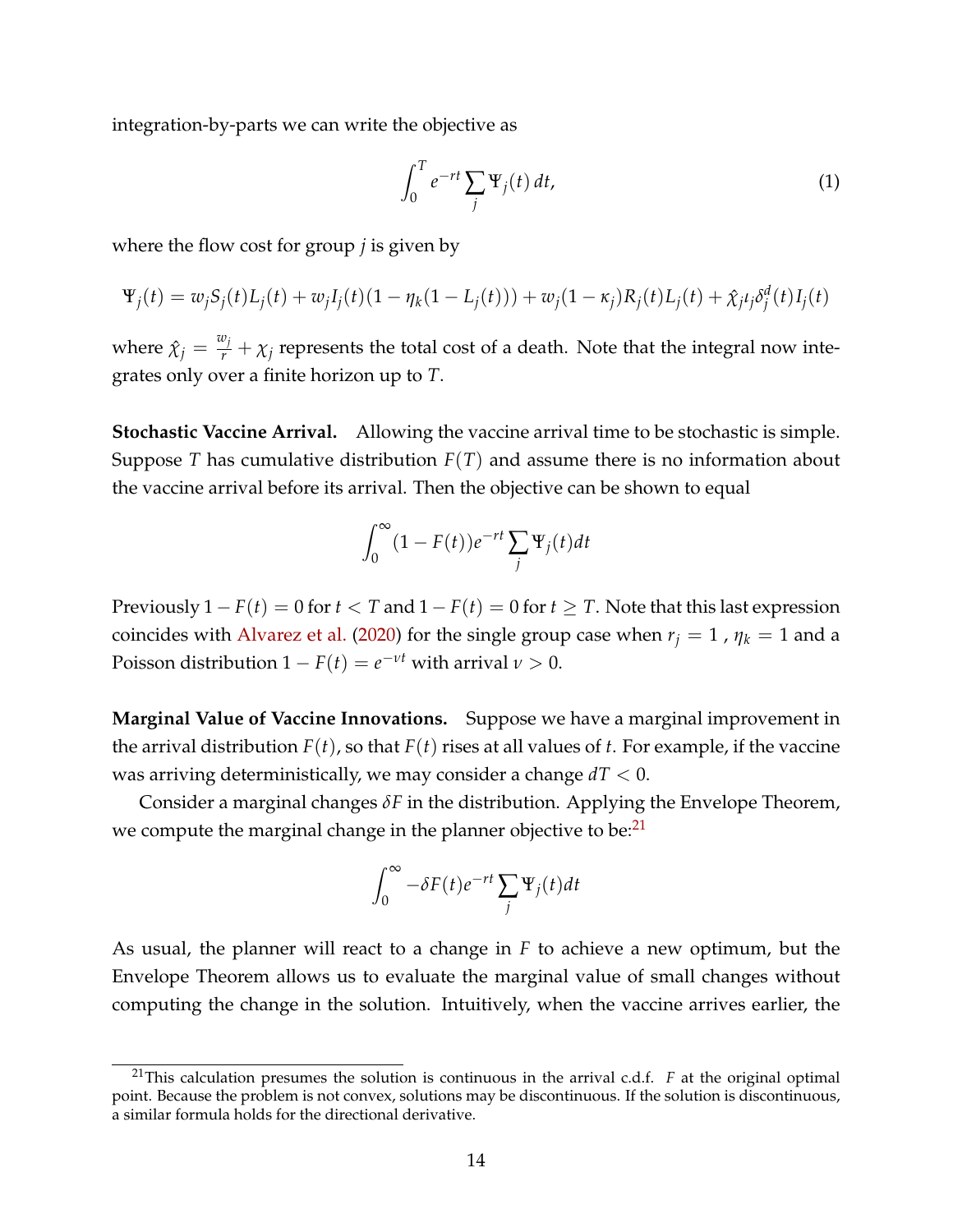distribution of *F*(*t*) shifts up, lowering the cost because the future flow costs from lockdown, represented by integrand, are no longer incurred.

Note that the marginal value of innovations in vaccines depends crucially on lockdown and infection rates. For example, if both are vanishingly small wherever  $\delta F(t) \neq 0$ , then there is only a vanishingly small improvement. Intuitively, if the original solution is "going for herd immunity", then a slightly earlier vaccine arrival is of little value.

The special case where the vaccine arrives deterministically at *T* and we consider a change *dT* gives a change in value

$$
-dT \cdot e^{-rT} \sum_j \Psi_j(T).
$$

## <span id="page-15-0"></span>**3 A Simple Specification and Calibration**

In our analysis in the remainder of the paper, we focus on targeting policies based on age.<sup>[22](#page-15-1)</sup> Here, as a first exercise, we focus on just a few parameters, and thus simplify the model in various ways.

We consider a setting with three groups, the "young" (y) who are ages 20-49, the "middle-aged" (m) who are 50-64, and the "old" (o) who are 65 and above. We do not include those under 20 in our analysis. We take the population share of these three groups among those over 20 years of age from BLS population data for 2019, setting  $N_y = 0.53$ ,  $N_m = 0.26$ , and  $N_o = 0.21$ . In our baseline, we assume that the old are retired and thus set  $w<sub>o</sub> = 0.<sup>23</sup>$  $w<sub>o</sub> = 0.<sup>23</sup>$  $w<sub>o</sub> = 0.<sup>23</sup>$  We assume equal earnings per capita for the young and middle-aged groups, which we normalize by setting  $w_y = w_m = 1.^{24}$  $w_y = w_m = 1.^{24}$  $w_y = w_m = 1.^{24}$ 

As in [Alvarez, Argente and Lippi](#page-35-0) [\(2020\)](#page-35-0), in our baseline calibration we set  $\overline{L}$  =0.7 when we consider uniform policies, and set  $\bar{L}_o = 1$  and  $\bar{L}_j = 0.7$  for the other groups when considering targeted policies. We also follow their paper and assume that there is no testing and isolation of those who are infected (even those requiring medical care), so that  $\phi_j = \tau_j = 0$ , while there is perfect identification of those individuals who have recovered and can safely go back to work, so that  $\kappa_j = 1$ . These testing parameters are

<span id="page-15-1"></span><sup>&</sup>lt;sup>22</sup> Another factor that targeted policies could depend on is the presence of co-morbidities, which have been shown to lead to significantly higher mortality and ICU needs.

<span id="page-15-2"></span> $^{23}$ In reality, about 20% of those over 65 are employed (33% of those 65-69, 19% of those 70-74, and 9% of those 75 and above) versus 78% of those 20-49 and 68% of those 50-64. We verify in our robustness checks that using these higher numbers for the "wage" of the older group does not change our main conclusions, since it remains optimal to keep this group under a severe lockdown.

<span id="page-15-3"></span> $24$ From BLS statistics, for those employed full time, the middle-aged have 12% higher weekly earnings, but are 13% less likely to be employed. The share of workers who are employed full-time versus part-time is roughly equal in the two groups.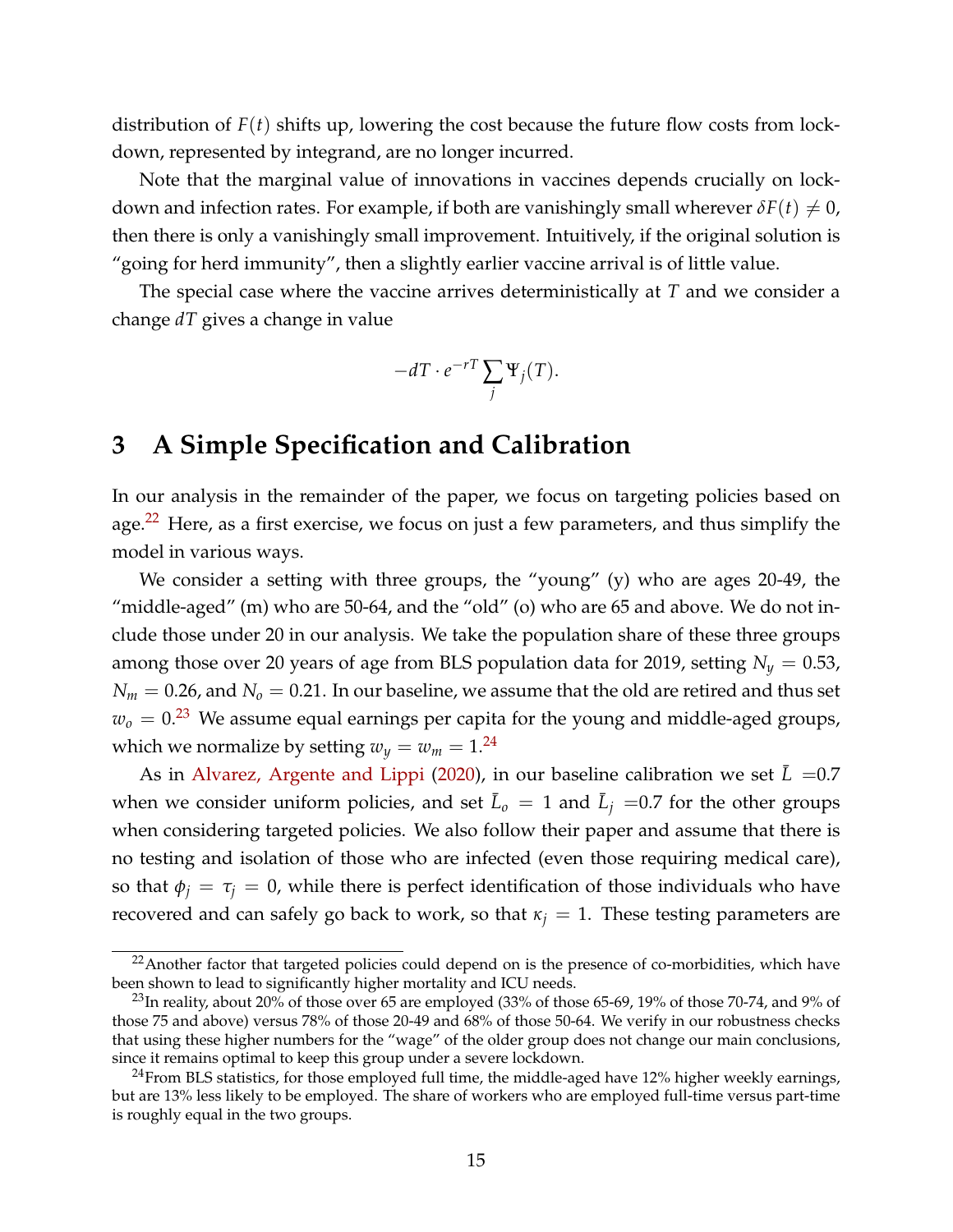|           | Age Group Mortality rate $\underline{\delta_i^d}$ |
|-----------|---------------------------------------------------|
| $20 - 49$ | $0.001 \times (1/18)$                             |
| 50-64     | $0.01 \times (1/18)$                              |
| $65+$     | $0.06 \times (1/18)$                              |

**Table 1:** Mortality Parameters from COVID-19.

<span id="page-16-0"></span>likely to have an important effect on optimal policies, but other than a preliminary look in subsection [4.5,](#page-29-0) we defer that issue to future analysis.

We assume that a COVID-19 case reaches a conclusion, with the individual either recovering or dying, in 18 days on averages, giving  $\gamma = 1/18$ .

For the nature of interactions we start by assuming that there is a single pool in which all of those who are not effectively locked down (share  $(1 - \theta L_i)$  of each group *j*) interact. We examine various values of *θ* in our analysis. We set

$$
\rho_{ij} = \begin{cases} \bar{\beta} & i = j \\ \bar{\beta}\rho & i \neq j \end{cases}
$$

In our baseline we set  $\rho = 1$ . We then consider the case in which the intra-group matching is lowered so that  $\rho < 1$ . We set  $\bar{\beta}$  equal to 0.2, reflecting common estimates of the value of  $R_0$  (which is the ratio  $\bar{\beta}/\gamma$  of the number of new infections generated in a day by an infectious individual when the whole population is susceptible to the daily probability of an infectious case's resolution) without social distancing and isolation measures.

We set base daily mortality rates  $(\underline{\delta}^d_y, \underline{\delta}^d_m, \underline{\delta}^d_o)$  for an infected individual described in Table [1](#page-16-0) to roughly match mortality rates used by [Ferguson et al.](#page-37-11) [\(2020\)](#page-37-11) and that reflect the 18 day illness duration: For the young and middle-aged groups, these numbers closely match mortality rates we derived from recent South Korea data, a country with ample ICU capacity relative to needs and widespread testing (and thus hopefully relatively little selection of the more seriously ill among those tested).<sup>[25](#page-16-1)</sup> For those over 70, however, the South Korean data give a much higher fatality rate than that used by [Ferguson et](#page-37-11) [al.](#page-37-11) [\(2020\)](#page-37-11). Given even lower fatality rates for older cohorts from the *Diamond Princess* cruiseship, we opted to use mortality rates close to [Ferguson et al.](#page-37-11) [\(2020\)](#page-37-11) for those ages 65+ as our baseline and then verified the robustness of our results to Korean rates.

<span id="page-16-1"></span><sup>&</sup>lt;sup>25</sup>We used age-specific deaths reported on April 11 and divided by the total number of age- specific cases reported 18 days earlier. The data are available in the Korean language press releases of the Korean Central Disease Control Headquarters & Central Disaster Management Headquarters: [http://ncov.mohw.go.kr/](http://ncov.mohw.go.kr/tcmBoardList.do?brdId=3) [tcmBoardList.do?brdId=3](http://ncov.mohw.go.kr/tcmBoardList.do?brdId=3)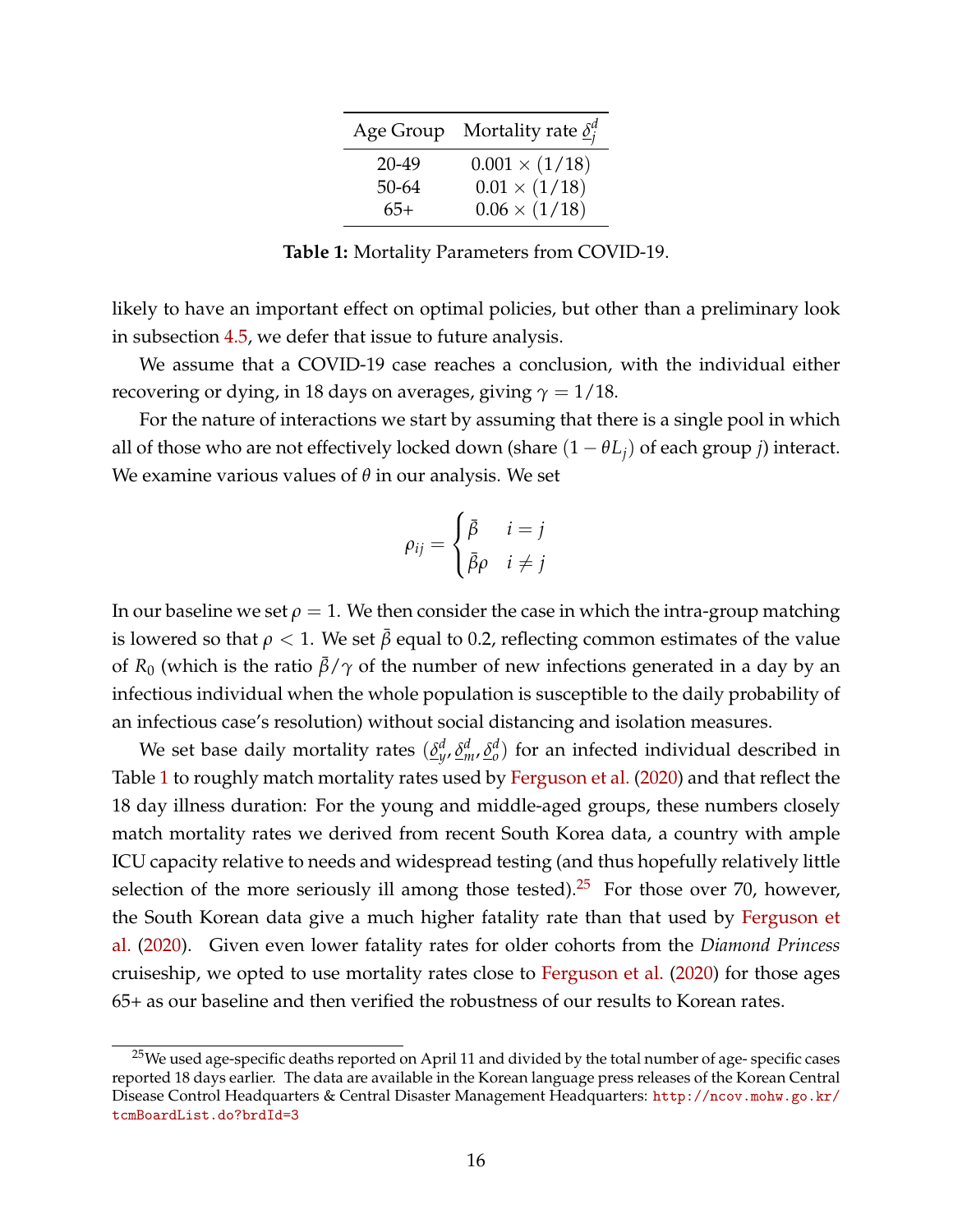Finally, we model the effect of the population infection rate on mortality due to limited hospital capacity by assuming that ICU needs are proportional to these base mortality rates, setting  $ι_j = σδ_j^d$  for some parameter  $σ > 0.2^6$  Hence, ICU needs at time *t* are  $H(t) = \sigma \sum_k \underline{\delta}^d_i$  $j^d_{\ j}I_k(t).$  We then specify that, for some parameter  $\lambda>0,$ 

$$
\delta_j^d(t) = \underline{\delta}_j^d \cdot [1 + \lambda H(t)]
$$
  
= 
$$
\underline{\delta}_j^d \cdot [1 + \widehat{\lambda} \sum_k \underline{\delta}_k^d I_k(t)]
$$

where  $\hat{\lambda} = \lambda \sigma$ . It is difficult to know how high mortality rates would go if ICU needs massively exceeded available capacity. We set  $\hat{\lambda}$  such that if there is a 30% infection rate in the overall population, then mortality rates are  $5$  times the base mortality rates.<sup>[27](#page-17-1)</sup>

We adjust the value of life to reflect finite working horizons and also include a constant non-pecuniary value of life,  $\chi$ . In equation [\(1\)](#page-14-1) the total cost of death is given by  $\hat{\chi}_j = \frac{w_j}{r} + \frac{1}{r}$  $\chi_j$ , with the  $\frac{w_j}{r}$  term reflecting the infinite worklife into the future. In our calibration, we adjust this factor to account for the differential working horizons for the different groups *j*. Specifically, we choose  $\chi_j$  such that  $\chi_j = \chi - \frac{w_j}{r}$ *r e* <sup>−</sup>*r*∆*<sup>j</sup>* where <sup>∆</sup>*<sup>j</sup>* represents remaining work time for group *j*. We set  $\Delta_y = 15 \times 365$  and  $\Delta_m = 7.5 \times 365$ . In what follows, we interpret  $\frac{w_j}{r}(1-e^{-r\Delta_j})$  as the pecuniary cost of a death, while  $\chi$  is the non-pecuniary cost.

Finally, in our baseline we treat the arrival time of the vaccine, *T*, as deterministic. We have experimented with some specifications including uncertainty, such as Poisson arrival rates with mean arrival times of 1 or 1.5 years, and the results are very similar. We prefer deterministic arrival times as our baseline, since these make it easier to interpret our solution. For example, with deterministic *T* it is easier to judge whether the solution is attempting to avoid infections and hold out for the vaccine or giving up on this and going for herd immunity before its arrival. $^{28}$  $^{28}$  $^{28}$  Specifically, we suppose that a vaccine will arrive in one and a half years, and so set  $T = 548$  days, and let the daily interest rate be  $r = .01/365$ .

<span id="page-17-0"></span><sup>&</sup>lt;sup>26</sup>The Korea data, which report the numbers of current "critical" and "severe" active cases, provide some support for this assumption.

<span id="page-17-1"></span> $27$ [Alvarez, Argente and Lippi](#page-35-0) [\(2020\)](#page-35-0) also assume that mortality rates increase five-fold at the highest possible peak of infections.

<span id="page-17-2"></span><sup>&</sup>lt;sup>28</sup>We have also experimented with a Poisson specification with mean arrival time of 1-1.5 year and it does not alter substantially the quantitative results presented below.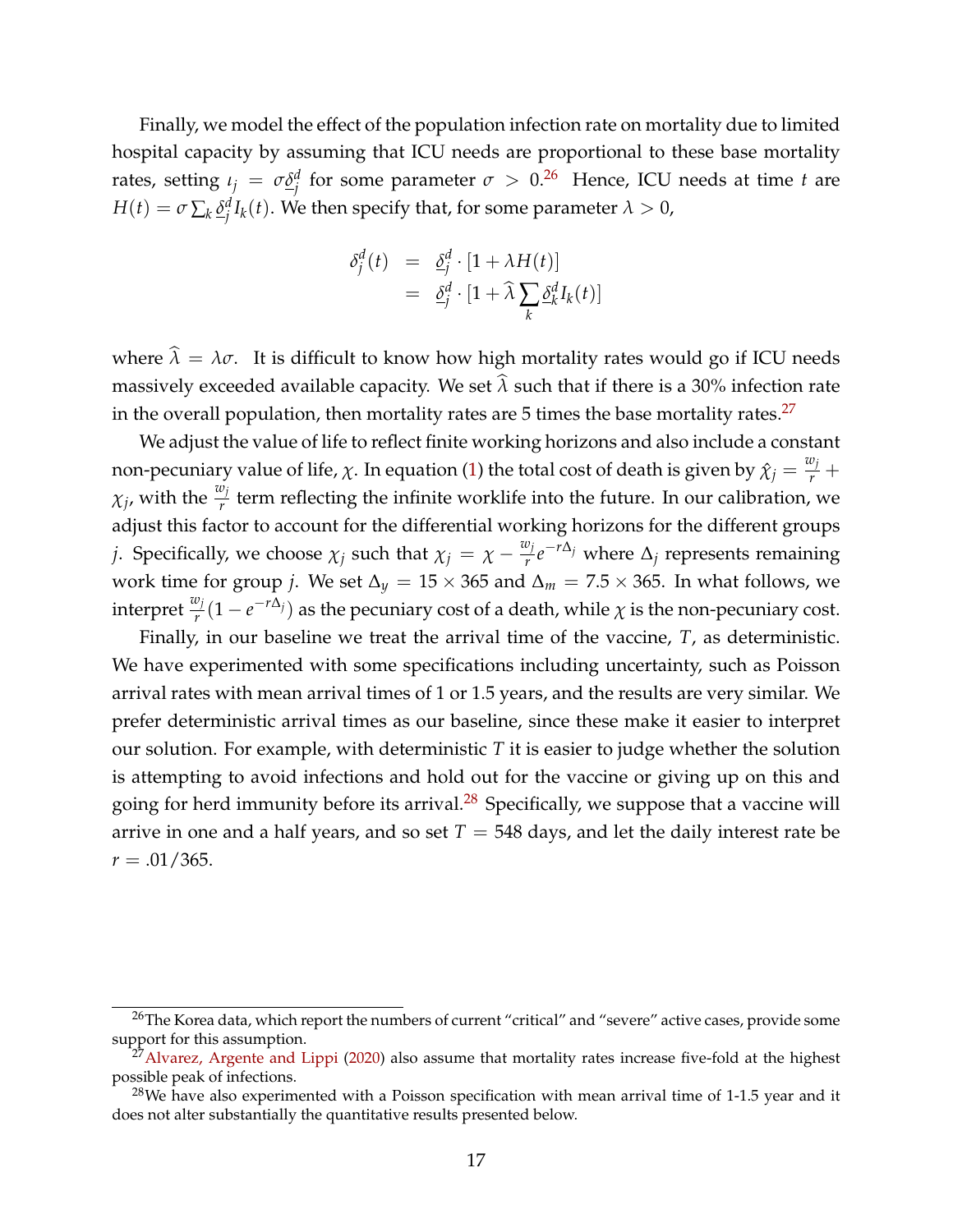## <span id="page-18-0"></span>**4 Optimal Policies**

In this section we present our main quantitative results for the baseline parameter values described in the previous section. Throughout our main focus is on the comparison between optimal uniform policies (where all three age groups are treated uniformly), optimal semi-targeted policies (where the oldest age group is treated differently than the young and middle-aged groups) and optimal fully-targeted policies (where policy is fully heterogeneous by group). The main message from our baseline results in the next subsection is that targeting has a major benefit in terms of both lives saved and reduced economic damage relative to optimal uniform policies, and interestingly, most of this benefit can be achieved with the semi-targeted policies. The rest of the section investigates how the comparison between these different types of policies changes when we modify some of the key parameters. We emphasize, in particular, that whether different age groups can be partially isolated from each other and the form of the matching technology are both important, but the relative performance of the different types of policies is scarcely affected by these variations. Reducing the arrival time of a vaccine has more major effects, since it changes the form of optimal policies towards longer lockdowns in order to wait for the vaccine. Nevertheless, targeted policies again perform much better than uniform policies. We also investigate the effects of the ability to test and isolate the infected, and show that successful testing and isolation of infected individuals leads to large improvements in outcomes but does not alter our main results about the value of targeted policies. We also report a range of other robustness results.

#### **4.1 Baseline Results**

Figure [4](#page-19-0) depicts the optimal uniform policy and its implications for infections, economic loss and fatalities for our baseline parameter values. In this baseline we have  $\alpha = 2$ , so that the matching technology is quadratic;  $\rho = 1$  so that, absent differential lockdowns, individuals match with members from their group and different groups at the same rate;  $\theta = 0.75$  for all groups so that a full lockdown will be disobeyed a quarter of the time;  $T = 548$ , so that the vaccine will arrive in one and a half years time; and  $\chi = 20$ , which implies that the non-pecuniary cost from a lost life is equal to 20 times the annual economic contribution of a typical individual. Throughout, we take the initial conditions of the dynamical system to be 98% susceptible, 1% infected and 1% recovered within each group.

Figure [4](#page-19-0) depicts the optimal uniform policy (which applies the same lockdown to all three groups). It shows a relatively lengthy lockdown that starts at around 0.6 and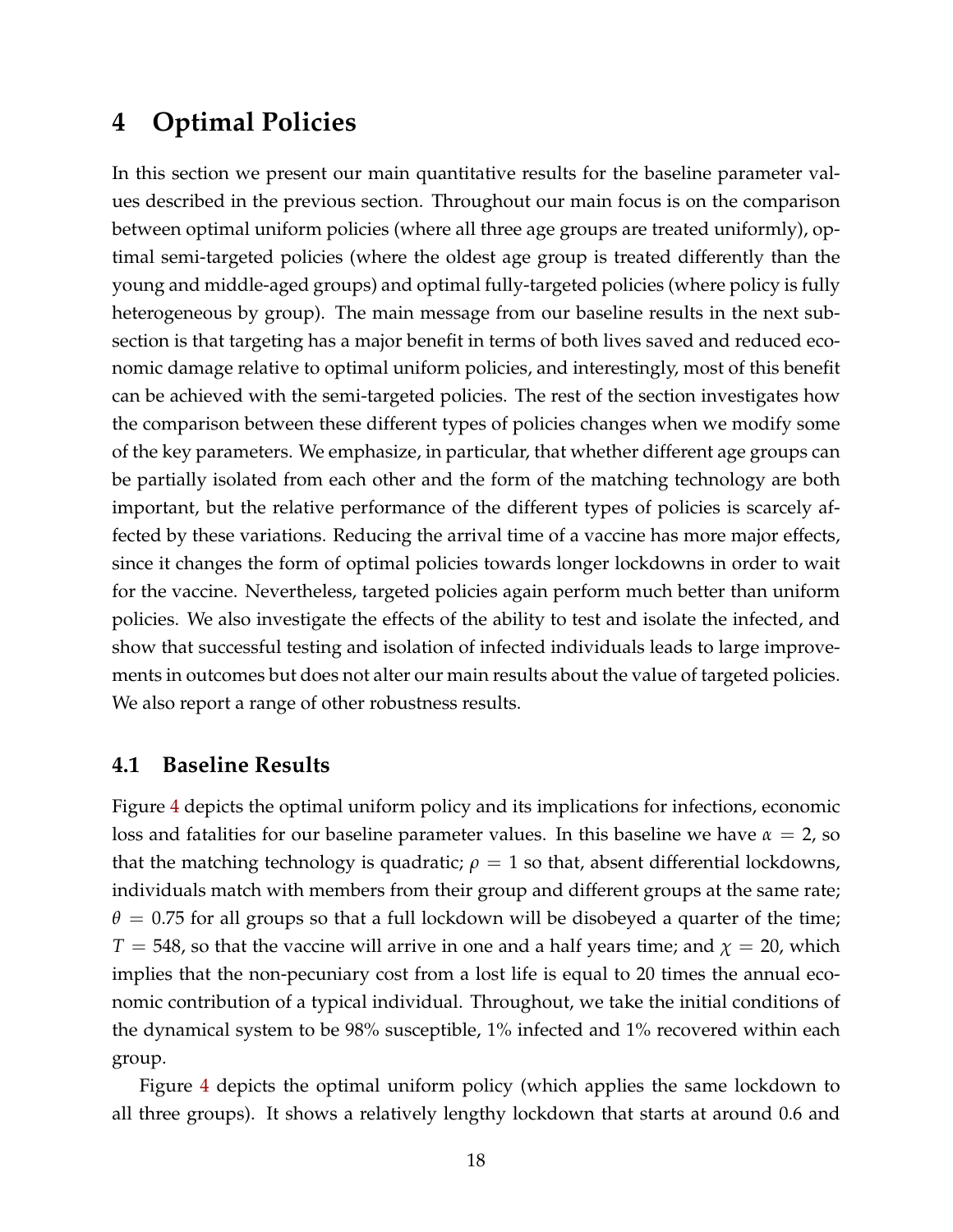<span id="page-19-0"></span>

**Figure 4:** Optimal uniform policy for baseline.

then is gradually reduced, reaching (essentially) a full release of all workers only on day 434. This form of policy is similar to optimal policies in other SIR models fitted to the COVID-19 parameters and that assume a sufficiently large value of life. Consistent with our aggregation result, the figure shows that the overall infection rate peaks around 6% early on and follows the hump-shaped pattern typical in SIR models. As documented in the table within the figure, fatalities are high with a relatively large economic cost. Total fatalities are 1.83% of the population. The economic cost is 24.3% of one year's GDP (this number includes the economic loss from the forgone future contributions of those who die but excludes the non-pecuniary cost captured by  $\chi$ ; if we only look at decline in current GDP, the loss would be 19.3%). By comparison, no lockdown results in a peak infection rate over 30%, fatalities equal 5.44% of the population, and an economic loss of 14.4% of one year's GDP (in this case, all due to lost future output from workers who die). $29$ 

Figure [5](#page-20-0) turns to the optimal semi-targeted policy for the same parameter values. Recall that this policy targets a different policy for the retired older group than for the working age groups (young and middle-aged). Since the oldest group has no economic contribution in our baseline parameterization, it is optimal to have a strict lockdown for them throughout. We can also see that the other two groups now experience a less severe and shorter lockdown. This represents a combination of waiting for a vaccine but with some elements of partial herd immunity—the right panel indicates a higher peak infection rate for the young and middle-aged groups than in the full uniform policy, reaching over 11% at the early stages and then declining rapidly thereafter, combined with a lower infection

<span id="page-19-1"></span><sup>&</sup>lt;sup>29</sup>The costs of the no lockdown policy may be lower than this in practice because of social distancing measures taken by individuals themselves in the absence of lockdowns.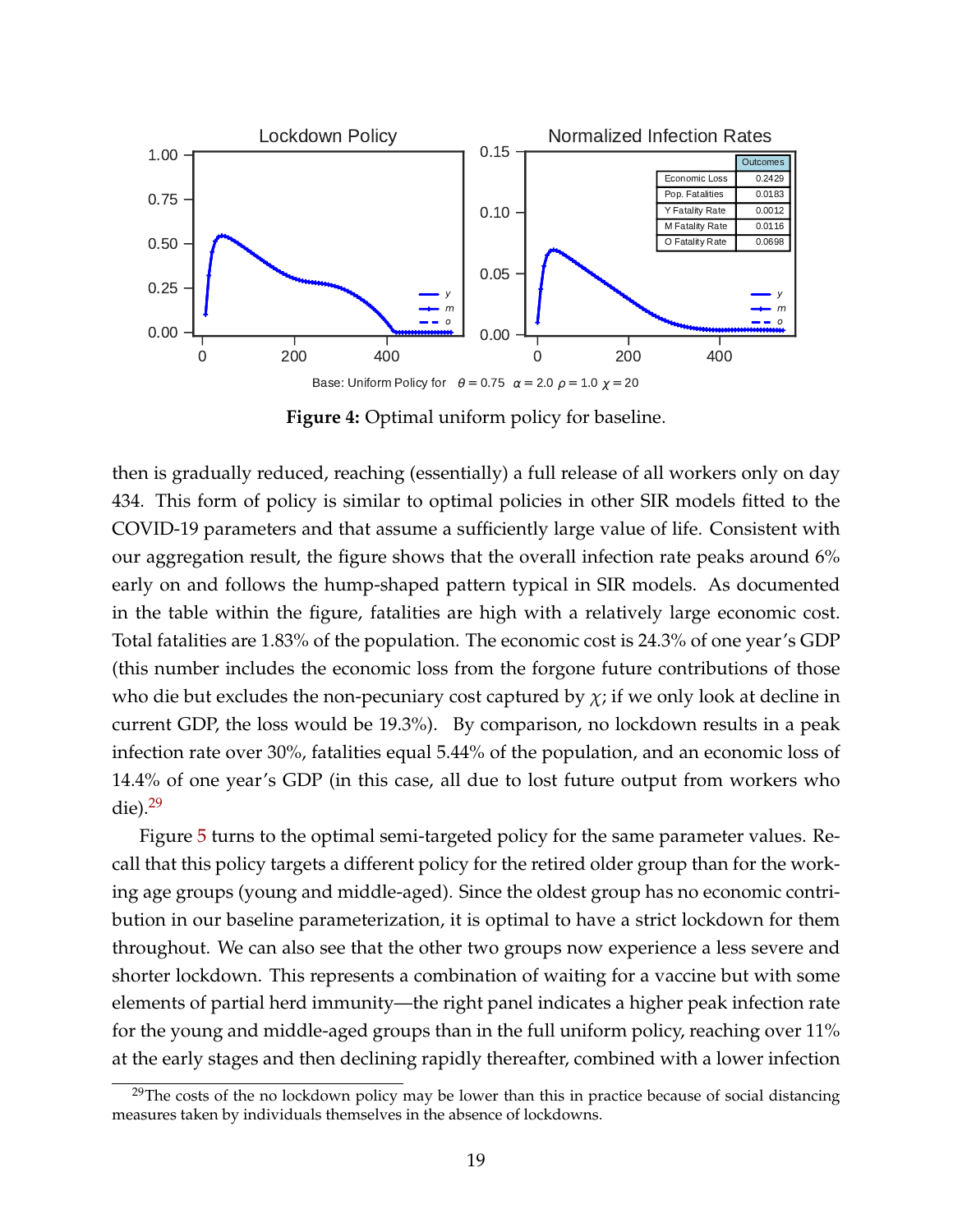<span id="page-20-0"></span>

**Figure 5:** Optimal semi-targeted policies for baseline.

rate for the oldest group, who remain locked down until the vaccine arrives. $3031$  $3031$  The reason why the old are experiencing a 4% peak infection rate is because their lockdown is not fully enforceable—as captured by  $\theta = 0.75$ . Despite the much less severe lockdown for the majority (79%) of the population who are young or middle-aged, fatality rates are lower. This is because the older group, which has the highest risk from the infection, is kept locked down throughout the non-vaccine period, and the younger groups have lower risk, so their higher infection rates do not lead to much higher fatalities. The table in the figure shows that, now, the overall fatalities have fallen approximately 45% to 1.02% of the population. There is a sizable reduction in economic damages as well, from 24.3% of one year's GDP under uniform policies to 12.8% under the semi-targeted policy.

Figure [6](#page-21-0) depicts the optimal fully-targeted policy, again for the same parameter values. The oldest group is once more fully locked down for the duration of the non-vaccine period, while the other two groups are put under a less severe lockdown, so that the overall form of optimal policy is once more a mixture of waiting for the vaccine and partial herd immunity for the younger groups. Specifically, in this case, the youngest group has a very limited lockdown, starting with only 30% of their cohort being subject to lockdown and with these restrictions being lifted very rapidly, while the middle-aged group experiences a more extensive lockdown than under the semi-targeted policy (but much less than the uniform policy). This difference notwithstanding, the overall performance of the optimal

<span id="page-20-1"></span> $30$ We refer to this pattern as "partial herd immunity" because infections come down without a vaccine, but this is only because the older group is kept in lockdown.

<span id="page-20-2"></span> $31$  Despite this high peak infection rate, the overall fatality rate among younger groups is essentially the same under semi-targeted and uniform policies—namely, the respective fatality rates among the young and the middle-aged change from 0.1% and 1.2% under the optimal uniform policy to 0.1% and 1.3% under the optimal semi-targeted policy.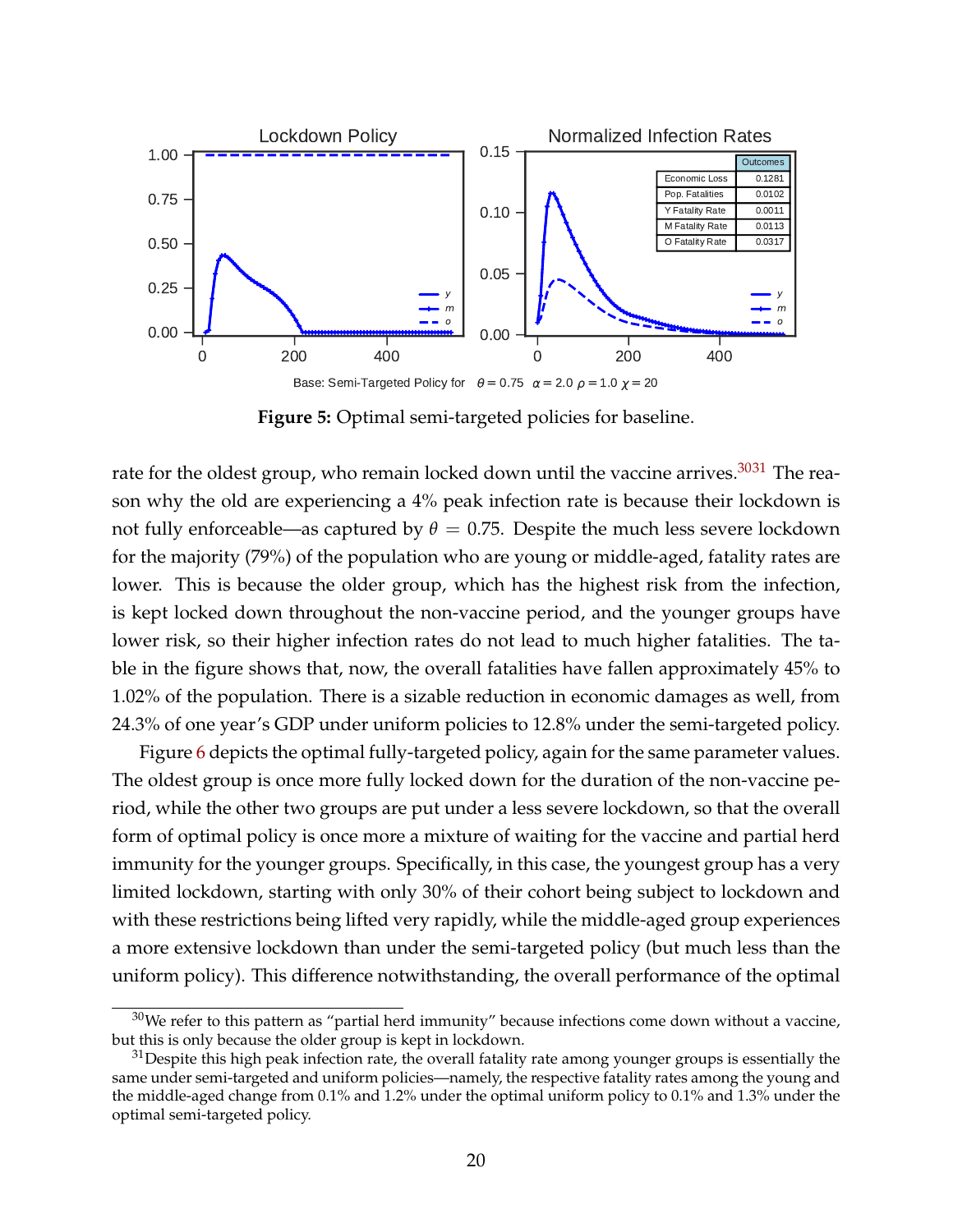<span id="page-21-0"></span>

**Figure 6:** Optimal fully-targeted policies for baseline.

fully-targeted policy is very similar to that of the optimal semi-targeted policy: overall fatalities are 1.00% of the population and there is a loss of 12.7% of one year's GDP. This similarity between the semi-targeted and fully-targeted policies is a recurrent theme of our results and reflects two features. First, the big social gain is from locking down the oldest group, which has no (or in our robustness checks limited) economic contribution but is most vulnerable to the infection. Once this is achieved, the additional targeting has more limited benefits. Second, additional targeting makes the middle-aged group stay home for longer and the younger group go to work sooner. The fatality and economic effects of these two opposing changes are small.

The previous three figures presented the optimal policy for a specific value of *χ*. Figure [7,](#page-22-0) instead, depicts the frontier between lives lost and economic damages under different policies, by tracing out the implied optimal policies and their implications for different values of  $\chi$ . As in Figure [1](#page-4-1) in the Introduction, the bliss point in this figure is the origin, where there are no lives lost and no economic damage. Each curve represents the frontier arising under a different class of policies: the top (red) frontier is for uniform policies, then below it (green) is the frontier for semi-targeted policies, and slightly below this (in blue) is the frontier fully targeted policies. The convex shape of the frontiers represents the diminishing returns to pursuing one objective at the expense of the other. $32$  The point at the southeast end of the frontier for a given class of policies represents the policy outcome that maximizes GDP in that class. For example, the GDP-maximizing outcome with a uniform policy results in a 3.86% fatality rate and an economic loss of 13.0% of one year's GDP, which dominates the uncontrolled outcome in which 5.44% of the population dies

<span id="page-21-1"></span> $32$ Note, however, that we are computing nine points and constructing the frontier by interpolating between them.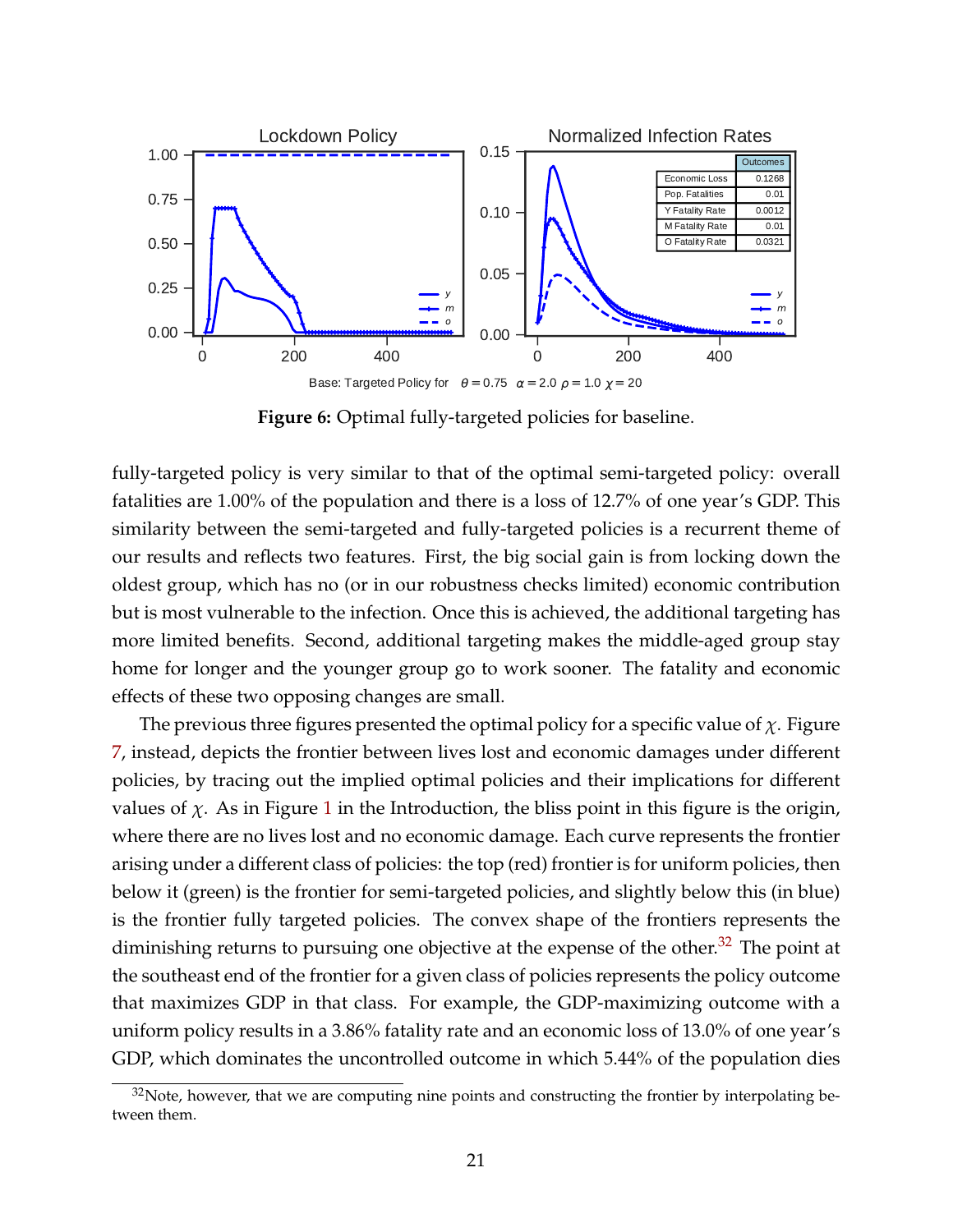<span id="page-22-0"></span>![](_page_22_Figure_0.jpeg)

**Figure 7:** Frontiers of output loss vs. death for baseline specification for different levels of targeting.

and the economic loss is 14.4% of one year's GDP.

This figure confirms the main message from Figures [4,](#page-19-0) [5](#page-20-0) and [6:](#page-21-0) there are substantial gains from semi-targeting (because we are locking down the most vulnerable subpopulation) and considerably smaller gains from full targeting (in fact, the blue frontier for the fully-targeted policy is only slightly to the left of the green frontier for the semi-targeted policy). The frontier presented in Figure [7](#page-22-0) also enables us to illustrate how targeted policies can reduce lives saved without any worse economic outcomes. For example, by adopting a semi-targeted policy we can keep economic damages the same as the 24.3% GDP decline we obtained above with an optimal uniform policy, but reduce the fatality rate of the (adult) population from 1.83% to approximately 0.71%. This would amount to 2.7 million lives saved out of the 241 million US adult (over 20) population because of better designed lockdown policy. The same reduction in fatalities could be accomplished using a uniform policy, but only by increasing the economic loss from 24.3% of one year's GDP to approximately 57.2%.

The policies we described in Figures [4,](#page-19-0) [5](#page-20-0) and [6](#page-21-0) are optimal when the non-pecuniary cost of death equals  $\chi = 20$ . As Figure [7](#page-22-0) makes clear, the gains from targeting depend on the location on the frontier, which depends on  $\chi$ . As  $\chi \to \infty$  full lockdown becomes optimal and there are no gains from targeting, but even for very large values of *χ* semitargeted policies do much better than uniform policies. $33$ 

<span id="page-22-1"></span><sup>&</sup>lt;sup>33</sup>For example, if  $\chi = 100$ , a semi-targeted policy could generate the same GDP loss as the optimal uniform policy, while reducing deaths by approximately 120,000.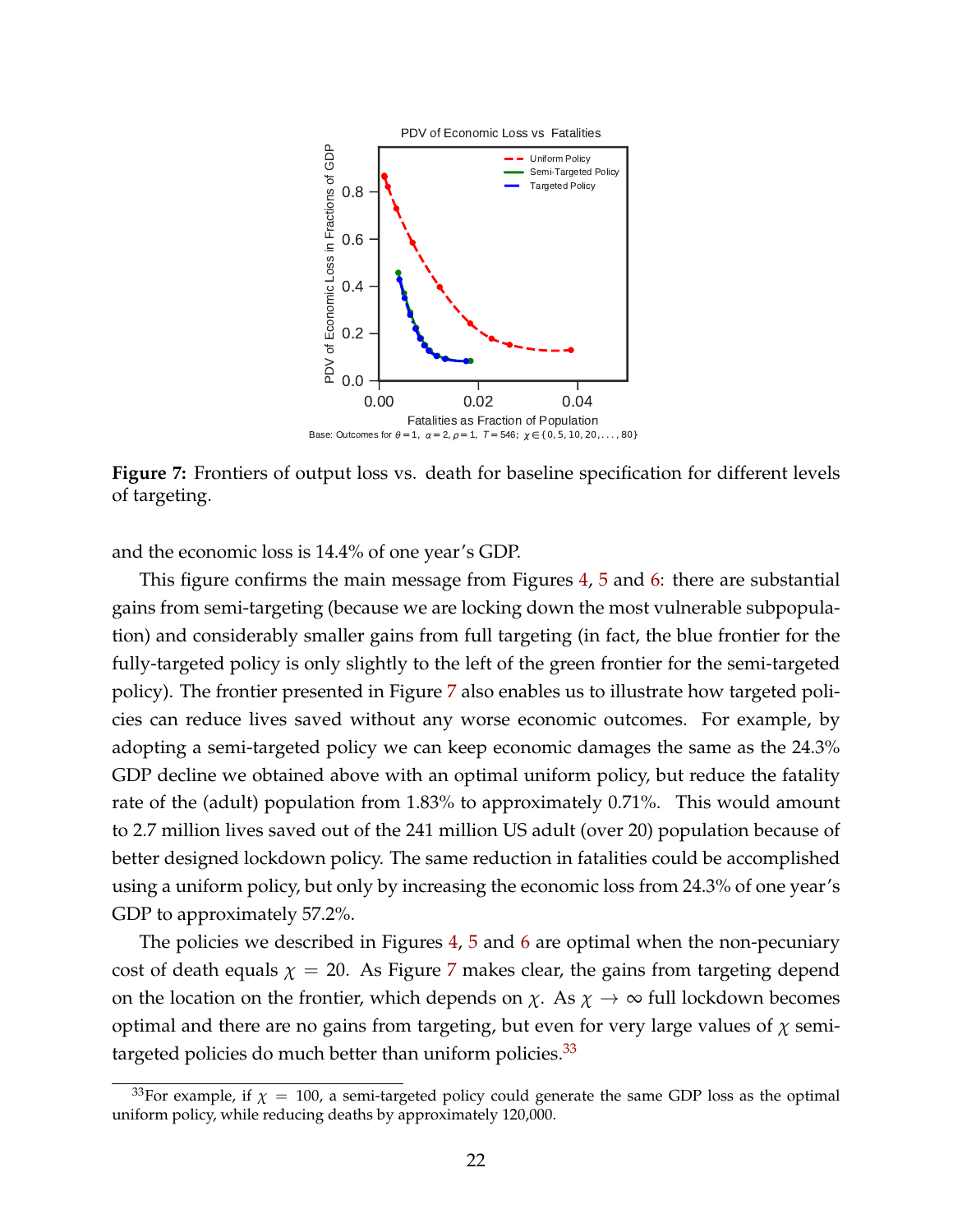## **4.2 The Role of Group Distancing**

Our model with different risk groups enables us to investigate the implications of policies that reduce inter-group interactions. In our baseline parameterization, individuals are assumed to match others from their group and other groups at the same rate, leading to the common infection rate  $\bar{\beta}$ , absent any lockdowns. A natural alternative is to assume that matches between groups can be reduced, say by a fraction  $1 - \rho$ , so that the infection rate from between-group matches is reduced to  $βρ$ . Our baseline parameterization is the case with  $\rho = 1$ . There are various policy tools for achieving such reductions, such as normbased interventions (so that people visit their elderly relatives less often) or law-based interventions (e.g., allowing the oldest age group to go to supermarkets and pharmacies only during certain hours or restricting who can visit and work in nursing homes).  $34$ 

Figure [8](#page-24-0) presents the optimal policies (again for  $\chi$  = 20) when  $\rho$  is reduced to  $\rho$  = 0.5. There is once more a long lockdown, even if it now ends somewhat earlier before the arrival of the vaccine than when  $\rho = 1$ . Because there are fewer matches between groups, the fatality rate declines (1.34% of the population), and the reduced length and severity of the lockdown keeps economic damage to 17.6% of one year's GDP. Reiterating our main message, the figure shows that we can improve both social objectives significantly by going to semi-targeted policies. Now there is a much shorter lockdown, which peaks in about 30% of the young and middle-aged population being locked down around four months into the spread of the virus and comes to an end completely in about six months. The optimality of these reduced lockdowns for the young and middle-aged arise because of the lower risk they impose on the old: this leads to higher peak infection rates among the young and middle-aged than in our baseline (reaching as high as 12% for the youngest group), but because the oldest group, which is most vulnerable, is kept comparatively more isolated, away from these younger groups, the overall fatalities are much lower, amounting to 0.63% of the population (as compared to about 1% with the targeted policies but uniform matching rates between groups). Economic damages are also kept to 8.0% of one year's GDP.

The figure also shows the optimal fully-targeted policy, which as usual differs from the semi-targeted one (in particular, involving a much stricter early lockdown on the middleaged), but the gains it produces relative to the semi-targeted optimal policy are again relatively small. Figure [9](#page-25-0) depicts the three frontiers in this case and confirms these con-

<span id="page-23-0"></span> $34$ With our baseline quadratic matching technology, any change in between-group matching will influence the total number of matches and do so in ways that depend on group size. With the interventions we have in mind, we believe this is the right type of variation to consider, though it should be borne in mind that reduced number of matches will directly decrease infection rates as well.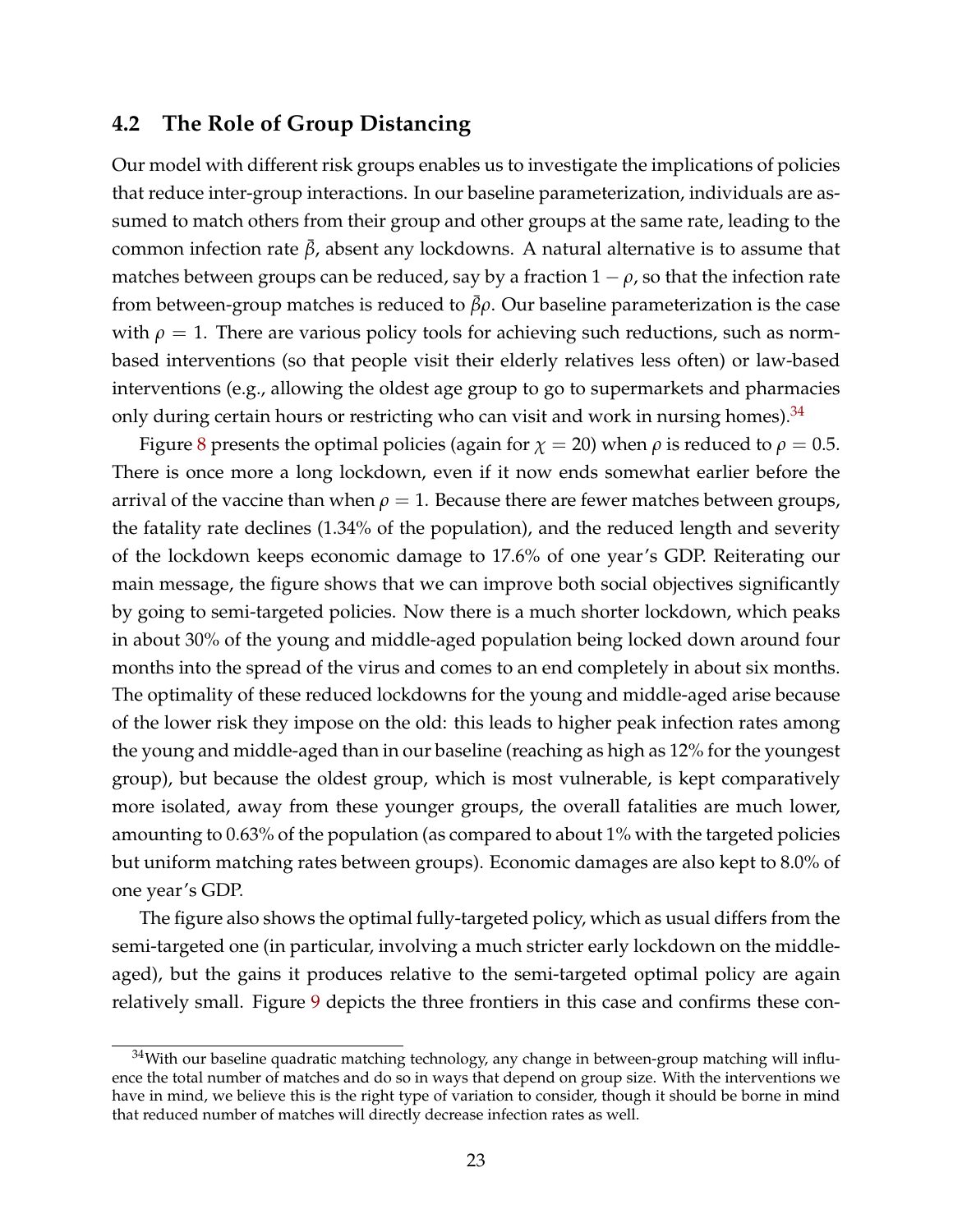<span id="page-24-0"></span>![](_page_24_Figure_0.jpeg)

**Figure 8:** Optimal uniform, semi-targeted and fully-targeted policies with greater group distancing.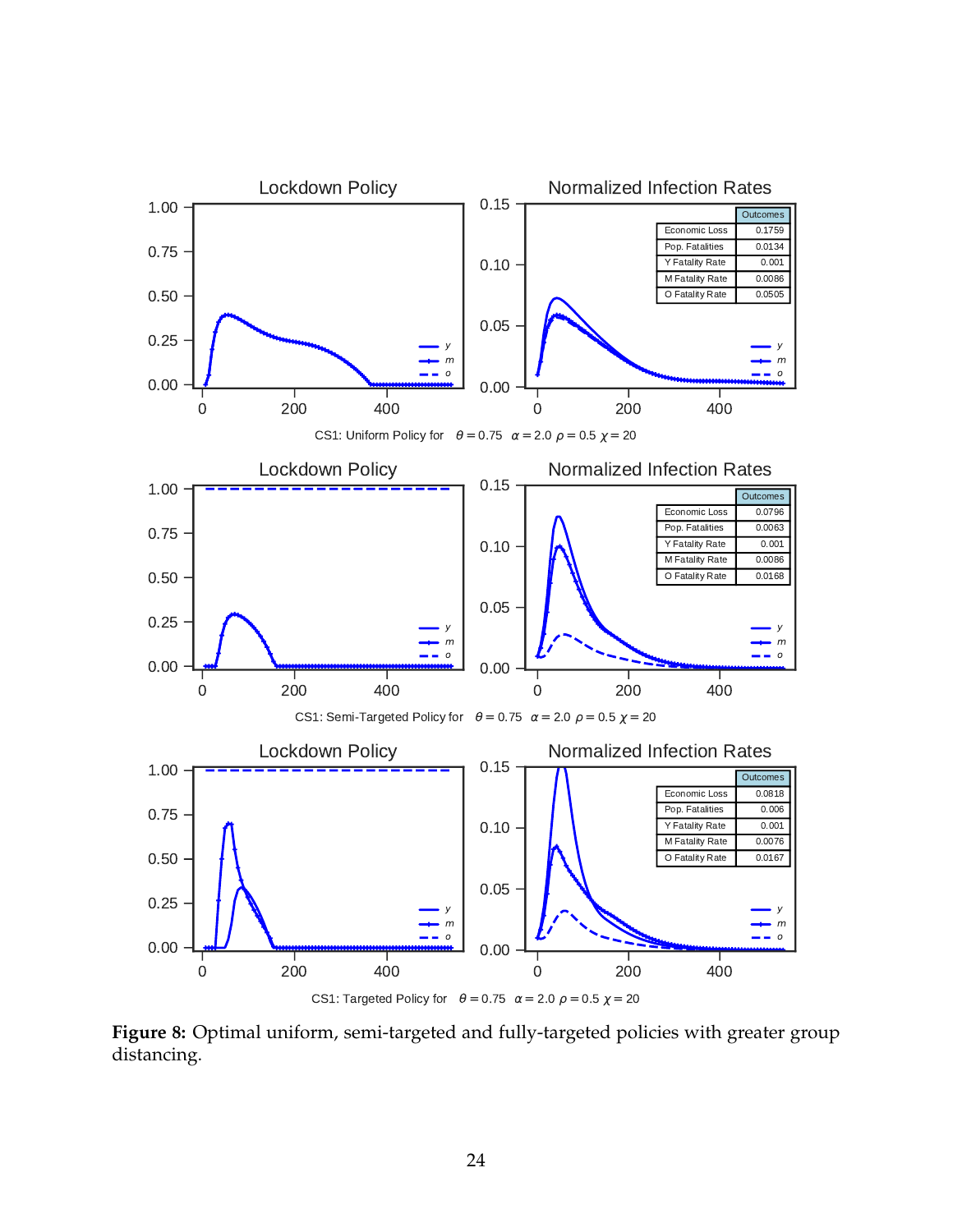<span id="page-25-0"></span>![](_page_25_Figure_0.jpeg)

**Figure 9:** Frontier of output loss vs. death with greater group distancing.

clusions.

The overall message from this subsection is that, if it is feasible to reduce interactions between high-risk groups and the rest of society with policies similar to those used for lockdown, then fatality rates can be reduced significantly and optimal targeted policy can allow both a faster economic recovery and one that is less risky in terms of its public health consequences.

## **4.3 The Role of the Matching Technology**

As noted in the Introduction, our baseline model follows the epidemiology literature (and a number of recent economics papers) in assuming quadratic matching. As in other economic settings, there are reasons why high numbers of individuals may generate congestion (especially when extreme lockdowns are not in effect) and thus reduce matching to rates less than those implied by a quadratic technology. Moreover, while quadratic technology is attractive when matching happens randomly in a geographic space, it is less natural when individuals interact in a given workplace or with their close friends and relatives. It is therefore useful to understand what the implications of departing from this quadratic benchmark are. Another important reason for considering richer matching technologies is that the strong form of "herd immunity" where immune individuals protect the susceptible from infections does not take place with quadratic matching because the matching rate between any two subpopulations is independent of the presence or absence of others in the population (and, specifically, the recovered).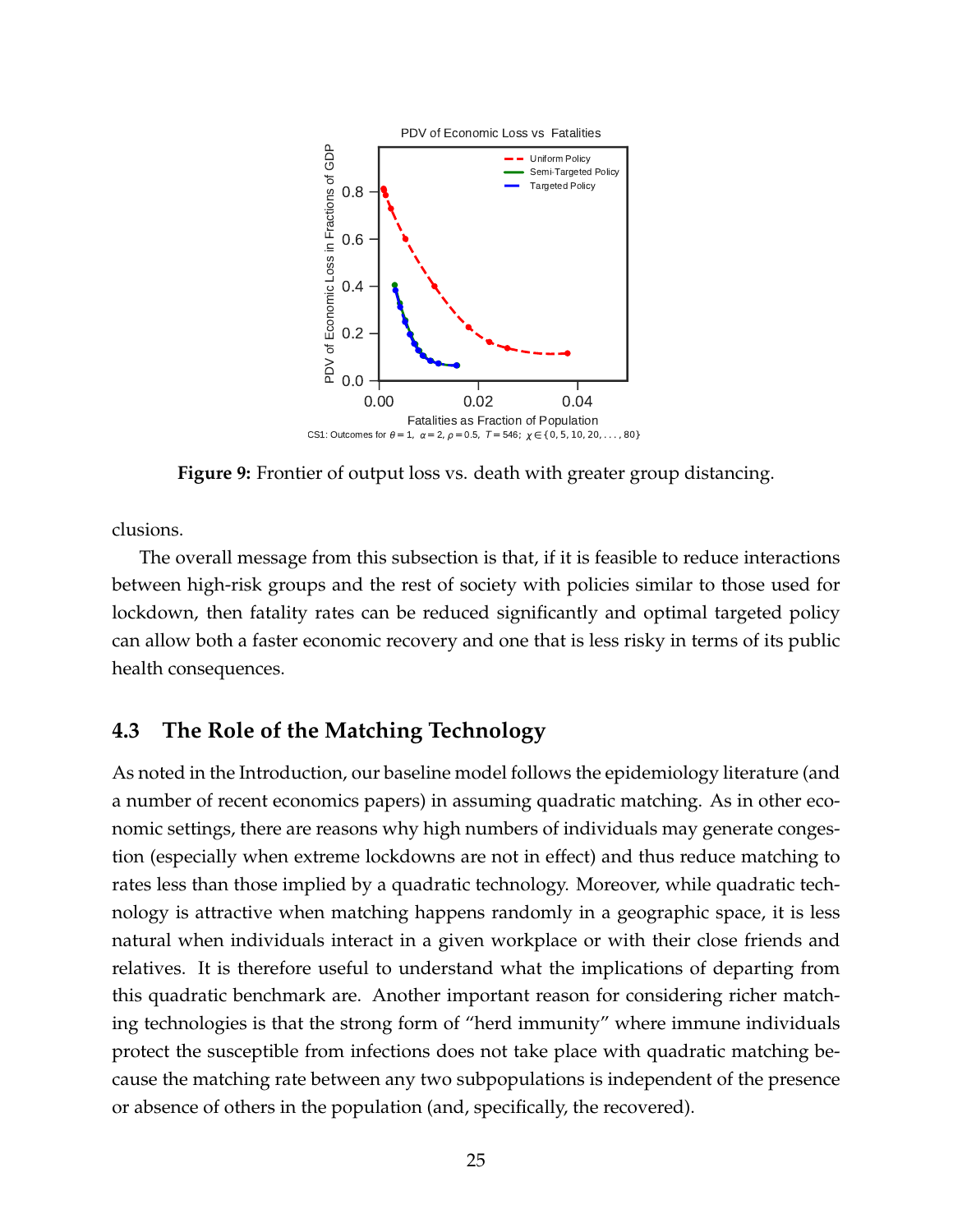<span id="page-26-0"></span>![](_page_26_Figure_0.jpeg)

**Figure 10:** Optimal uniform, semi-targeted and fully-targeted policies with constant returns matching.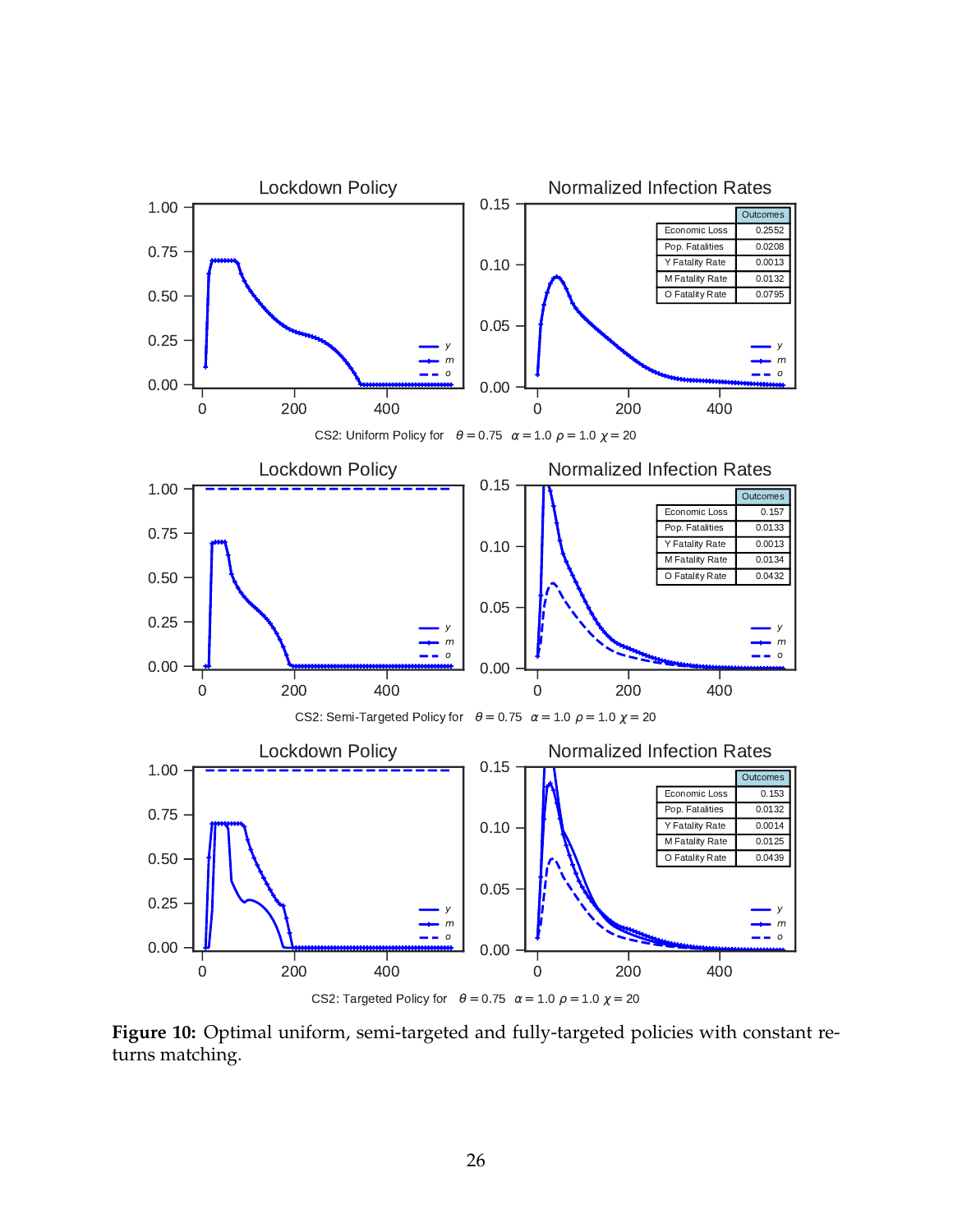<span id="page-27-2"></span>![](_page_27_Figure_0.jpeg)

**Figure 11:** Frontier of output loss and deaths with constant returns matching.

To highlight the role of the matching technology we now present optimal policies when the matching technology has constant returns to scale ( $\alpha = 1$ ).<sup>[35](#page-27-0)</sup> Figure [10](#page-26-0) shows the optimal policies in this case. Because herd immunity becomes more attractive with  $\alpha = 1$ , the lockdown with uniform policy is now shorter than in Figure [4,](#page-19-0) ending around day 350, but is more intense, with the infection rate in the population peaking at 8%. Total fatalities are 2.08%, while economic losses are 25.5% of one year's GDP.[36](#page-27-1)

The figure once again shows significant improvements when we treat different age groups differentially. With just semi-targeted policies, we can reduce fatalities to 1.33% and economic damages to 15.7% of one year's GDP. Figure [11](#page-27-2) shows the frontiers for the three types of policies, and highlights that there are major gains from targeting.

#### **4.4 The Promise of a Vaccine**

In this subsection, we consider the implications of an earlier arrival date for the vaccine. Namely, we reduce *T* from one and a half years to one year. Figure [12](#page-28-0) shows that when a uniform policy is followed, it is now optimal to have a much more aggressive "waitfor-the-vaccine" strategy. The entire population is locked down at about 60% intensity almost until the arrival of the vaccine. This is intuitive: when we expect the vaccine to

<span id="page-27-0"></span> $35$ We focus on constant returns to scale matching to clarify the contrast with quadratic matching. In practice, increasing returns to scale between these two may be more plausible, but we currently lack sufficient evidence to pin down the exact matching technology for COVID-19.

<span id="page-27-1"></span><sup>36</sup>These costs are a somewhat higher than in our baseline specification because, for any *S* and *I*, infections are mechanically higher in the constant returns case than in the quadratic case.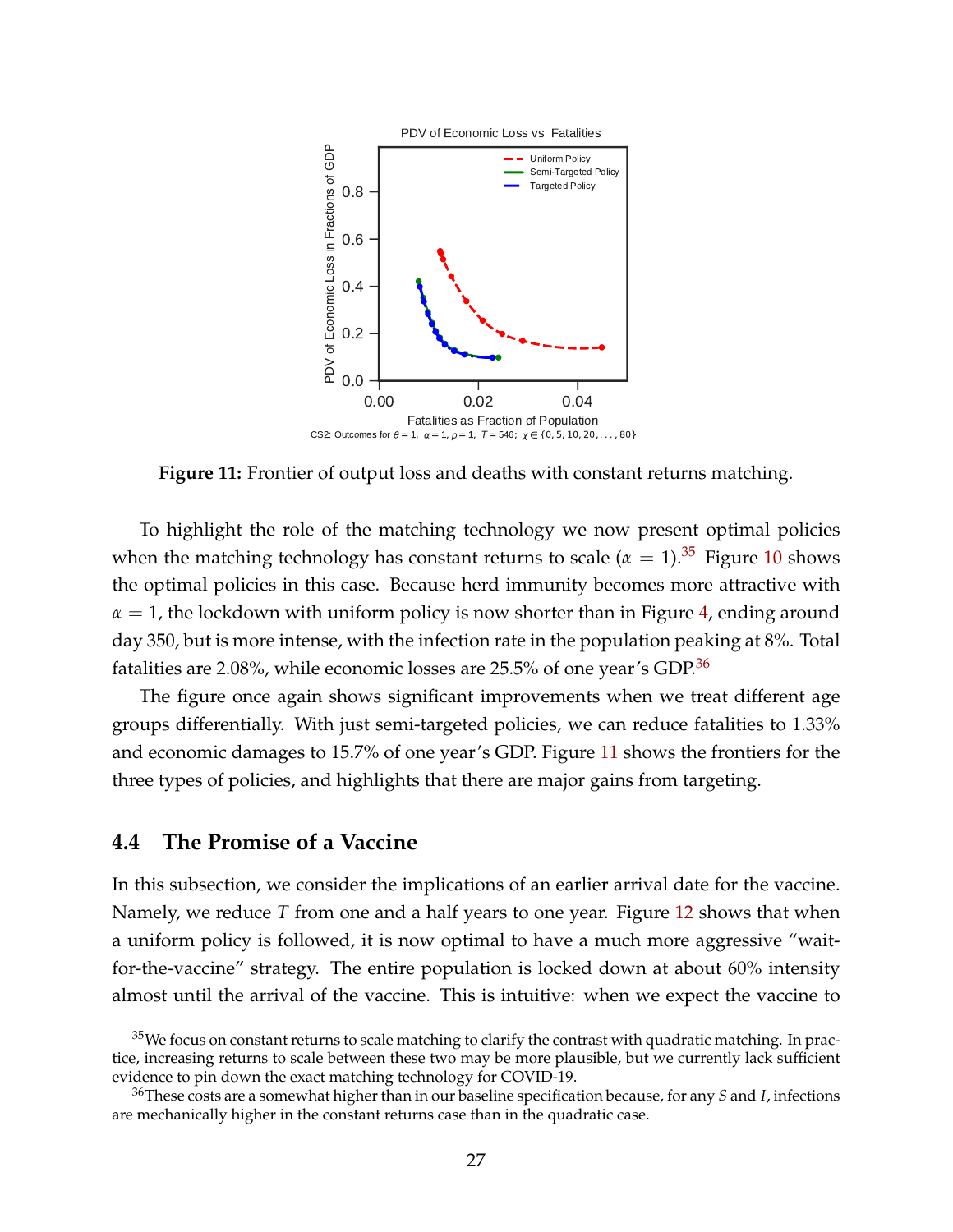<span id="page-28-0"></span>![](_page_28_Figure_0.jpeg)

**Figure 12:** Optimal uniform, semi-targeted and fully-targeted policies with earlier vaccine arrival.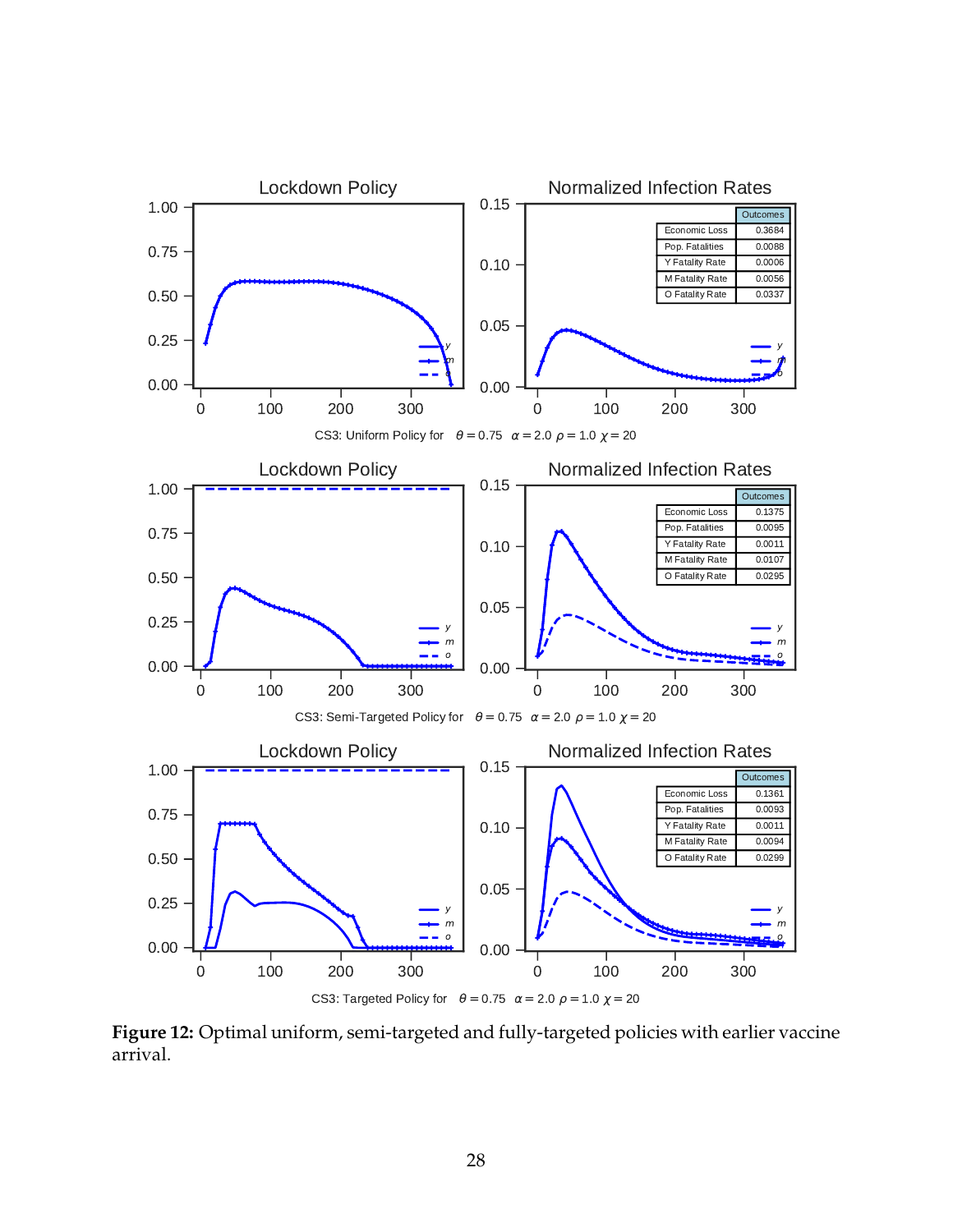<span id="page-29-1"></span>![](_page_29_Figure_0.jpeg)

**Figure 13:** Frontier of output loss and deaths with earlier vaccine arrival.

come soon, we prefer to have less of the population exposed to the virus, favoring a more strict and longer lockdown. As a result, the peak infection rate is lower, just a little under 5% in the entire population. With more aggressive lockdown, fatalities are kept to 0.88% of the population.

The figure illustrates that, even in this case, there are significant gains from more targeted policies. In this case, the "wait-for-the-vaccine" strategy is tempered and the younger groups are allowed to return back to work sooner despite this imminent arrival of the vaccine. This leads to higher fatalities in the population (about 0.95% as compared to 0.88% with uniform policy), but economic damages are significantly lower—13.8% of one year's GDP (compared to 36.8% with a uniform policy). The economic losses and fatalities with full targeting are similar.

The frontier in Figure [13](#page-29-1) shows the trade-off facing policymakers in this case and indicates that, instead of the optimal targeted policies, which result in slightly higher fatalities than the optimal uniform policy, we can find a semi-targeted policy that dominates the optimal uniform policy, for example, achieving a fatality rate of 0.51% with economic losses equal to 26.9% of one year's GDP.

## <span id="page-29-0"></span>**4.5 The Effects of Testing and Tracing**

We next investigate how the ability to test and isolate infected individuals affects optimal policies and outcomes. We consider one case in which the probability that an infected individual is identified and isolated is 0.4, and another case in which it is 0.6. The former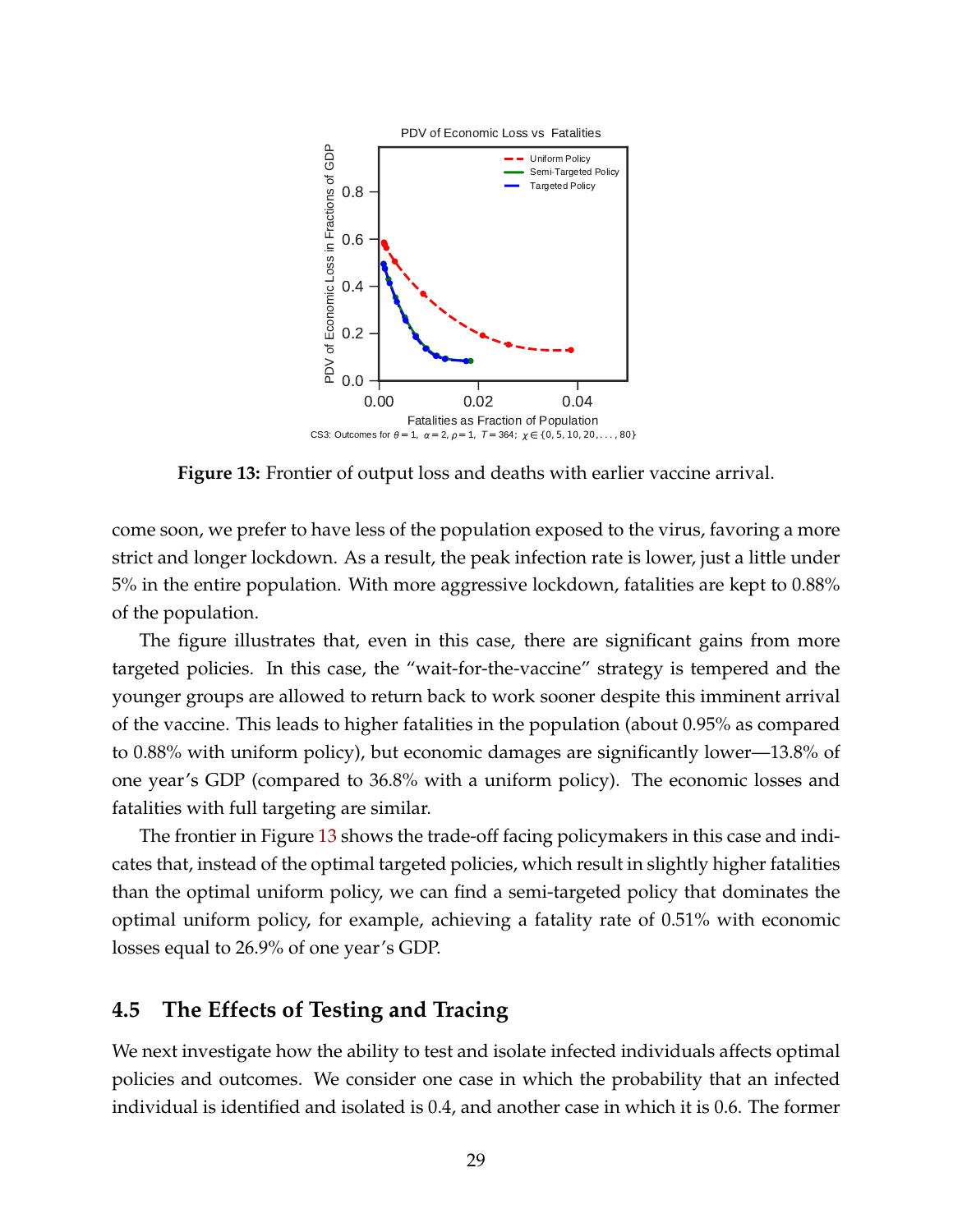<span id="page-30-1"></span>![](_page_30_Figure_0.jpeg)

**Figure 14:** Optimal semi-targeted policies with improved testing and isolation.

is about what we might expect if everyone who is symptomatic is isolated.<sup>[37](#page-30-0)</sup> The latter corresponds to a situation where, thanks to testing and contact tracing, there is an additional 1/3 chance that an asymptomatic individual is immediately isolated. We keep all other parameters at the levels in our base specification.

Figure [14](#page-30-1) shows the semi-targeted optimal policy when the probability that an infected individual is identified and isolated is 0.4. The lockdown for the young and middleaged is now much less strict than the baseline (it has about half of the intensity and half of the duration of the optimal semi-targeted policy in the baseline). Resulting fatalities are 0.57% compared to 1.02% in our base semi-targeted specification, while economic loss is 5.9% of a year's GDP compared to 12.8% before.

Raising the probability that an infected individual is identified and isolated to 0.6 results in further dramatic reductions in economic loss and lives saved (not depicted): the economic loss with an optimal semi-targeted policy is now only 1.2% of a year's GDP, while fatalities fall to 0.21% of the population. Notably, in this case, the semi-targeted policy has no lockdown for the young and middle-aged.

It is also worth emphasizing that, as before, in both cases the semi-targeted policy yields large gains compared to the optimal uniform policy, and the additional gain from full targeting is small. In particular, the optimal uniform policy leads to a 1.28% fatality rate and an economic loss of 16.6% of one year's GDP when the probability is 0.4, and to a 0.73% fatality rate and an economic loss of 8.4% when this probability is 0.6.

Finally, Figure [15](#page-31-0) shows the optimal semi-targeted policy when there is both social distancing between groups  $\rho = 0.5$  and improved testing and isolation (with testing and

<span id="page-30-0"></span> $37$ This number is based on the following reasoning: approximately 50% of infected individuals are assume to be asymptomatic and it takes 5 days for the remaining 50% to exhibit symptoms.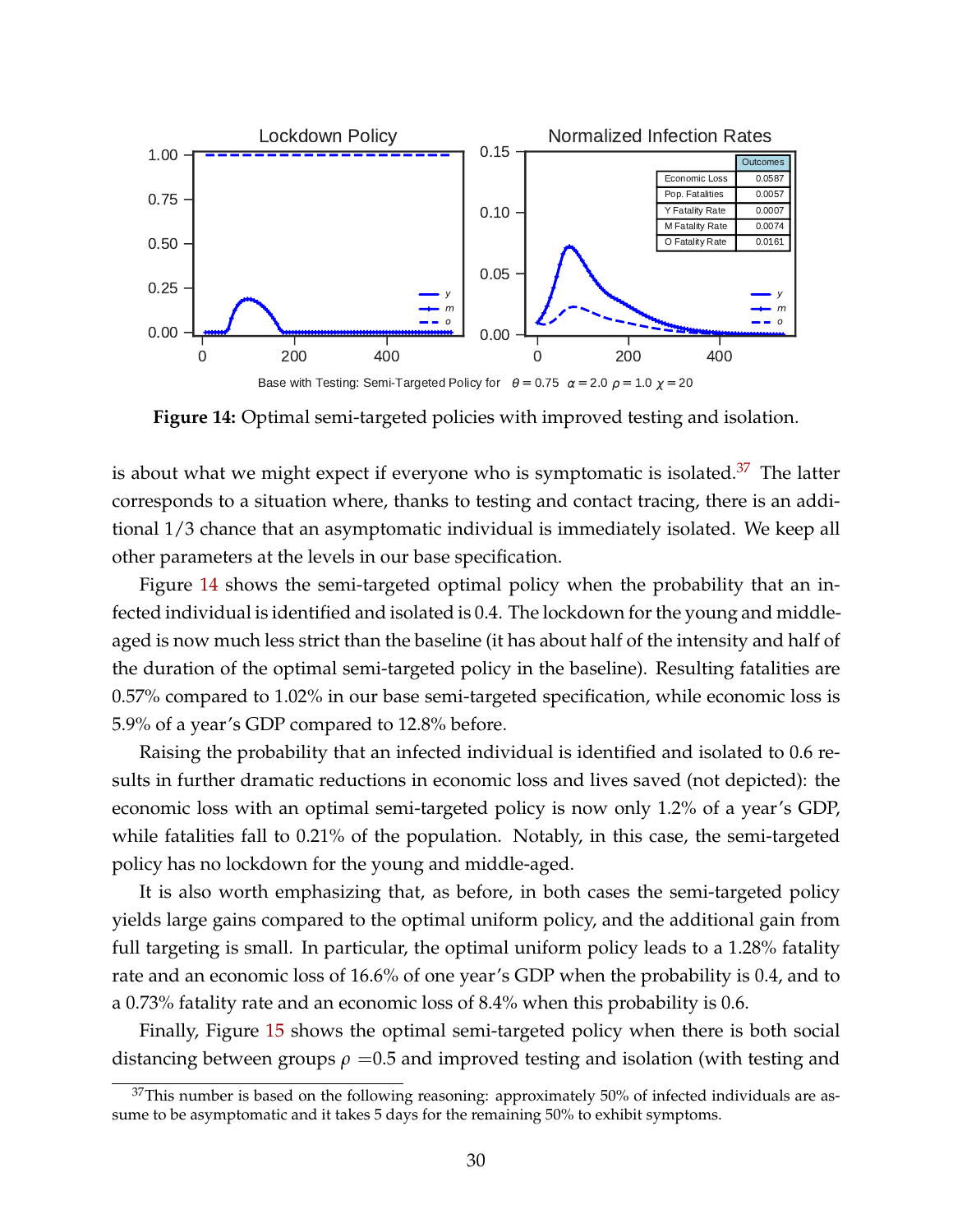<span id="page-31-0"></span>![](_page_31_Figure_0.jpeg)

**Figure 15:** Optimal Semi-Targeting with group distancing and testing.

isolation probability equal to 0.4). In this case, there is no need for any lockdown for the younger groups provided that the oldest group is kept in lockdown until the arrival of the vaccine. This is sufficient to keep the overall fatality rate to 0.3% of the (adult) population and ensures a very small economic loss, equivalent to about 2% of one year's GDP.

#### **4.6 Other Robustness Exercises**

In Table [2](#page-32-0) we show that our broad conclusions are robust to plausible variations in other parameters. Different rows of this table consider various parameter changes relative to the baseline, with three sub-rows corresponding to each of uniform, semi-targeted and fully-targeted policies. The columns report the economic loss, fatality rate and the average level of lockdown over the pre-vaccine period for each of the three groups. In all cases, we continue to find that semi-targeting leads to substantial benefits in terms of reduced economic loss and saved lives, while the additional gains from going to full targeting are small.

The first row records our baseline case for ease of comparison. The next two report the results of lowering  $θ$  to 0.5 and those for the case where  $θ = 0.9$ . Not surprisingly, lockdown is less effective the lower is *θ*, and losses are greater. Moreover, a lower value of *θ* reduces the effectiveness of targeted policies relative to optimal uniform policy. This is intuitive, since in this case the strict lockdown of the older population is not very effective, and thus there is less room for improving economic and public health outcomes by releasing the younger groups sooner.

The next row pushes the vaccine arrival out from 1.5 years to 2 years. As expected, this makes the optimal uniform policy, which in the baseline involved partially waiting for the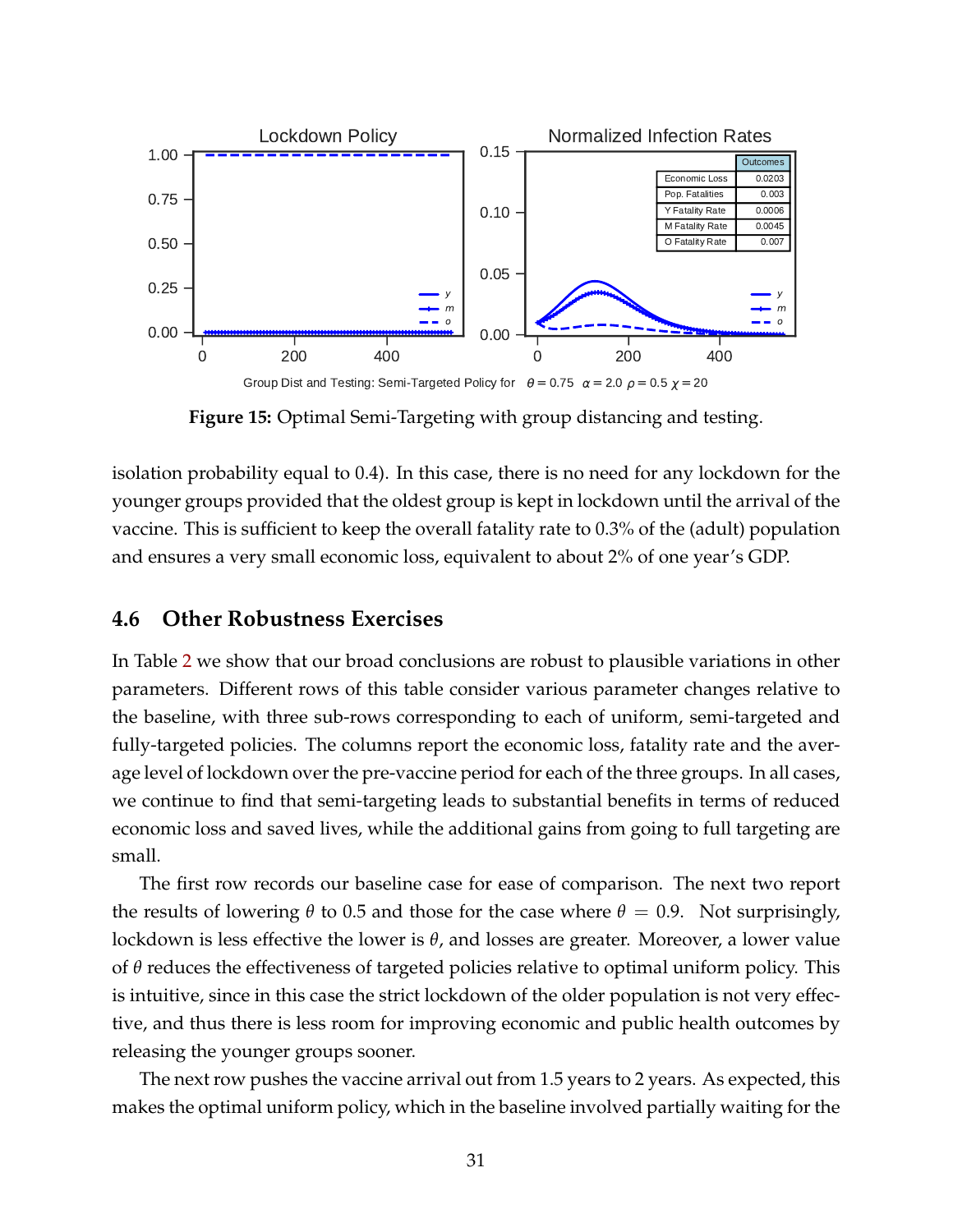<span id="page-32-0"></span>

|                                          |                |           |                      | Average Lockdown |        |        |
|------------------------------------------|----------------|-----------|----------------------|------------------|--------|--------|
| Parameterization                         | Policy Type    | Econ Loss | <b>Fatality Rate</b> | Young            | Middle | Old    |
| <b>Baseline</b>                          | Uniform        | 0.2429    | 0.0183               | 0.2403           | 0.2403 | 0.2467 |
|                                          | Semi-targeted  | 0.1281    | 0.0102               | 0.1023           | 0.1023 | 1.0000 |
|                                          | Fully-targeted | 0.1268    | 0.0100               | 0.0661           | 0.1714 | 1.0000 |
| $\theta = 0.5$                           | Uniform        | 0.2543    | 0.0212               | 0.2357           | 0.2357 | 0.2421 |
| (less effective lockdown)                | Semi-targeted  | 0.1871    | 0.0165               | 0.1544           | 0.1544 | 1.0000 |
|                                          | Fully-targeted | 0.1853    | 0.0165               | 0.1221           | 0.2145 | 1.0000 |
| $\theta = 0.9$                           | Uniform        | 0.2537    | 0.0161               | 0.2601           | 0.2601 | 0.2665 |
| (more effective lockdown)                | Semi-targeted  | 0.0916    | 0.0064               | 0.0635           | 0.0635 | 1.0000 |
|                                          | Fully-targeted | 0.0907    | 0.0060               | 0.0355           | 0.1256 | 1.0000 |
| $T = 365 \times 2$                       | Uniform        | 0.2247    | 0.0195               | 0.1581           | 0.1581 | 0.1610 |
| (two years for vaccine)                  | Semi-targeted  | 0.1275    | 0.0102               | 0.0758           | 0.0758 | 1.0000 |
|                                          | Fully-targeted | 0.1261    | 0.0100               | 0.0485           | 0.1276 | 1.0000 |
| $\rho_o = 0.5$                           | Uniform        | 0.1921    | 0.0139               | 0.1867           | 0.1867 | 0.1931 |
| (less interaction of old with others)    | Semi-targeted  | 0.1006    | 0.0073               | 0.0715           | 0.0715 | 1.0000 |
|                                          | Fully-targeted | 0.0996    | 0.0070               | 0.0388           | 0.1379 | 1.0000 |
| $\theta_o = 0.9$                         | Uniform        | 0.2434    | 0.0181               | 0.2420           | 0.2420 | 0.2485 |
| (more effective lockdown for old)        | Semi-targeted  | 0.1256    | 0.0100               | 0.0994           | 0.0994 | 1.0000 |
|                                          | Fully-targeted | 0.1243    | 0.0098               | 0.0636           | 0.1679 | 1.0000 |
| $\delta_0^d = 0.12 \times \frac{1}{18}$  | Uniform        | 0.5145    | 0.0155               | 0.4845           | 0.4845 | 0.4909 |
| (doubling fatality rate for old)         | Semi-targeted  | 0.1536    | 0.0147               | 0.1437           | 0.1437 | 1.0000 |
|                                          | Fully-targeted | 0.1529    | 0.0146               | 0.1158           | 0.1984 | 1.0000 |
| $w_0 = 0.26$                             | Uniform        | 0.2427    | 0.0190               | 0.2212           | 0.2212 | 0.2276 |
| (positive cost of lockdown for old)      | Semi-targeted  | 0.1615    | 0.0114               | 0.0744           | 0.0744 | 0.6791 |
|                                          | Fully-targeted | 0.1603    | 0.0112               | 0.0374           | 0.1465 | 0.6817 |
| $S(0) = 0.84, I(0) = 0.01, R(0) = 0.15;$ | Uniform        | 0.1759    | 0.0148               | 0.1772           | 0.1772 | 0.1837 |
| (different initial conditions)           | Semi-targeted  | 0.0888    | 0.0075               | 0.0765           | 0.0765 | 1.0000 |
|                                          | Fully-targeted | 0.0883    | 0.0073               | 0.0456           | 0.1390 | 1.0000 |

**Table 2:** Robustness exercises.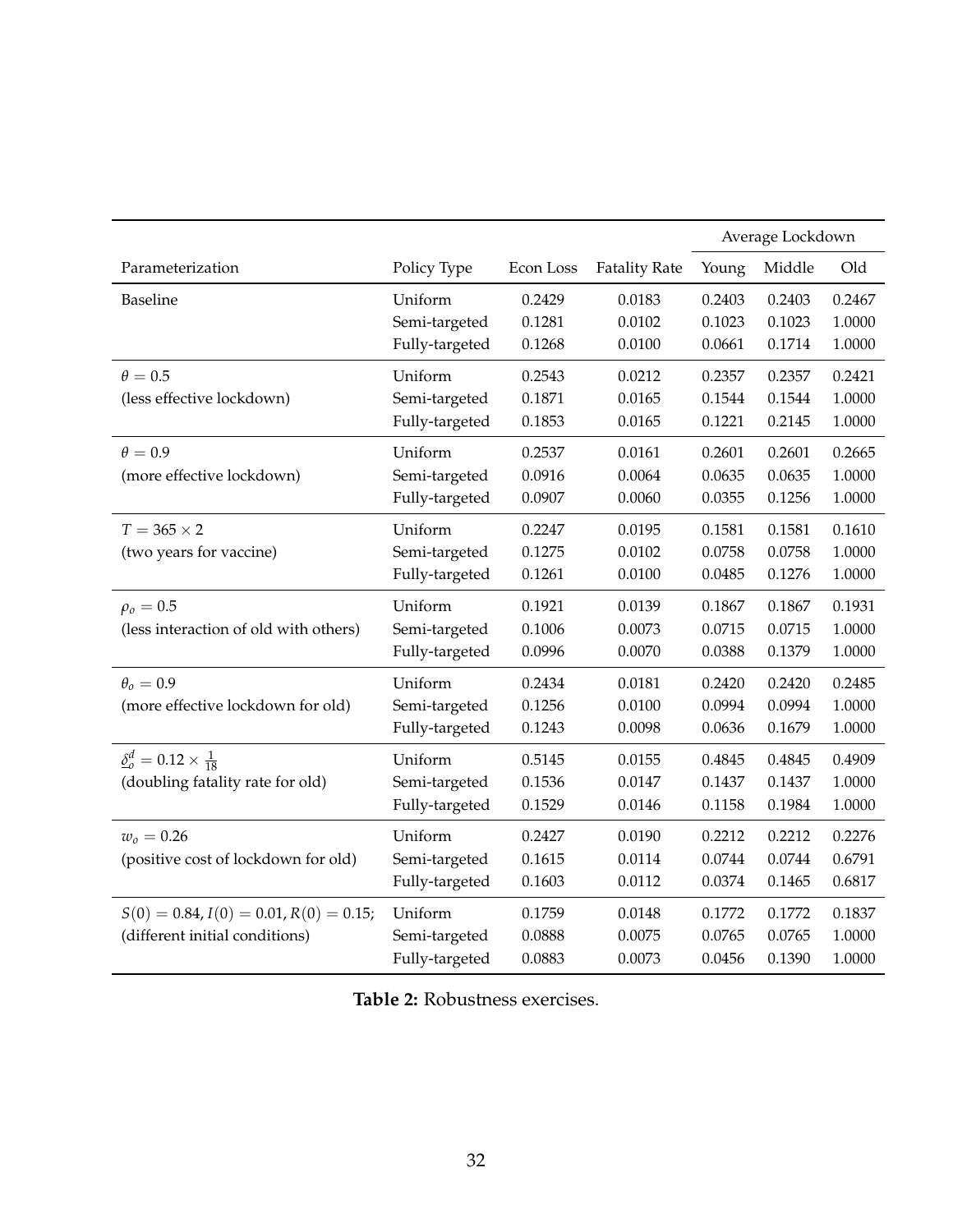vaccine, less effective. Because targeted policies release the younger groups significantly before the arrival of the vaccine, this change has little impact on the form of optimal targeted policies and on the implied economic loss and fatality rates.

Next, we reduce the interaction of the old with the younger groups, *ρo*. This leads to less severe lockdowns, and lower harm. Continuing down the table, next we increase *θ* to 0.9, but only for the old group. This leads to almost no change from the baseline case. In the next row, we increase the mortality rate of the oldest group from the [Ferguson et al.](#page-37-11) [\(2020\)](#page-37-11) numbers to the higher South Korean numbers. In the optimal uniform policy, we now find much larger economic losses but far more limited increases in fatalities as the (uniform) lockdown becomes much more strict. With targeted policies, the worsening of outcomes is more evenly split between economic loss and additional fatalities.

Next, we relax the assumption that the economic contribution of the oldest group is zero. This is important for two reasons. First, as we previously noted, in the US, 20% of those above 65 work and have earnings comparable to, and in fact slightly greater than, the average for those under 65. Second, *w* in our model may also represent the value of consumption outside of the home, and this generates an additional social benefit from releasing the old from their lockdown. As a robustness check, we set *w<sup>o</sup>* for the old to 26% of the wages of the other two groups, which is the value one gets by taking account of both the older group's somewhat higher wage and their much lower labor market participation. The form of optimal targeted policy remains similar. The older group is placed under a more strict lockdown than the other demographic groups and this lasts for much longer, about 300 days, even if not quite as long as in our baseline. It is also worth noting that the optimal targeted policy locks down the young and the middleaged for a shorter period than in our baseline, which helps protect the older group when they are released from lockdown.

In our last exercise, we change the initial state to reflect what may be the current situation in some areas of the US with COVID-19: all three groups start with 15% of their members already recovered, 84% susceptible, and 1% infected. This leads to large reductions in both economic losses and mortality for all policies. $38$ 

<span id="page-33-0"></span><sup>&</sup>lt;sup>38</sup>In results not reported in the table, we also experimented with different values of  $β$ , with proportionately higher mortality rates for all groups, and a higher mortality penalty *λ* for exceeding ICU capacity. None of these variations altered our main conclusions that semi-targeted policies significantly outperform uniform policies and the additional gain from fully-targeted policies relative to semi-targeted policies are small.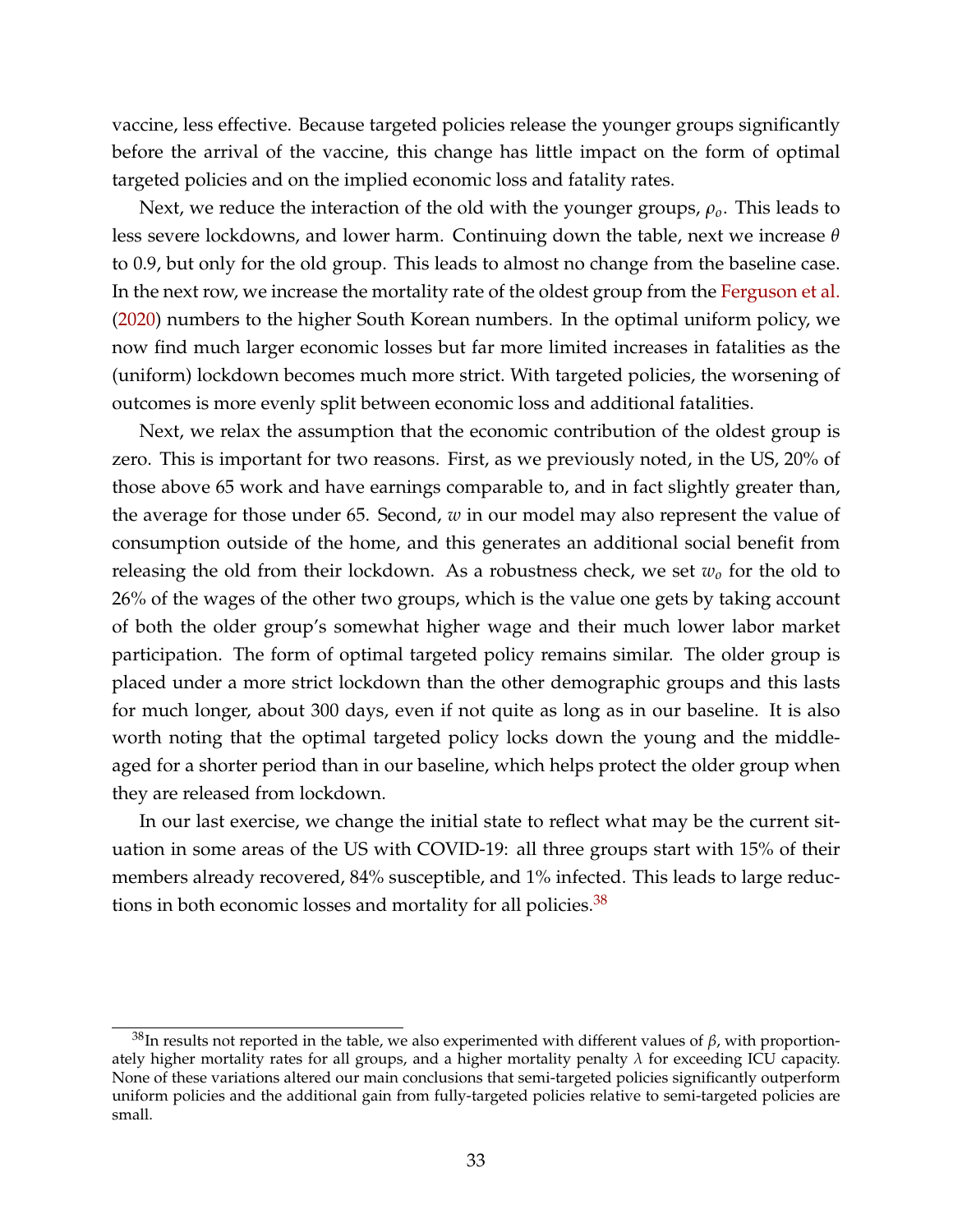## <span id="page-34-0"></span>**5 Conclusions**

In this paper, we took a first step in introducing different risk groups into an otherwise standard SIR model. This generalization is important in the context of the COVID-19 pandemic, since existing evidence shows very large differences in hospitalization and fatality rates between age groups. After providing a basic analysis of the dynamics of infections in this multi-risk setting, we proceeded to a quantitative investigation of optimal policy. Optimal uniform policy, which treats different demographic groups uniformly, behaves in a similar manner in our analysis to other works in which the high mortality rates of older individuals are recognized and a relatively high value of life is used as part of the social objective. Specifically, for our baseline parameters, optimal uniform policy involves a relatively strict and long lockdown. Despite these strict lockdowns, fatalities reach 1.83% of the (adult) population and the lockdowns cost about 24.3% of one year's GDP. These significant public health and economic costs highlight the grim choices facing policymakers in the midst of the pandemic.

Our main result, however, is that better social outcomes are possible with targeted policies. Differential lockdowns on groups with differential risks can reduce both the number of lives lost and the economic damages significantly. We also find that the majority of these gains can be achieved with a simple targeted policy that applies an aggressive lockdown on the oldest group and treats the rest uniformly. These qualitative conclusions are quite consistent across different parameterizations of our model and are the main take away message from the paper. For our baseline parameterization, the optimal semi-targeted policy can reduce fatalities to 1% of the population and economic damages to 10% of one year's GDP. Alternatively, if we keep the loss of output the same as the baseline uniform policy, we can reduce the overall fatality rates to 0.71% and save approximately 2.7 million lives.

We showed that these conclusions are robust to a range of changes in parameters and the gains from targeted policies can be substantially increased if we also combine them with additional measures to reduce interactions between groups. For example, increasing the "social distance" between the oldest group and the rest of the population—by norms that temporarily reduce visits to older relatives or regulations that segregate the times when different demographic groups can go to grocery stores and pharmacies—can reduce fatalities to as little as 0.6% of the population (as compared to 1.83% in the baseline with uniform policies). Semi-targeted policies combined with identification and isolation of infected individuals can lead to even larger gains, especially when there is social distancing between groups as well, and may obviate the need to have lengthy or even any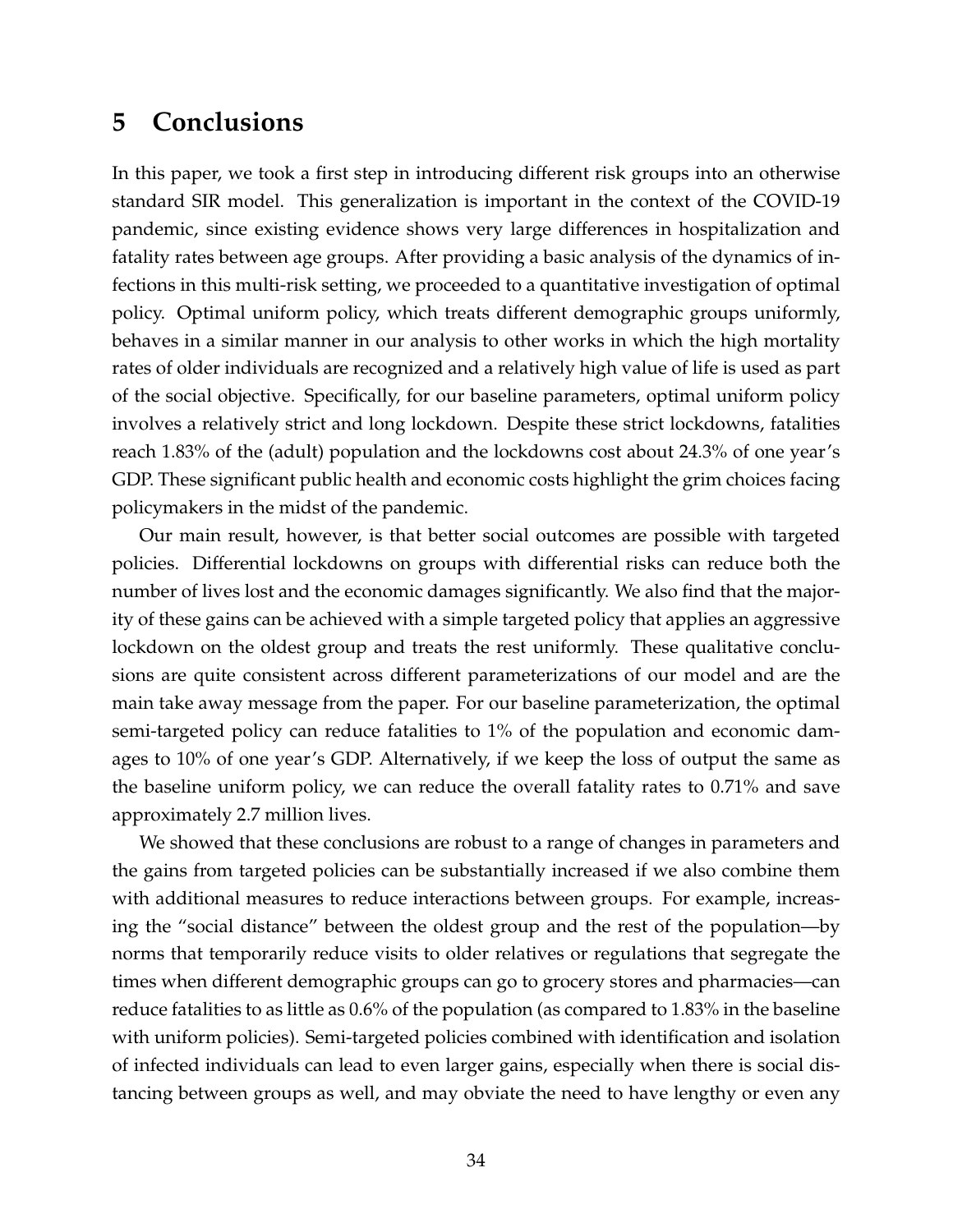lockdown of younger age groups.

One issue we did not address is how lockdown policies can be implemented, especially when they are heterogeneous by group and also involve various between-group social distancing elements. The "mechanism design" aspect of lockdowns is an area for future research, but here it is useful to note that semi-targeted policies may be easier to implement because the strictest lockdowns are for the older group and can be interpreted as a form of "protective custody" for that group, meaning that it is mostly to protect the group itself not to reduce the externalities they create on others. The same applies to measures to reduce interactions between this group and the rest of the population.

We view our paper as a first step in enriching the SIR model, which has become a workhorse tool for understanding and combating the COVID-19 pandemic. It is worth reiterating that many aspects of our model are highly stylized (the recovered are fully immune and do not suffer long-term health consequences; there is no endogenous social distancing; and many other relevant aspects of economic heterogeneity between sectors, occupations and skills are ignored) and there is huge uncertainty about some of the key parameters for COVID-19. The quantitative results from our analysis must therefore be taken as illustrative and interpreted with caution—and hence our greater emphasis on the qualitative patterns. There is much to be done to incorporate richer forms of economic and epidemiological interactions within and between different groups—especially to study how changes in economic and social incentives impact the dynamics of infections. We hope to be able to study some of these questions in future work.

## **References**

- <span id="page-35-0"></span>**Alvarez, Fernando, David Argente, and Francesco Lippi**, "A Simple Planning Problem for COVID-19 Lockdown," Working Paper 26981, National Bureau of Economic Research April 2020.
- <span id="page-35-2"></span>**Atkeson, Andrew**, "How Deadly Is COVID-19? Understanding The Difficulties With Estimation Of Its Fatality Rate," Working Paper 26965, National Bureau of Economic Research April 2020.
- <span id="page-35-1"></span> $\sim$ , "What Will Be the Economic Impact of COVID-19 in the US? Rough Estimates of Disease Scenarios," Working Paper 26867, National Bureau of Economic Research March 2020.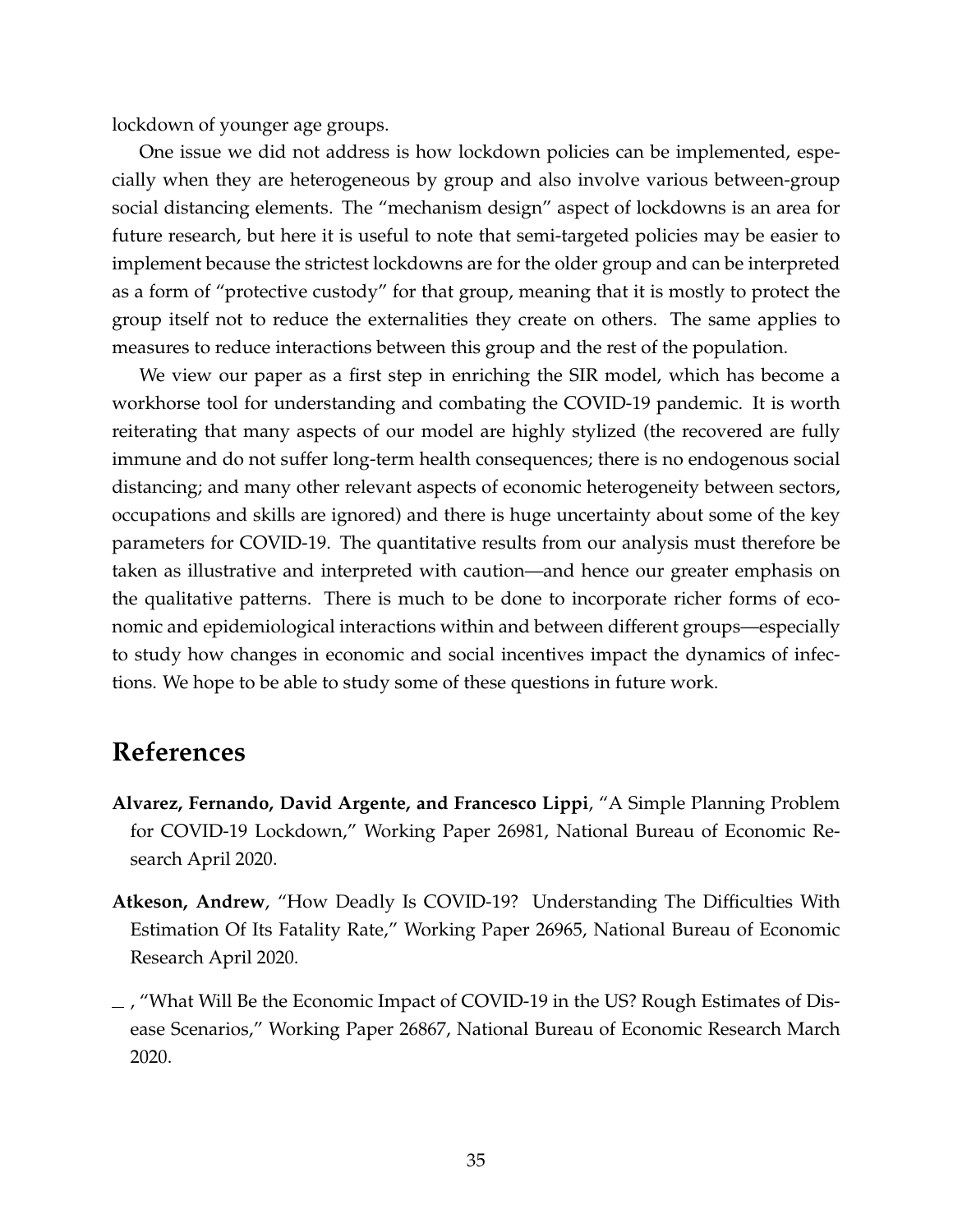- <span id="page-36-4"></span>**Avery, Christopher, William Bossert, Adam Clark, Glenn Ellison, and Sara Fisher Ellison**, "Policy Implications of Models of the Spread of Coronavirus: Perspectives and Opportunities for Economists," Working Paper 27007, National Bureau of Economic Research April 2020.
- <span id="page-36-10"></span>**Bairoliya, Neha and Ayşe Imrohoroğlu, "Macroeconomic Consequences of Stay-At-**Home Policies During the COVID-19 Pandemic," April 2020. mimeo.
- <span id="page-36-11"></span>**Bayham, Jude, Nicolai V. Kuminoff, Quentin Gunn, and Eli P. Fenichel**, "Measured voluntary avoidance behaviour during the 2009 A/H1N1 epidemic," *Proceedings of the Royal Society B: Biological Sciences*, 2015, *282* (1818), 20150814.
- <span id="page-36-5"></span>**Berger, David W, Kyle F Herkenhoff, and Simon Mongey**, "An SEIR Infectious Disease Model with Testing and Conditional Quarantine," Working Paper 26901, National Bureau of Economic Research March 2020.
- <span id="page-36-9"></span>**Blanchard, Olivier Jean and Peter A Diamond**, "The aggregate matching function," Technical Report, National Bureau of Economic Research 1989.
- <span id="page-36-3"></span>**Brauer, Fred, Pauline van den Driessche, and J. Wu**, *Mathematical Epidemiology*, Springer-Verlag Berlin Heidelberg, 2008.
- <span id="page-36-7"></span>**Chari, V. V., Rishabh Kirpalani, and Christopher Phelan**, "The Hammer and the Scalpel: On the Economics of Indiscriminate versus Targeted Isolation Policies during Pandemics The Hammer and the Scalpel: On the Economics of Indiscriminate versus Targeted Isolation Policies during Pandemics," 2020.
- <span id="page-36-8"></span>**Diamond, Peter A.**, "Aggregate Demand Management in Search Equilibrium," *Journal of Political Economy*, 1982, *90* (5), 881–894.
- <span id="page-36-2"></span>**Easley, David and Jon Kleinberg**, *Networks, Crowds, and Markets: Reasoning About a Highly Connected World*, USA: Cambridge University Press, 2010.
- <span id="page-36-0"></span>**Eichenbaum, Martin, Sergio Rebelo, and Mathias Trabandt**, "The Macroeconomics of Epidemics," Working Paper 26882, National Bureau of Economic Research March 2020.
- <span id="page-36-6"></span> $\mu$ ,  $\mu$ , and  $\mu$ , "The Macroeconomics of Testing During Epidemics," April 2020. mimeo.
- <span id="page-36-1"></span>**Farboodi, Maryam, Gregor Jarosch, and Robert Shimer**, "Internal and External Effects of Social Distancing in a Pandemic," Working Paper 27059, National Bureau of Economic Research April 2020.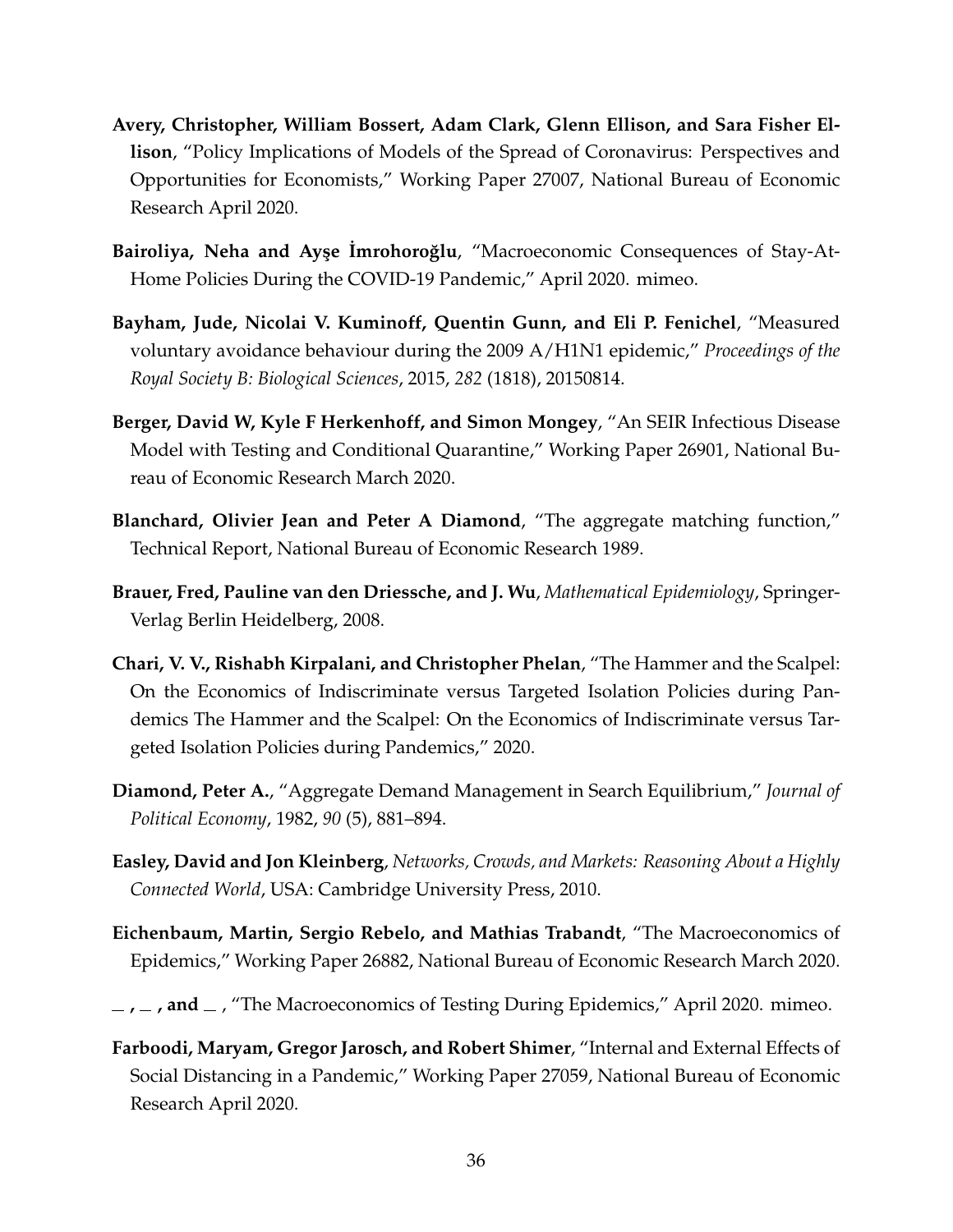- <span id="page-37-8"></span>**Favero, Carlo A., Andrea Ichino, and Aldo Rustichini**, "Restarting the Economy While Saving Lives Under COVID-19," April 2020.
- <span id="page-37-6"></span>**Fenichel, Eli P**, "Economic considerations for social distancing and behavioral based policies during an epidemic.," *J Health Econ*, Mar 2013, *32* (2), 440–451.
- <span id="page-37-11"></span>**Ferguson, NM, D. Laydon, G. Nedjati-Gilani, N. Imai, K Ainslie, M. Baguelin, S. Bhatia, A. Boonyasiri, Z. Cucunubá, G. Cuomo-Dannenburg, and A. Dighe**, "Impact of non-pharmaceutical interventions (NPIs) to reduce COVID-19 mortality and healthcare demand," March 2020. Imperial College COVID-19 Response Team.
- <span id="page-37-2"></span>**Fernández-Villaverde, Jesús and Charles J. Jones**, "stimating and Simulating a SIRD Model of COVID-19 for Many Countries, States, and Cities," 2020.
- <span id="page-37-3"></span>**Friedman, Eric, John Friedman, Simon Johnson, and Adam Landsberg**, "Transitioning out of the Coronavirus Lockdown: A Framework for Evaluating Zone-Based Social Distancing," 2020.
- <span id="page-37-4"></span>**Garibaldi, Pietro, Espen R. Moen, and Christopher A Pissarides**, "Modelling contacts and transitions in the SIR epidemics model," in Charles Wyplosz, ed., *Covid Economics Vetted and Real-Time Papers*, CEPR, April 2020.
- <span id="page-37-1"></span>**Garriga, Carlos, Rody Manuelli, and Siddhartha Sanghi**, "Optimal Management of an Epidemic: An Application to COVID-19. A Progress Report," April 2020. mimeo.
- <span id="page-37-5"></span>**Geoffard, Pierre-Yves and Tomas Philipson**, "Rational Epidemics and Their Public Control," *International Economic Review*, 1996, *37* (3), 603–624.
- <span id="page-37-9"></span>**Glover, Andrew, Jonathan Heathcote, Dirk Krueger, and José-Víctor Ríos-Rull**, "Health versus Wealth: On the Distributional Effects of Controlling a Pandemic," Working Paper 27046, National Bureau of Economic Research April 2020.
- <span id="page-37-7"></span>**Gollier, Christian**, "Cost-benefit analysis of age-specific deconfinement strategies," April 2020. presentation slides.
- <span id="page-37-10"></span>**Heesterbeek, J.A.P. and M.G. Roberts**, "The type-reproduction number T in models for infectious disease control," *Mathematical Biosciences*, 2007, *206* (1), 3 – 10. Alcala Special Issue.
- <span id="page-37-0"></span>**Jones, Callum J, Thomas Philippon, and Venky Venkateswaran**, "Optimal Mitigation Policies in a Pandemic: Social Distancing and Working from Home," Working Paper 26984, National Bureau of Economic Research April 2020.